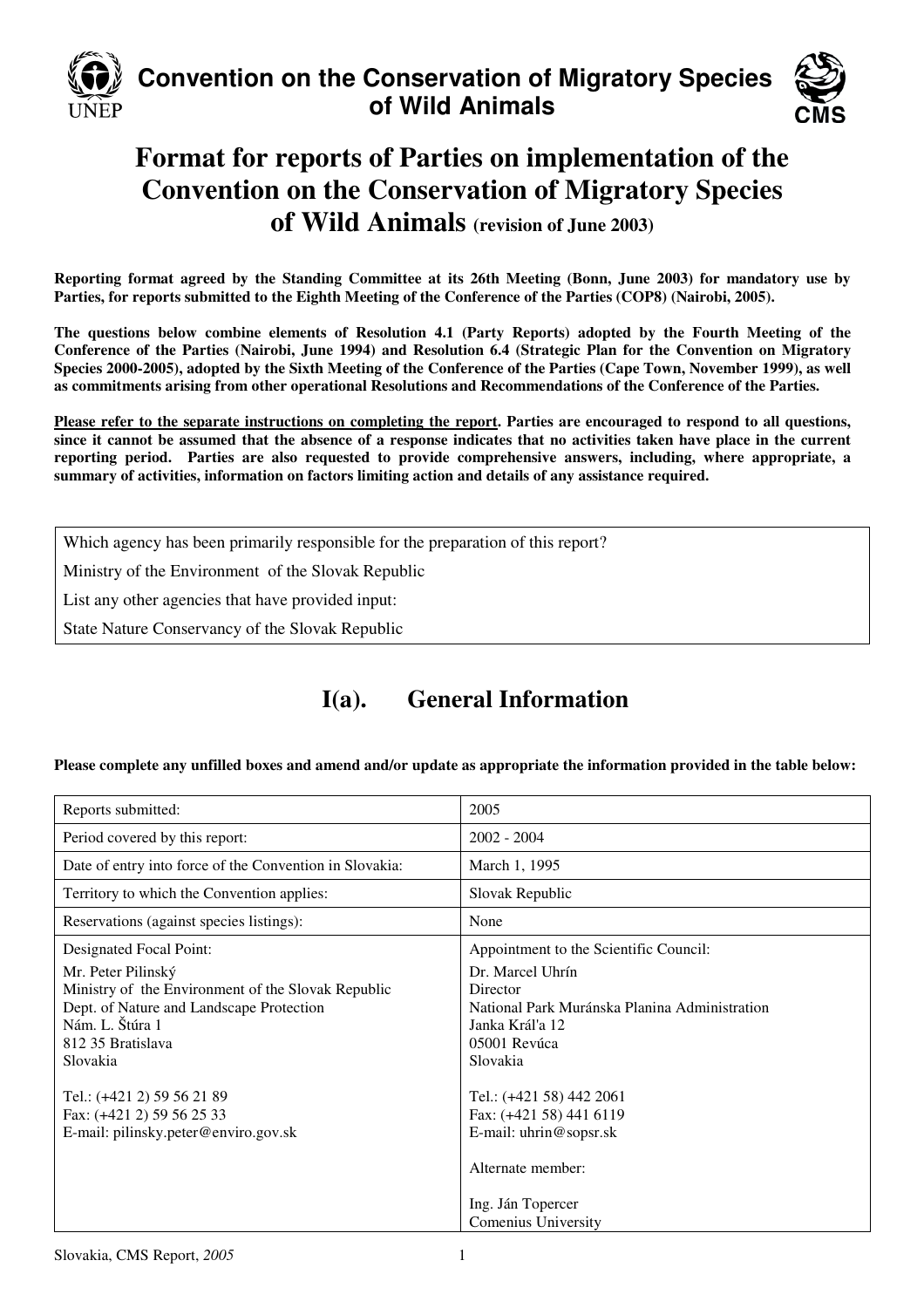|                                                                                         | <b>Botanic Garden</b>                                                                                                                                                  |
|-----------------------------------------------------------------------------------------|------------------------------------------------------------------------------------------------------------------------------------------------------------------------|
|                                                                                         | Detached Unit                                                                                                                                                          |
|                                                                                         | 03815 Blatnica 315                                                                                                                                                     |
|                                                                                         | Slovakia                                                                                                                                                               |
|                                                                                         | Tel.: (+421 43) 494 82 13                                                                                                                                              |
|                                                                                         | Fax: (+421 43) 494 82 13                                                                                                                                               |
|                                                                                         | E-mail: topercer@rec.uniba.sk                                                                                                                                          |
| Membership of the Standing Committee:                                                   | Not applicable                                                                                                                                                         |
| Competent authority:                                                                    | Ministry of the Environment of the Slovak Republic (nature<br>conservation)                                                                                            |
|                                                                                         | Ministry of Agriculture of the Slovak Republic (hunting)                                                                                                               |
| Implementing legislation:                                                               | Act of the National Council of the Slovak Republic No.<br>543/2002 on Nature and Landscape Protection as amended by<br>later acts                                      |
|                                                                                         | Regulation of Ministry of the Environment of the Slovak<br>Republic No. 23/2003 by which is executed the Act No.<br>543/2002                                           |
|                                                                                         | Act No. 23/62 on hunting as amended by later acts                                                                                                                      |
|                                                                                         | Regulation of the Ministry of Agriculture No. 59/67                                                                                                                    |
|                                                                                         | Regulation of the Ministry of Agriculture No. 172/75 on<br>protection, timing, ways and conditions of hunting of some<br>animal species as amended by later regulation |
|                                                                                         | Act of the National Council of the Slovak Republic no.<br>364/2004 on water                                                                                            |
|                                                                                         | Regulation of the Ministry of the Environment of the Slovak<br>Republic no. 100/2005 concerning the details how to deal with<br>dangerous matters                      |
|                                                                                         | Act of the National Council of the Slovak Republic no.<br>261/2002 on prevention of weighty industrial accident                                                        |
|                                                                                         |                                                                                                                                                                        |
| Other relevant conventions/agreements (apart from CMS) to<br>which Slovakia is a Party: | Convention on Wetlands of International Importance<br>Especially as Waterfowl Habitats 1971 ("Ramsar<br>Convention")                                                   |
|                                                                                         | Convention on the Conservation of European Wildlife and<br>Natural Habitats 1979 ("Bern Convention")                                                                   |
|                                                                                         | Convention on Biological Diversity 1992 (CBD)                                                                                                                          |
| National policy instruments (e.g. national biodiversity                                 | National Biodiversity Conservation Strategy (NBCS)                                                                                                                     |
| conservation strategy, etc.):                                                           | Action Plan for implementation of NBCS (2003 - 2010)                                                                                                                   |
|                                                                                         | National Environmental Action plan II                                                                                                                                  |
|                                                                                         | National strategy for sustainable development                                                                                                                          |
|                                                                                         | Ramsar Strategic Plan for 2003 - 2007                                                                                                                                  |
| Great Bustard MoU: $\boxtimes$ Signatory<br>Non-signatory                               |                                                                                                                                                                        |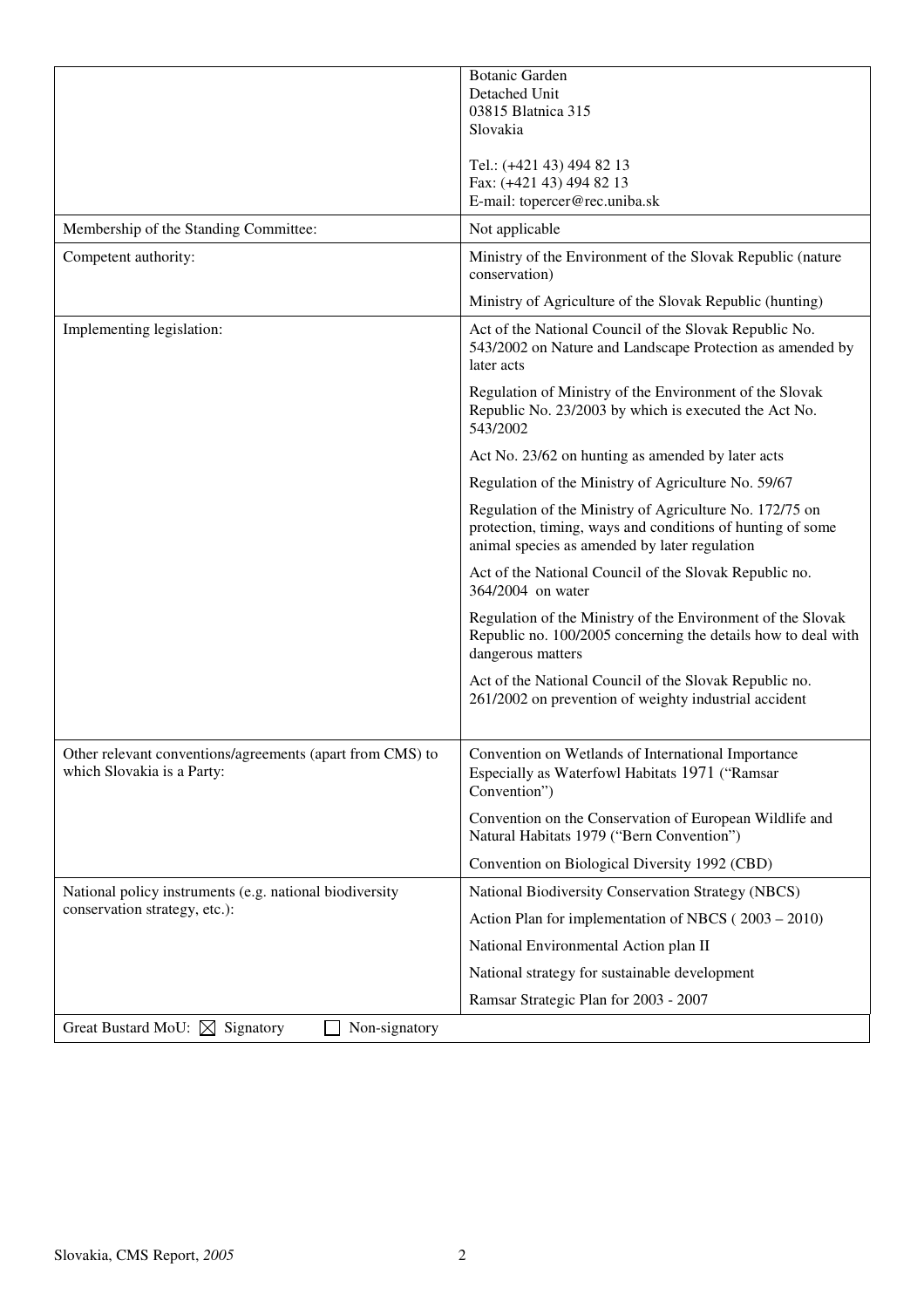| <b>National Contact Point</b>                                                                  | Mgr. Michal Adamec<br>Name:<br>Address:                     |
|------------------------------------------------------------------------------------------------|-------------------------------------------------------------|
| State Nature Conservancy of the Slovak Republic                                                | State Nature Conservancy of the Slovak Republic             |
|                                                                                                | Lazovná 10<br>974 00 Banská Bystrica                        |
|                                                                                                | Slovakia                                                    |
|                                                                                                | Tel.: (+421 48) 47 136 22<br>Fax: (+421 48) 41 538 66       |
|                                                                                                | E-mail: adamec@sopsr.sk                                     |
| EUROBATS: $\boxtimes$ Party<br>Signed but not yet entered force                                | Non-party                                                   |
| Competent authority: Ministry of the Environment of the                                        | Appointed member of the Advisory Committee                  |
| Slovac Republic                                                                                | Name: Mgr. Ľubomíra Vavrová                                 |
| Name: Mr. Peter Pilinský<br>Address:                                                           | Address:<br>State Nature Conservancy of the Slovak Republic |
| Ministry of the Environment of the Slovac Republic<br>Dept. of Nature and Landscape Protection | Lazovná 10                                                  |
| Nám. L. Stúra 1                                                                                | 974 00 Banská Bystrica<br>Slovakia                          |
| 812 35 Bratislava<br>Slovakia                                                                  | Tel.: (+421 48) 47 136 22                                   |
|                                                                                                | Fax: (+421 48) 41 538 66                                    |
| Tel.: (+421 2) 59 56 21 89<br>Fax: (+421 2) 59 56 25 33                                        | E-mail: vavrova@sopsr.sk                                    |
| E-mail: pilinsky.peter@enviro.gov.sk                                                           |                                                             |
| Membership of other committees or working groups:                                              |                                                             |
| AEWA: $\boxtimes$ Party<br>Signed but not yet entered force                                    | Non-party                                                   |
| Administrative Authority                                                                       | Appointed member of the Technical Committee                 |
| Name: Mgr. Peter Pilinský<br>Address:                                                          | Name: Mgr. Michal Adamec<br>Address:                        |
| Ministry of the Environment of the Slovak Republic                                             | State Nature Conservancy of the Slovak Republic             |
| Dept. of Nature and Landscape Protection<br>Nám. L. Stúra 1                                    | Lazovná 10<br>P.O.Box 5                                     |
| 812 35 Bratislava                                                                              | 974 01 Banská Bystrica                                      |
| Slovakia                                                                                       | Slovakia                                                    |
| Tel.: (+421 2) 59 56 21 89                                                                     | Tel.: (+421 48) 47 136 22                                   |
| Fax: (+421 2) 59 56 25 33<br>E-mail: pilinsky.peter@enviro.gov.sk                              | Fax: (+421 48) 41 538 66<br>E-mail: adamec@sopsr.sk         |
|                                                                                                |                                                             |
| Administrative Authority for huntable species                                                  |                                                             |
| Ministry of the Agriculture of the Slovak Republic                                             |                                                             |
| Division for Forestry                                                                          |                                                             |
| Dobrovicova 12<br>812 66 Bratislava 1                                                          |                                                             |
| Slovakia                                                                                       |                                                             |
| Tel.: (+421 2) 59 26 65 14                                                                     |                                                             |
| Fax: (+421 2) 59 26 65 11                                                                      |                                                             |
| Membership of other committees or working groups:                                              |                                                             |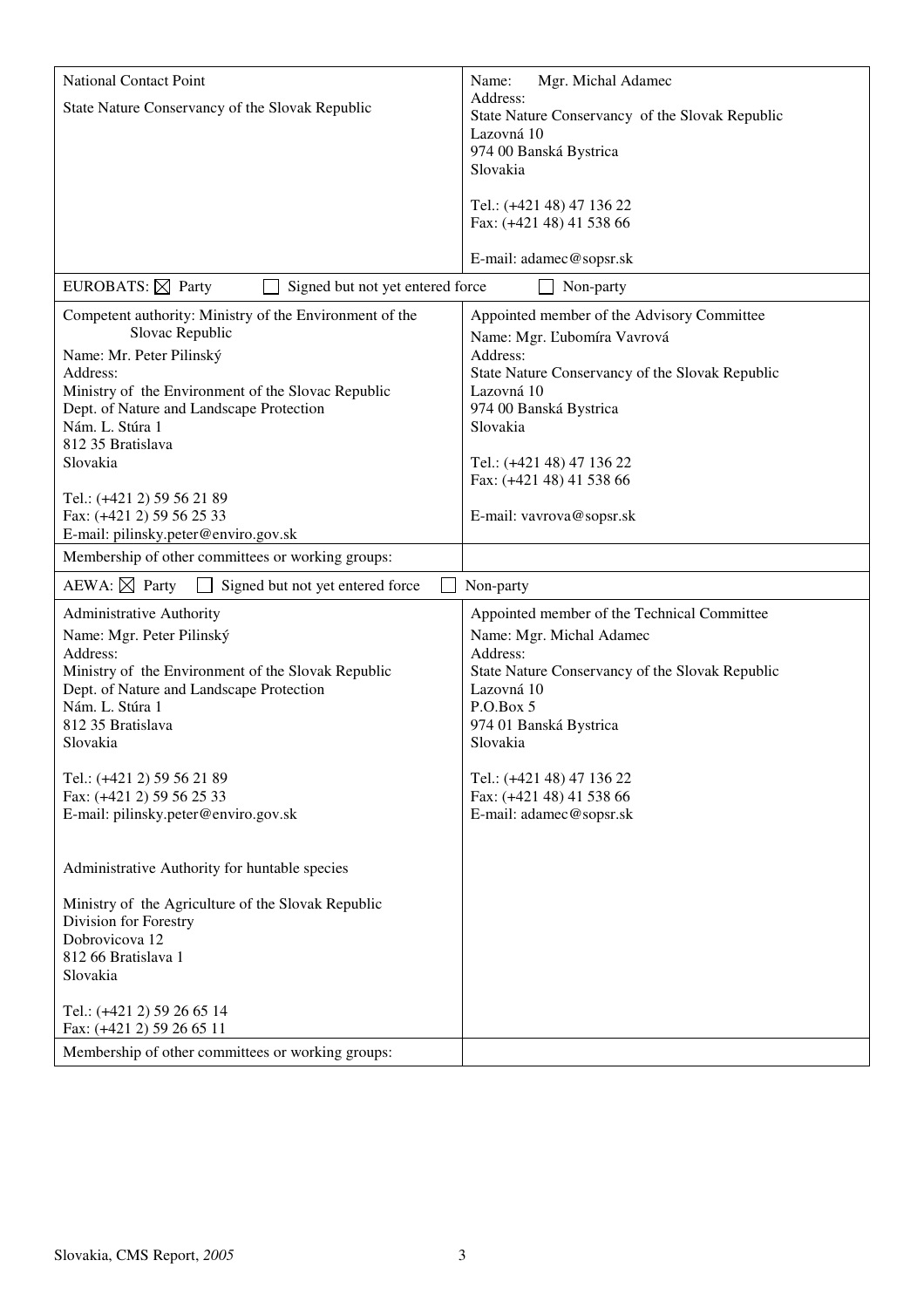# **I(b). Additional General Information**

| $\mathbf{1}$   | Which other government departments are involved in activities/initiatives for the conservation of migratory species in<br>your country? (Please list.)                                                                                                                                                                                                                                                                                                                                                  |
|----------------|---------------------------------------------------------------------------------------------------------------------------------------------------------------------------------------------------------------------------------------------------------------------------------------------------------------------------------------------------------------------------------------------------------------------------------------------------------------------------------------------------------|
|                | the Ministry of Agriculture of the Slovak Republic                                                                                                                                                                                                                                                                                                                                                                                                                                                      |
| 1a             | If more than one government department is involved, describe the interaction/relationship between these government<br>departments:                                                                                                                                                                                                                                                                                                                                                                      |
|                | the Ministry of Agriculture of the Slovak Republic is in charge of legislation, management of hunting                                                                                                                                                                                                                                                                                                                                                                                                   |
| $\overline{2}$ | List the main non-governmental organizations actively involved in initiatives for the conservation of migratory species in<br>your country, and describe their involvement:                                                                                                                                                                                                                                                                                                                             |
|                | Raptor Protection of Slovakia (RPS) is NGO whose goals are:                                                                                                                                                                                                                                                                                                                                                                                                                                             |
|                | research and conservation of birds of prey and owls in Slovakia; to organize people involved in research and<br>conservation activities; to promote conservation of raptors in public, to provide consulting and organize activities<br>concerning research and conservation.                                                                                                                                                                                                                           |
|                | RPS especially concentrates on monitoring of the breeding occurrence of the most endangered species, identification of<br>the factors that are a treat to these species, protection of nesting sites and other. Special attention is given to the problem<br>of electrocution of birds on electric poles of 22 kV power lines.                                                                                                                                                                          |
|                | Society for Protection of Birds in Slovakia (SOVS) is NGO which participates in:                                                                                                                                                                                                                                                                                                                                                                                                                        |
|                | research concerning the ecology and population trends of endangered bird species and their habitats; restoration of<br>habitats suitable for endangered species, reparation and undertaking of awareness campaigns for the specific groups of<br>stake-holders (hunters, land owners); environmental education at schools.                                                                                                                                                                              |
|                | Slovak Bat Conservation Group (SON) is non-governmental organization focused on protection and research of bats and<br>their habitats in Slovakia. It was established in 1993 and has around 30 professional and amateur bat workers.<br>Main part of conservation activities is installing and reconstruction of cave and mine entrances and cleaning of roof<br>attics. Members read lectures about the bats at universities and schools. The European Bat Night is annually organized<br>(EUROBATS). |
| $\mathfrak{Z}$ | Describe any involvement of the private sector in the conservation of migratory species in your country:                                                                                                                                                                                                                                                                                                                                                                                                |
|                | No records                                                                                                                                                                                                                                                                                                                                                                                                                                                                                              |
| $\overline{4}$ | Note any interactions between these sectors in the conservation of migratory species in your country:                                                                                                                                                                                                                                                                                                                                                                                                   |
|                | No records                                                                                                                                                                                                                                                                                                                                                                                                                                                                                              |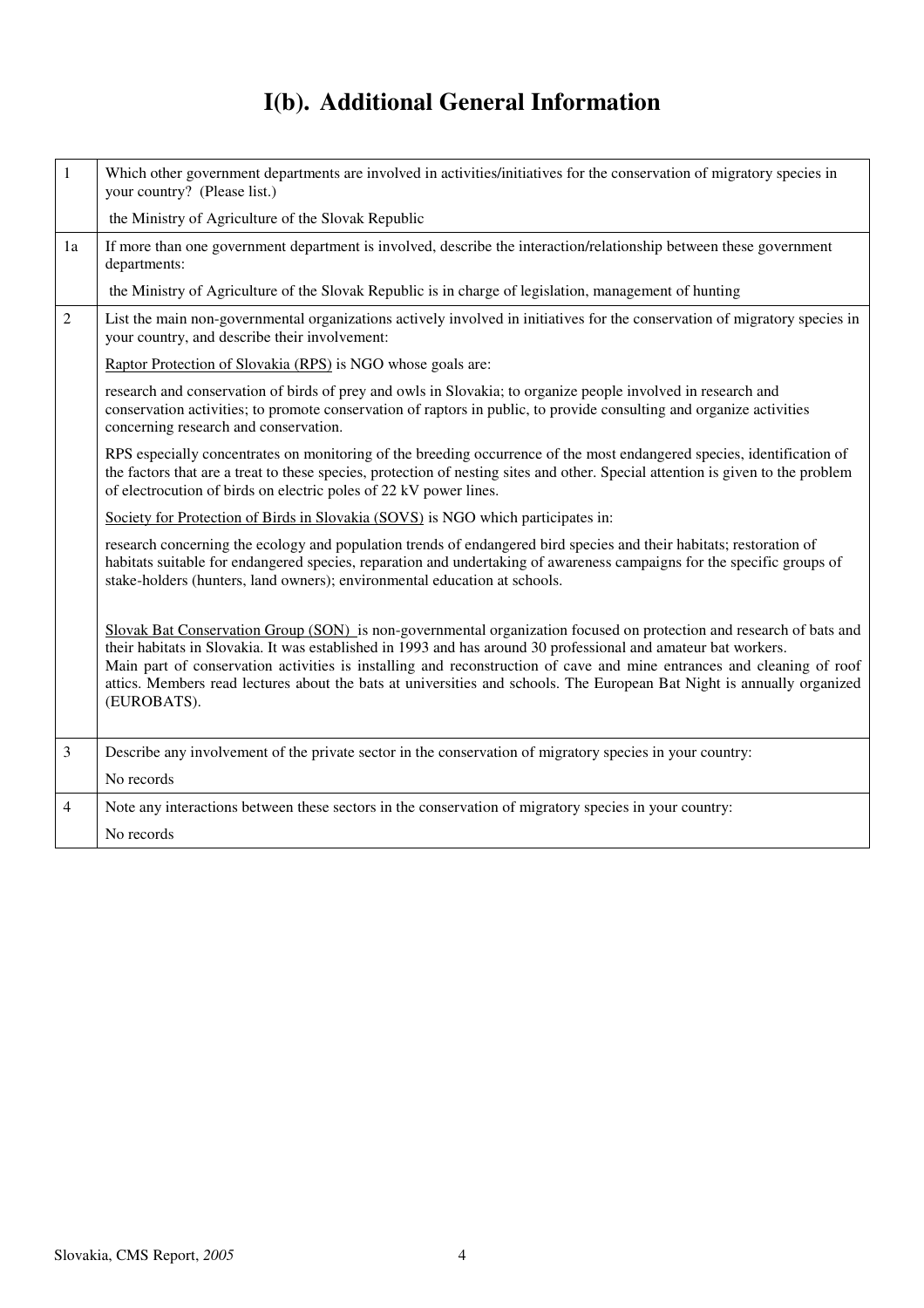### **II. Appendix I species**

### **1. BIRDS**

#### **1.1 General questions on Appendix I bird species**

| $\mathbf{1}$   | Identify the Ministry, agency/department, or organisation responsible for leading actions relating to Appendix I bird<br>species:                                                                                                                                                       |
|----------------|-----------------------------------------------------------------------------------------------------------------------------------------------------------------------------------------------------------------------------------------------------------------------------------------|
|                | Ministry of the Environment of the Slovak Republic, Division of Nature and Landscape Protection                                                                                                                                                                                         |
| $\overline{2}$ | Is the taking of all Appendix I bird species prohibited by the national implementing<br>N <sub>o</sub><br>$\boxtimes$ Yes<br>legislation cited in Table I(a) (General Information)?                                                                                                     |
|                | If other legislation is relevant, please provide details:                                                                                                                                                                                                                               |
| 2a             | If the taking of Appendix I bird species is prohibited by law, have any exceptions<br>$\boxtimes$ No<br>Yes<br>been granted to the prohibition?                                                                                                                                         |
|                | If Yes, please provide details (Include the date on which the exception was notified to the CMS Secretariat pursuant to<br>CMS Article $III(7)$ :                                                                                                                                       |
| 3              | Identify any obstacles to migration that exist in relation to Appendix I bird species:                                                                                                                                                                                                  |
|                | The construction of wind farms and high-voltage powerlines seem to be the possible obstacle in migration.                                                                                                                                                                               |
| 3a             | What actions are being undertaken to overcome these obstacles?                                                                                                                                                                                                                          |
|                | The construction of wind farms and high-voltage powerlines must undergo the EIA process.                                                                                                                                                                                                |
| 3 <sub>b</sub> | What assistance, if any, does your country require in order to overcome these obstacles?                                                                                                                                                                                                |
| 4              | What actions have been taken to prevent, reduce or control factors that are endangering or are likely to further endanger<br>bird species, including strictly controlling the introduction of, or controlling or eliminating, already introduced exotic<br>species (Article III(4)(c))? |
|                | Slovakia has adopted the Act of the National Council of the Slovak Republic No. 543/2002 on Nature and Landscape<br>Protection as amended by later acts where strict prohibition of introduction and elimination of non-native species is<br>stated.                                    |
|                |                                                                                                                                                                                                                                                                                         |
| 4a             | Describe any factors that may limit action being taken in this regard:                                                                                                                                                                                                                  |
| 4b             | What assistance, if any, does your country require to overcome these factors?                                                                                                                                                                                                           |

### **1.2 Questions on specific Appendix I bird species**

**The following section contains a table for each Appendix I bird species for which your country is considered to be a Range State. Please complete each table as appropriate, providing information in summary form. Where appropriate, please cross-reference to information already provided in national reports that have been submitted under other conventions (e.g. Convention on Biological Diversity, Ramsar Convention, CITES). (Attach annexes as necessary.)** 

| Species Haliaeetus albicilla – Common Name(s) White-tailed Eagle |                                                  |                           |
|------------------------------------------------------------------|--------------------------------------------------|---------------------------|
|                                                                  | Is your country a Range State for this species?  | $\boxtimes$ Yes $\Box$ No |
|                                                                  | Please provide published distribution reference: |                           |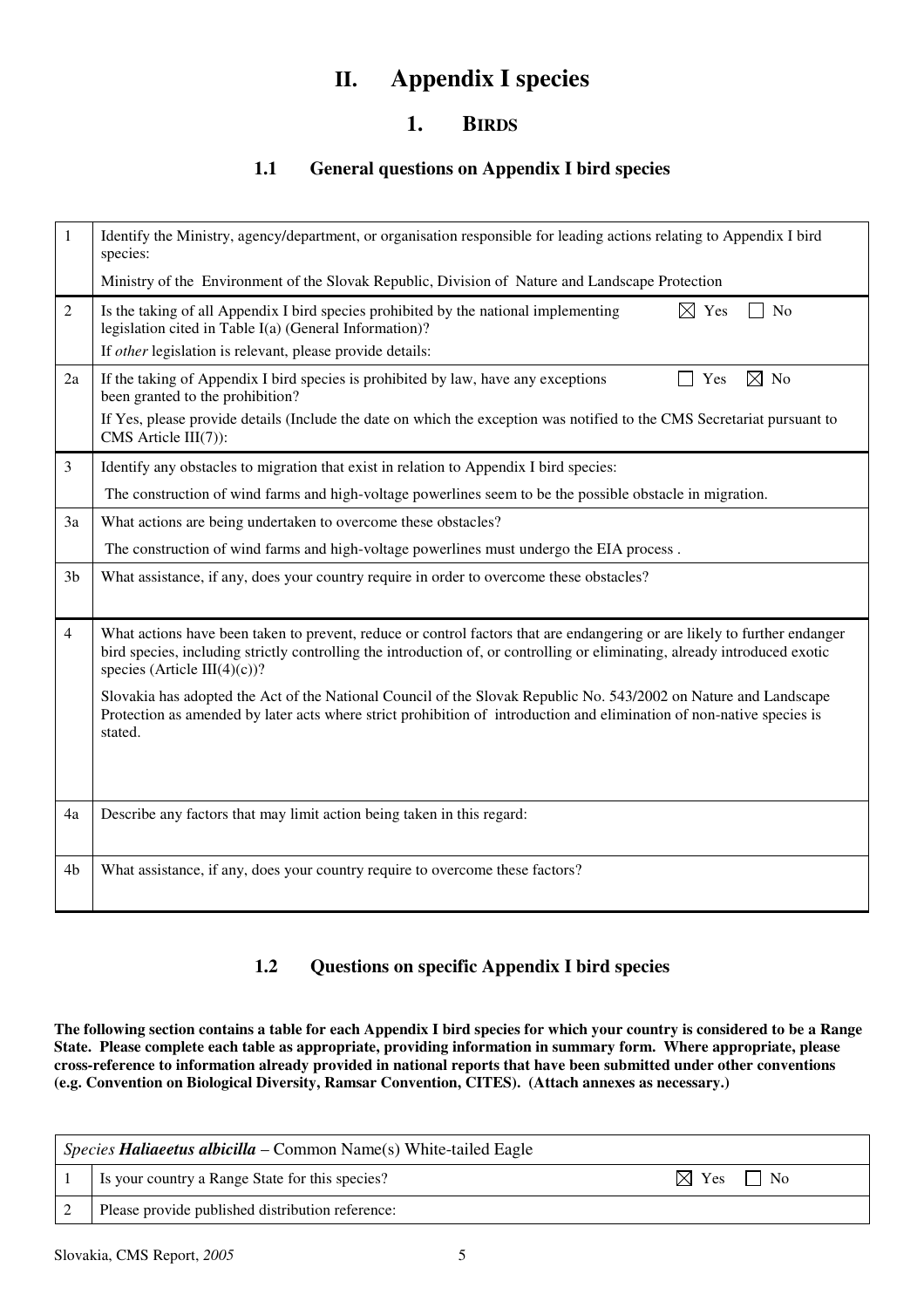|                | BOHUŠ, M., LENGYEL, J., VÁCZI, M., 2002: Správa o prvom sčítaní zimujúcich orliakov morských (Haliaeetus albicilla<br>/L./) v úseku Dunaja Devín - Štúrovo/Esztergom. [The report from first census of wintering White-tailed Eagles<br>(Haliaeetus albicilla /L./) in Danuber river section Devin - Sturovo/Esztergom] Chránené územia Slovenska, 53: 14.                                                                                                                                                                                 |
|----------------|--------------------------------------------------------------------------------------------------------------------------------------------------------------------------------------------------------------------------------------------------------------------------------------------------------------------------------------------------------------------------------------------------------------------------------------------------------------------------------------------------------------------------------------------|
|                | BOHUŠ, M., LENGYEL, J., VÁCZI, M., 2003: Druhé sčítanie orliakov morských v úseku Dunaja: Devín -<br>Štúrovo/Ostrihom. .[The second census of White-tailed Eagles (Haliaeetus albicilla /L./) in the Danuber River section<br>Devin – Sturovo/Ostrihom] Chránené územia Slovenska, 58: 25 – 26.                                                                                                                                                                                                                                            |
|                | DANKO, Š., DAROLOVÁ, A. & KRIŠTÍN, A. 2002 eds.: Rozšírenie vtákov na Slovensku. VEDA, Bratislava, 688 pp.                                                                                                                                                                                                                                                                                                                                                                                                                                 |
| 3              | Summarise information on population size, trends and distribution (if known): #                                                                                                                                                                                                                                                                                                                                                                                                                                                            |
|                | 55 – 60 wintering specimens (45 specimens on the Danube in 2002), increasing population trend, most abundant along the<br>Danube, since 1999 they have bred here. In 2002 there are 4 breeding pairs along the Danube, 1 breeding pair in Vihorlat<br>Mts., other 2 possible breeding pairs are near Oravska water reservoir and the Latorica River. Breeding is being regularly<br>monitored. During spring migration few specimens occurred on Liptovska Mara (3-4 specimens) water reservoir and the<br>Oravska water reservoir (8-11). |
|                | Within the period 1998-2001 – breeding of 3 pairs on the Danube has been recorded in 2001, 2 breeding were not<br>successful due to disturbance by forestry activities and illegal video shooting. Further possible breeding of 1 pair near<br>Oravska water reservoir and 1 pair near the Latorica River, has been recorded. There were 40-50 wintering specimens<br>(30-40) along Danube.                                                                                                                                                |
|                | During winter ccounting along the Danube organized by "Dunaj", Slovak Union of Landscape and Nature Rrotectors with<br>the State Nature Conservancy of the Slovak Republic Administration of the Danube Floodplains Protected Landscape<br>Area in cooperation and Hungarian Fertő – Hanság National Park on 26 <sup>th</sup> January 2002 total of 45 specimens have been<br>recorded in section between Bratislava and Ostrihom; on 20 <sup>th</sup> January 2003 total of 48 specimens have been recorded in<br>the same region.        |
| $\overline{4}$ | Indicate (with an 'X') and briefly describe any activities that have been carried out in favour of this species in the<br>reporting period. (Please provide the title of the project and contact details, where available.)                                                                                                                                                                                                                                                                                                                |
|                | $\boxtimes$ Research                                                                                                                                                                                                                                                                                                                                                                                                                                                                                                                       |
|                | Mapping of occurrence, winter accounting of White-tailed Eagles along the Danube and in Norther Slovakia, project<br>"Monitoring and protection of White-tailed Eagle in Slovakia" - R. Trnka, J. Lengyel, J. Chavko (SNC SR), M. Bohuš<br>(Faculty of Natural Sciences Comenius University Bratislava), J. Literak (Veterinary university, Czech republic).                                                                                                                                                                               |
|                | $\boxtimes$ Monitoring                                                                                                                                                                                                                                                                                                                                                                                                                                                                                                                     |
|                | Monitoring of the breeding pairs in Danube Floodplains - M. Bohuš, P. Rác (FNS Comenius University Bratislava), J.<br>Lengyel, J. Chavko (SNC SR), winter ccounting (SNC SR - Danube Floodplains PLA, FNS CU Bratislava, Mr. Váczi<br>Miklós - NP Fertő – Hanság, Hungary), nest watching (SNC SR – J. Chavko)                                                                                                                                                                                                                             |
|                | $\Box$ Species protection                                                                                                                                                                                                                                                                                                                                                                                                                                                                                                                  |
|                | Species restoration                                                                                                                                                                                                                                                                                                                                                                                                                                                                                                                        |
|                | $\boxtimes$ Habitat protection #                                                                                                                                                                                                                                                                                                                                                                                                                                                                                                           |
|                | Legislative protection of the habitats (designation of the Protected Range Oravska water reservoir), 2001/2002 –<br>negotiation on assigning the 500m wide buffer zone around the nest trees for 3 breeding pairs during the breeding season                                                                                                                                                                                                                                                                                               |
|                | $\boxtimes$ Habitat restoration #                                                                                                                                                                                                                                                                                                                                                                                                                                                                                                          |
|                | Installation of artificial nests for White-Tailed Eagles near Oravska water reservoir in the framework of the project.<br>Monitoring and protection of White-tailed Eagle in Slovakia" – R. Trnka (SNC SR)                                                                                                                                                                                                                                                                                                                                 |
|                | $\boxtimes$ Other#                                                                                                                                                                                                                                                                                                                                                                                                                                                                                                                         |
|                | Winter auxiliary feeding of the White-Tailed Eagles on Oravska and Liptovska Mara water reservoir in the framework of<br>the project,,Monitoring and protection of White-tailed Eagle in Slovakia" - R. Trnka, P. Majko (SNC SR)                                                                                                                                                                                                                                                                                                           |
| 5              | If no activities have been carried out for this species in the reporting period, what has prevented such action being taken?#                                                                                                                                                                                                                                                                                                                                                                                                              |
| 6              | Describe any future activities that are planned for this species: #                                                                                                                                                                                                                                                                                                                                                                                                                                                                        |
|                | preparation of Rescue plan (National Action Plan) for White-tailed Eagle<br>$\overline{\phantom{a}}$                                                                                                                                                                                                                                                                                                                                                                                                                                       |
|                | Winter census on the Danube (Southern Slovakia), Oravská, Liptovská Mara, Tvrdošín, Bešeňová, Nová Bystrica<br>$\overline{\phantom{a}}$<br>water reservoirs (Northern Slovakia), Zemlínska Šírava water reservoir, Senné & Latorica Ramsar Sites (Eastern<br>Slovakia)                                                                                                                                                                                                                                                                     |
|                | Monitoring<br>$\overline{a}$                                                                                                                                                                                                                                                                                                                                                                                                                                                                                                               |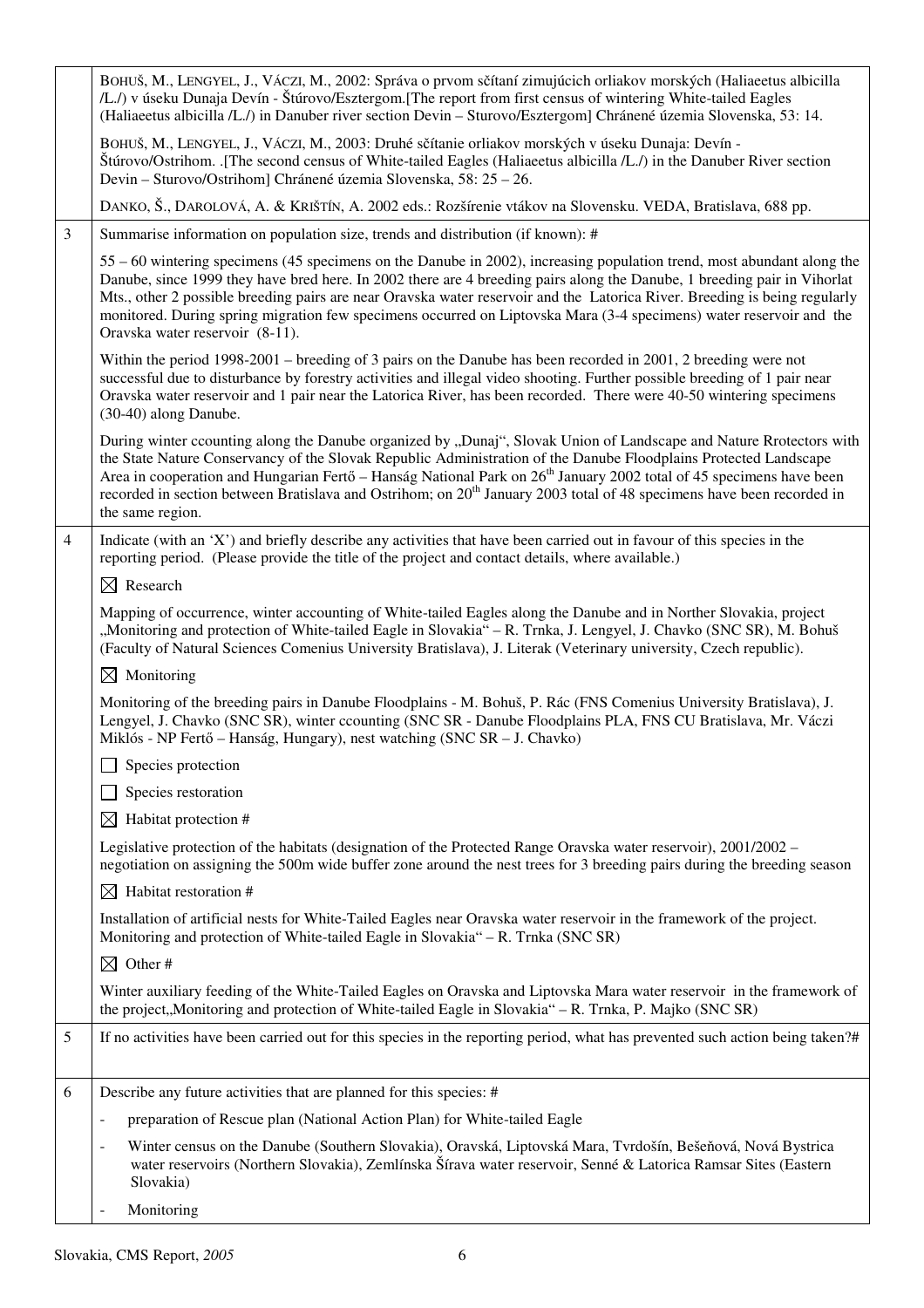- Nest watching and control of the nesting pairs along the Danube and in Northern (Oravská water reservoir) and Eastern (Vihorlat Mts.) Slovakia
- Winter auxiliary feeding of the White-tailed Eagles on the Oravská and the Liptovská Mara water reservoirs

|                | Species Aquila clanga – Common Name(s) Greater Spotted Eagle                                                                                                                                                                |
|----------------|-----------------------------------------------------------------------------------------------------------------------------------------------------------------------------------------------------------------------------|
| 1              | Is your country a Range State for this species?<br>$\boxtimes$ Yes<br>No                                                                                                                                                    |
| $\overline{2}$ | Please provide published distribution reference: #<br>DANKO, Š., DAROLOVÁ, A. & KRIŠTÍN, A. 2002 eds.: Rozšírenie vtákov na Slovensku. VEDA, Bratislava, 688 pp                                                             |
| 3              | Summarise information on population size, trends and distribution (if known): #                                                                                                                                             |
|                | The species can be observed very rarely during the spring and autumn migration. From the last 20 years, nine occurrence<br>data are known. Six of them from the Ramsar site Senné fishponds.                                |
| $\overline{4}$ | Indicate (with an 'X') and briefly describe any activities that have been carried out in favour of this species in the<br>reporting period. (Please provide the title of the project and contact details, where available.) |
|                | Research                                                                                                                                                                                                                    |
|                | $\boxtimes$<br>Monitoring                                                                                                                                                                                                   |
|                | State Nature Conservancy of SR and Raptor protection of Slovakia have been carrying out monitoring of all raptor<br>species, so they also observe the occurrence of the species in Slovakia.                                |
|                | Species protection                                                                                                                                                                                                          |
|                | Species restoration                                                                                                                                                                                                         |
|                | Habitat protection                                                                                                                                                                                                          |
|                | Habitat restoration                                                                                                                                                                                                         |
|                | Other                                                                                                                                                                                                                       |
| 5              | If no activities have been carried out for this species in the reporting period, what has prevented such action being taken?                                                                                                |
|                | Exclusively rare occurring species, protection is restricted only to migration period                                                                                                                                       |
| 6              | Describe any future activities that are planned for this species:                                                                                                                                                           |
|                | Monitoring of migration occurrence                                                                                                                                                                                          |

|   | <i>Species Aquila heliaca – Common Name(s) Imperial Eagle</i>                                                                                                                                                                                                        |  |
|---|----------------------------------------------------------------------------------------------------------------------------------------------------------------------------------------------------------------------------------------------------------------------|--|
| 1 | $\boxtimes$ Yes<br>Is your country a Range State for this species?<br>N <sub>0</sub>                                                                                                                                                                                 |  |
| 2 | Please provide published distribution reference: #                                                                                                                                                                                                                   |  |
|   | DANKO Š. & CHAVKO J., 2002: Orol kráľovský, s. 199-200. In: Danko, Š., Darolová, A., Krištín, A. (ed.), 2002:<br>Rozšírenie vtákov na Slovensku /Birds distribution in Slovakia/. VEDA, 688 pp.                                                                      |  |
| 3 | Summarise information on population size, trends and distribution (if known): #                                                                                                                                                                                      |  |
|   | The population of the Carpathian basin inhabits northern parts of Hungary and south-eastern and south-western regions of<br>Slovakia.                                                                                                                                |  |
|   | The size and location of the population of breeding Imperial Eagle in Hungary and Slovakia form a compact population<br>that has recently increased in size and range extent. It is the last remaining stronghold of the species outside the former<br>Soviet Union. |  |
|   | The breeding population of the Imperial Eagle in Slovakia consists of 40 pairs                                                                                                                                                                                       |  |
| 4 | Indicate (with an 'X') and briefly describe any activities that have been carried out in favour of this species in the<br>reporting period. (Please provide the title of the project and contact details, where available.)                                          |  |
|   | Research #<br>$\boxtimes$                                                                                                                                                                                                                                            |  |
|   | Monitoring #<br>$\boxtimes$                                                                                                                                                                                                                                          |  |
|   | $\boxtimes$<br>Species protection                                                                                                                                                                                                                                    |  |
|   | Species restoration                                                                                                                                                                                                                                                  |  |
|   | $\boxtimes$<br>Habitat protection #                                                                                                                                                                                                                                  |  |

Slovakia, CMS Report, *2005* 7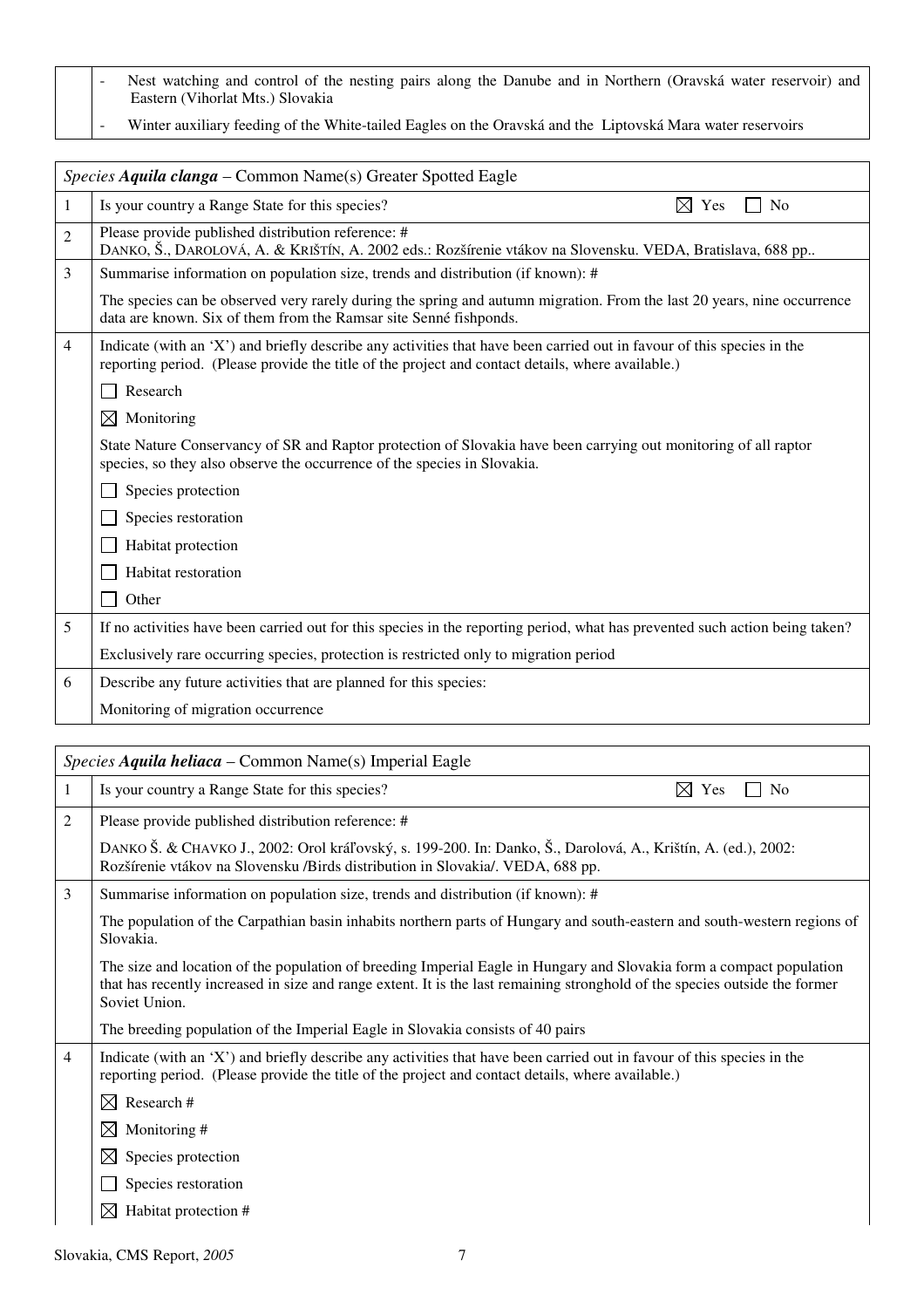#### $\boxtimes$  Habitat restoration #

 $\boxtimes$  Other #

In the reporting period the State Nature Conservancy of the Slovak Republic /SNC/ in cooperation with the NGO Raptor Protection of Slovakia /RPS/ carried out regular annual monitoring of population parameters, identification of mortality factors and threats, urgent remedial activities, construction of artificial nests, insulation of electric pylons. Also population monitoring throughout Slovakia is carried out; entire population is being monitored by State Nature Conservancy of the Slovak Republic in cooperation with Raptor Protection of Slovakia.

Guidance of the forestry activities through the negotiation on Forest Management Plans, individual actions on habitat protection are carried out.

Restoration of feeding grounds in the framework of the *Spermophilus citellus* Restitution Programme.

Nests improvement, nest watching, habitat photo-documentation

Projects:

**2001** 

"Management of the steppe birds of prey species"

The project activities:

1) monitoring of breeding occurrence of the steppe birds of prey species in Slovakia

2) protection of nesting sites by establishing a protected zone around the nests

3) installation of artificial nests

Financing agency: SNC

Beneficiary: RPS

**2003 – 2007** 

"Conservation of *Aquila heliaca* in the Slovak part of the Carpathian basin" LIFE2003NAT/SK/000098

Financing agency: European Commission, LIFE-Nature

Beneficiary: RPS

Partner: SNC

Project activities:

1) Evaluation of habitat quality in relation to land-use practices and production of habitat management guidelines for *Aquila heliaca* home ranges

2) Promoting modification of electric poles by creating pressure on Ministry of Economy

3) Preparation of internal guidelines for *Spermophilus citellus* re-establishment

4) Ensure that areas holding at least 2 pairs of *Aquila heliaca* are to be designated as SPAs

5) Insulation of the most dangerous electric poles

6) Re-establishment of *Spermophilus citellus* on 4 sites

7) Monitoring of known and potential breeding sites

8) Elimination of disturbance by establishing 300 m protected zone around productive nests during breeding season

9) Nest guarding of the most at risk nests

10) Tracking eagles via satellite and conventional radio telemetry to get information on foraging grounds, temporary settlement areas and migration routes

11) Reconstruction of unstable nests and construction of artificial nests

12) DNA fingerprinting analysis

| 13) Producing educational materials for stakeholders, general public and written and electronic media, creating a web site |  |
|----------------------------------------------------------------------------------------------------------------------------|--|
| concerning the project                                                                                                     |  |

| 14) Networking |
|----------------|
|                |

5 If no activities have been carried out for this species in the reporting period, what has prevented such action being taken?

6 Describe any future activities that are planned for this species: #

Slovakia, CMS Report, 2005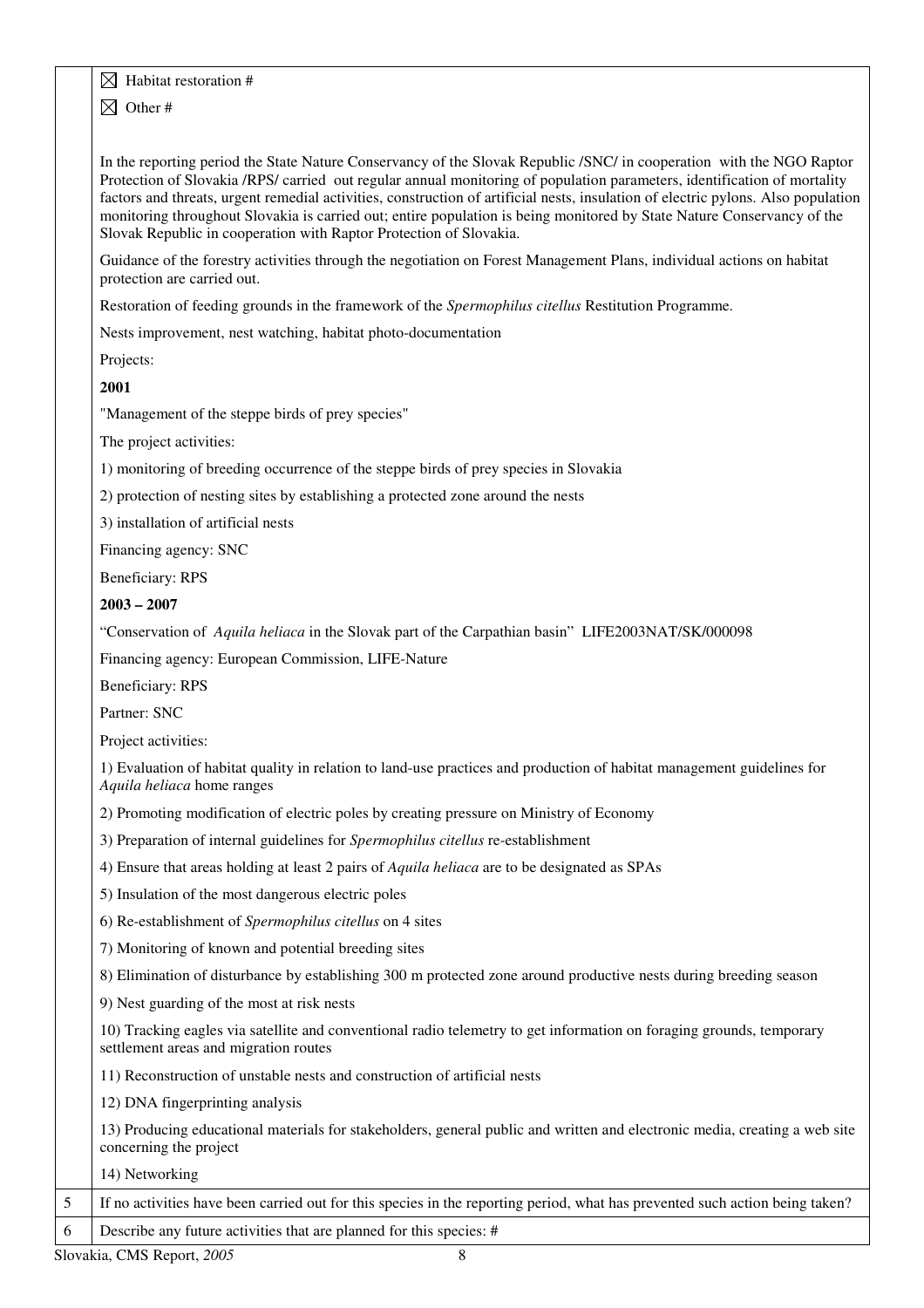- Regular and consistent monitoring of population, especially breeding population
- Monitoring of the population dynamic and trends
- Monitoring of human impact
- Elimination of adverse anthropogenic influence
- Restitution of food sources restitution of prey species
- Protection of nests against robbers
- Protection and management of the nesting sites in accordance with the Recovery Plan, Action Plan for Implementation of the National Biodiversity Strategy, requirements of the international treaties etc.
- Daily species protection, fixing of the nests damaged by wind, saving of the youngs endangered by kainism and possible wounds etc.
- Awareness campaign among hunters for prevention of illegal shooting and poisoning of the eagles.
- Implementation of the project of 22 kV electric wires adaptation to prevent the species from accidental wounds and kills.

|                | <i>Species Anser erythropus – Common Name(s) Lesser White-fronted Goose</i>                                                                                                                                                 |  |
|----------------|-----------------------------------------------------------------------------------------------------------------------------------------------------------------------------------------------------------------------------|--|
| 1              | Is your country a Range State for this species?<br>$\boxtimes$ Yes<br>No                                                                                                                                                    |  |
| 2              | Please provide published distribution reference: #                                                                                                                                                                          |  |
|                | DANKO, Š., DAROLOVÁ, A., KRIŠTÍN, A. (ed.), 2002: Rozšírenie vtákov na Slovensku /Birds distribution in Slovakia/.<br>VEDA, 688 pp                                                                                          |  |
| 3              | Summarise information on population size, trends and distribution (if known): #                                                                                                                                             |  |
|                | The species occurs as a rare visitor during migration and in winter. Since 1980 it could be observed only in eastern<br>Slovakia during migration. Winter occurrence was documented in the Morava River floodplain          |  |
| $\overline{4}$ | Indicate (with an 'X') and briefly describe any activities that have been carried out in favour of this species in the<br>reporting period. (Please provide the title of the project and contact details, where available.) |  |
|                | Research #                                                                                                                                                                                                                  |  |
|                | Monitoring #<br>$\boxtimes$                                                                                                                                                                                                 |  |
|                | SNC and Society for the Protection of Birds in Slovakia are doing monitoring of birds, so they also observe the<br>occurrence of the species in Slovakia                                                                    |  |
|                | Species protection                                                                                                                                                                                                          |  |
|                | Species restoration                                                                                                                                                                                                         |  |
|                | Habitat protection #<br>#                                                                                                                                                                                                   |  |
|                | Habitat restoration #                                                                                                                                                                                                       |  |
|                | Other#                                                                                                                                                                                                                      |  |
| 5              | If no activities have been carried out for this species in the reporting period, what has prevented such action being taken?#                                                                                               |  |
|                |                                                                                                                                                                                                                             |  |
| 6              | Describe any future activities that are planned for this species: #                                                                                                                                                         |  |
|                | According to the character of occurrence of the species in Slovakia, no special activities are being planned for the future.                                                                                                |  |

| Species Aythya nyroca – Common Name(s) Ferruginous Pochard, Ferruginous Duck |                                                                                                                                                                                                                                                          |                                 |
|------------------------------------------------------------------------------|----------------------------------------------------------------------------------------------------------------------------------------------------------------------------------------------------------------------------------------------------------|---------------------------------|
|                                                                              | Is your country a Range State for this species?                                                                                                                                                                                                          | $\boxtimes$ Yes<br>$\vert$   No |
| $\mathfrak{D}$                                                               | Please provide published distribution reference: #                                                                                                                                                                                                       |                                 |
|                                                                              | DANKO, Š., DAROLOVÁ, A., KRIŠTÍN, A. (ed.), 2002: Rozšírenie vtákov na Slovensku /Birds distribution in Slovakia/.<br>VEDA, 688 pp.                                                                                                                      |                                 |
|                                                                              | Summarise information on population size, trends and distribution (if known): #                                                                                                                                                                          |                                 |
|                                                                              | DANKO ET AL. (2002) evaluates the species as rare breeding bird in Slovakia, winter occurrence is also rare (the largest<br>migrating flock was 15 birds). Number of breeding pairs is estimated at $5 - 20$ , while the population trend is decreasing. |                                 |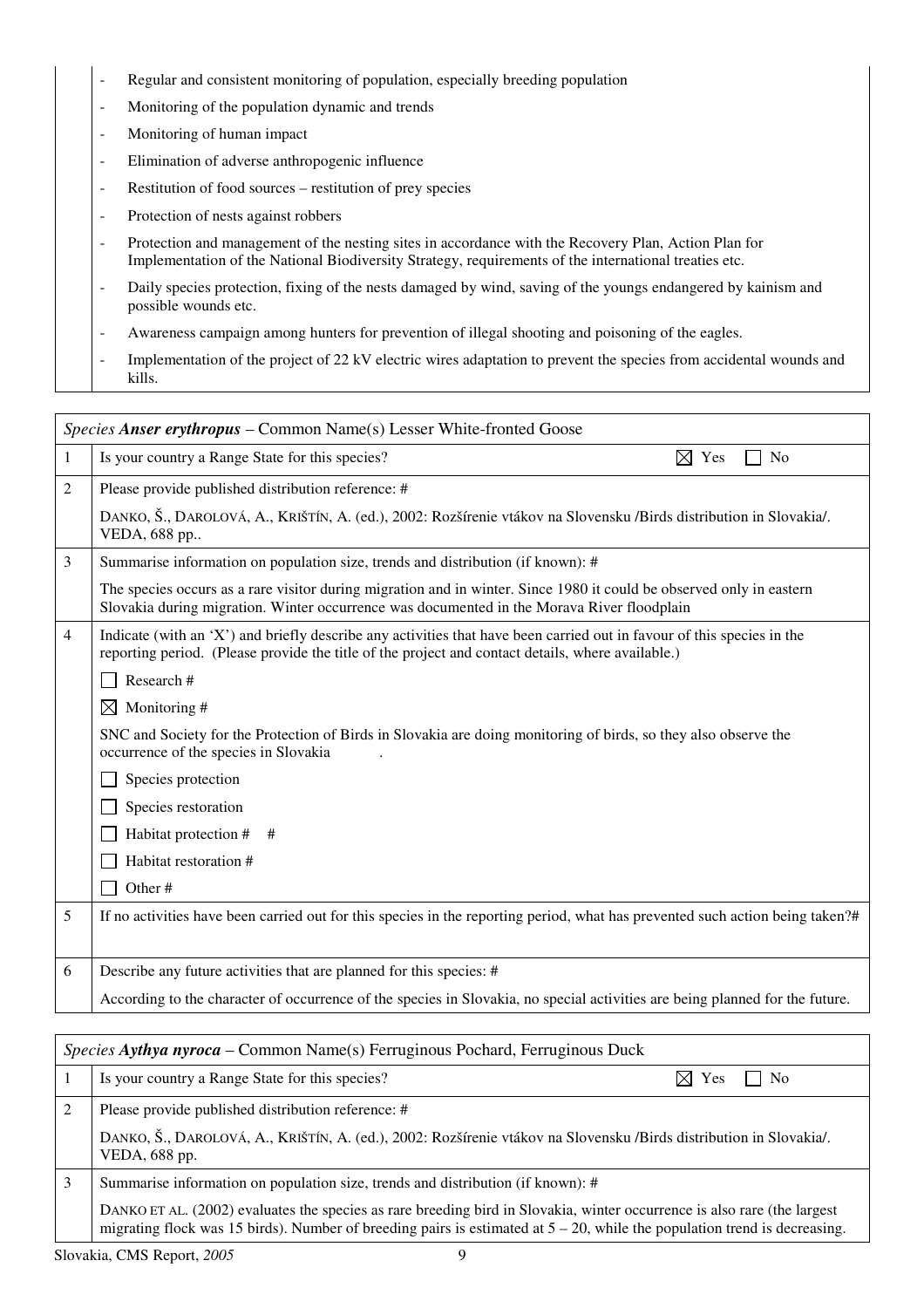| $\overline{4}$ | Indicate (with an 'X') and briefly describe any activities that have been carried out in favour of this species in the<br>reporting period. (Please provide the title of the project and contact details, where available.) |
|----------------|-----------------------------------------------------------------------------------------------------------------------------------------------------------------------------------------------------------------------------|
|                | Research                                                                                                                                                                                                                    |
|                | $\boxtimes$ Monitoring                                                                                                                                                                                                      |
|                | SNC and Society for the Protection of Birds in Slovakia are doing monitoring of birds, so they also observe the<br>occurrence of the species in Slovakia                                                                    |
|                | Species protection                                                                                                                                                                                                          |
|                | Species restoration                                                                                                                                                                                                         |
|                | Habitat protection<br>⋉                                                                                                                                                                                                     |
|                | Protection and management of the Senné-fishponds NNR and also other areas are protected by NATURA 2000 sites.                                                                                                               |
|                | Habitat restoration                                                                                                                                                                                                         |
|                | Other                                                                                                                                                                                                                       |
| 5              | If no activities have been carried out for this species in the reporting period, what has prevented such action being taken?                                                                                                |
| 6              | Describe any future activities that are planned for this species:                                                                                                                                                           |
|                | Future activities will be concentrated on the monitoring and protection of historical and other suitable nesting sites. The<br>protection will be improved by management plans of NATURA 2000 sites.                        |

| <i>Species Otis tarda –</i> Common Name(s) Great Bustard |                                                                                                                                                                                                                                                                                                                                                                                              |                                   |
|----------------------------------------------------------|----------------------------------------------------------------------------------------------------------------------------------------------------------------------------------------------------------------------------------------------------------------------------------------------------------------------------------------------------------------------------------------------|-----------------------------------|
|                                                          | Is your country a Range State for this species?                                                                                                                                                                                                                                                                                                                                              | $\boxtimes$ Yes<br>N <sub>0</sub> |
| 2                                                        | Please provide published distribution reference: #                                                                                                                                                                                                                                                                                                                                           |                                   |
|                                                          | DANKO, Š., DAROLOVÁ, A., KRIŠTÍN, A. (ed.), 2002: Rozšírenie vtákov na Slovensku /Birds distribution in Slovakia/.<br>VEDA, 688 pp.                                                                                                                                                                                                                                                          |                                   |
| 3                                                        | Summarise information on population size, trends and distribution (if known):                                                                                                                                                                                                                                                                                                                |                                   |
|                                                          | Currently the population of the Great Bustard in Slovakia is represented by 10 nesting hens, wintering population is<br>comprised of the specimens breeding in Hungary and Austria too, those visit Slovak territories in approximate number of<br>100 specimens. Population in Slovakia is at the critical limit of extinction and it requires strict conservation measures to<br>be taken. |                                   |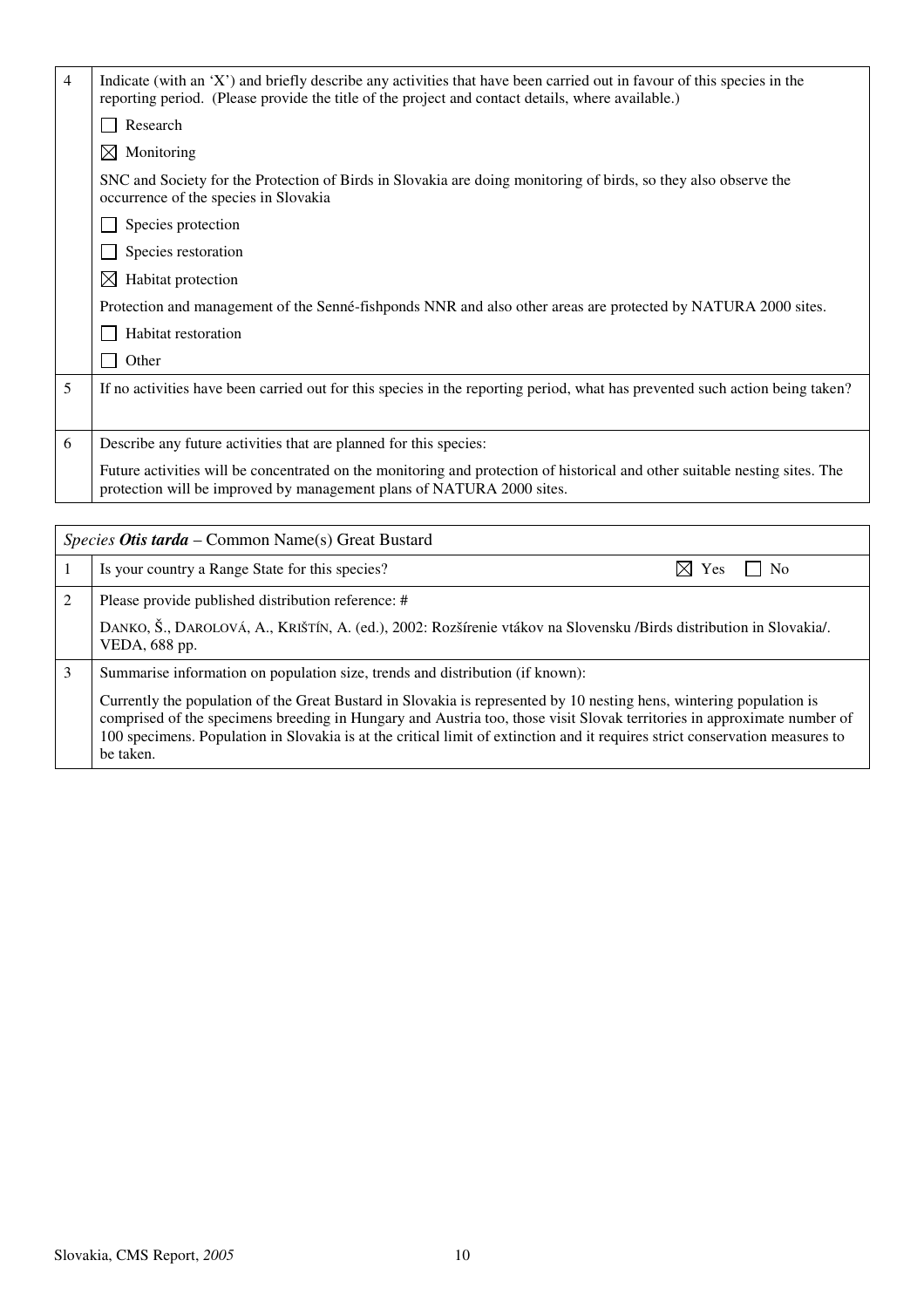| $\overline{4}$ | Indicate (with an 'X') and briefly describe any activities that have been carried out in favour of this species in the<br>reporting period. (Please provide the title of the project and contact details, where available.)                                                                                                                                                                                                                                                                                                                            |
|----------------|--------------------------------------------------------------------------------------------------------------------------------------------------------------------------------------------------------------------------------------------------------------------------------------------------------------------------------------------------------------------------------------------------------------------------------------------------------------------------------------------------------------------------------------------------------|
|                | $\boxtimes$ Research                                                                                                                                                                                                                                                                                                                                                                                                                                                                                                                                   |
|                | Focused on human impact, influence of agricultural activities                                                                                                                                                                                                                                                                                                                                                                                                                                                                                          |
|                | Contact person for the conservation of the Great Bustard in Slovakia: Mgr. Michal Adamec, State Nature Conservancy of<br>the Slovak Republic                                                                                                                                                                                                                                                                                                                                                                                                           |
|                | $\boxtimes$ Monitoring                                                                                                                                                                                                                                                                                                                                                                                                                                                                                                                                 |
|                | Regular monitoring within the species range in Slovakia                                                                                                                                                                                                                                                                                                                                                                                                                                                                                                |
|                | Slovakia has been coordinated synchronous counting of the Great Bustard in Slovak – Hungarian – Austrian<br>transboundary area since March 2005. We are preparing the methodology of synchronized counting for the whole<br>Middle-European population of the Great bustard (Otis tarda) in accordance with the Objective 1.1 of the Measures<br>approved at the Memorandum of Understanding on the Great Bustard Scientific Symposium and First meeting of<br>Signatories which was held in Illmitz, Austria in September 2004.                       |
|                | Contact person for the conservation of the Great Bustard in Slovakia. Ivan Koubek, State Nature Conservancy of the<br>Slovak Republic                                                                                                                                                                                                                                                                                                                                                                                                                  |
|                | Species protection                                                                                                                                                                                                                                                                                                                                                                                                                                                                                                                                     |
|                | Species restoration                                                                                                                                                                                                                                                                                                                                                                                                                                                                                                                                    |
|                | Habitat protection<br>$\bowtie$                                                                                                                                                                                                                                                                                                                                                                                                                                                                                                                        |
|                | Guidance on inappropriate agricultural activities (aeroplane application of pesticides and nutrients, restriction of the<br>insecticides use, guidance on production of inappropriate crops)                                                                                                                                                                                                                                                                                                                                                           |
|                | Contact person for the conservation of the Great Bustard in Slovakia: Ivan Koubek, State Nature Conservancy of the<br>Slovak Republic                                                                                                                                                                                                                                                                                                                                                                                                                  |
|                | $\boxtimes$ Habitat restoration                                                                                                                                                                                                                                                                                                                                                                                                                                                                                                                        |
|                | Land rental and planting of native plant communities, restoration of native species of plants and animals (insects, steppe<br>species)                                                                                                                                                                                                                                                                                                                                                                                                                 |
|                | Contact person for the conservation of the Great Bustard in Slovakia: Ivan Koubek, State Nature Conservancy of the<br>Slovak Republic                                                                                                                                                                                                                                                                                                                                                                                                                  |
|                | $\boxtimes$ Other                                                                                                                                                                                                                                                                                                                                                                                                                                                                                                                                      |
|                | Protection against disturbance on nesting habitats, guidance on hunting, elimination of improper predators on nesting<br>sites.                                                                                                                                                                                                                                                                                                                                                                                                                        |
|                | The LIFE Nature Project of the Great Bustard Protection in Slovakia has been prepared and submitted to the European<br>Comission. If it is accepted the project will start in 2005.                                                                                                                                                                                                                                                                                                                                                                    |
|                | Contact person for the conservation of the Great Bustard in Slovakia: Ivan Koubek, State Nature Conservancy of the<br>Slovak Republic                                                                                                                                                                                                                                                                                                                                                                                                                  |
| $\mathfrak{S}$ | If no activities have been carried out for this species in the reporting period, what has prevented such action being taken?                                                                                                                                                                                                                                                                                                                                                                                                                           |
| $\sqrt{6}$     | Describe any future activities that are planned for this species:                                                                                                                                                                                                                                                                                                                                                                                                                                                                                      |
|                | habitat protection - long-term land rental, purchase and establishment of the wasteland plots on key sites of the<br>$\overline{\phantom{0}}$<br>species occurrence (nesting and display sites), conservation programme will require consecutive establishment of 2-<br>3 permanent wasteland plots (of steppe character) with the total area of app. 1000 to 1500 ha inside the historical<br>range of the species in Slovakia. The established plots will have the function of the gene-pool areas for restoration<br>of the steppe fauna and flora, |
|                | establishment of the conservation regime to prevent the disturbance on key sites of the species occurrence<br>$\qquad \qquad \blacksquare$                                                                                                                                                                                                                                                                                                                                                                                                             |
|                | conservation and management of the nesting places in accordance to National Recovery Plan for the Great Bustard,<br>$\overline{\phantom{0}}$<br>Action Plan for the Implementation of the National Biodiversity Strategy, requirements of international treaties etc.                                                                                                                                                                                                                                                                                  |

**If you have information indicating that your country should be considered a Range State for any other bird species that is listed in CMS Appendix I, but which is not included in the tables above, please complete a table (provided below) for each species.**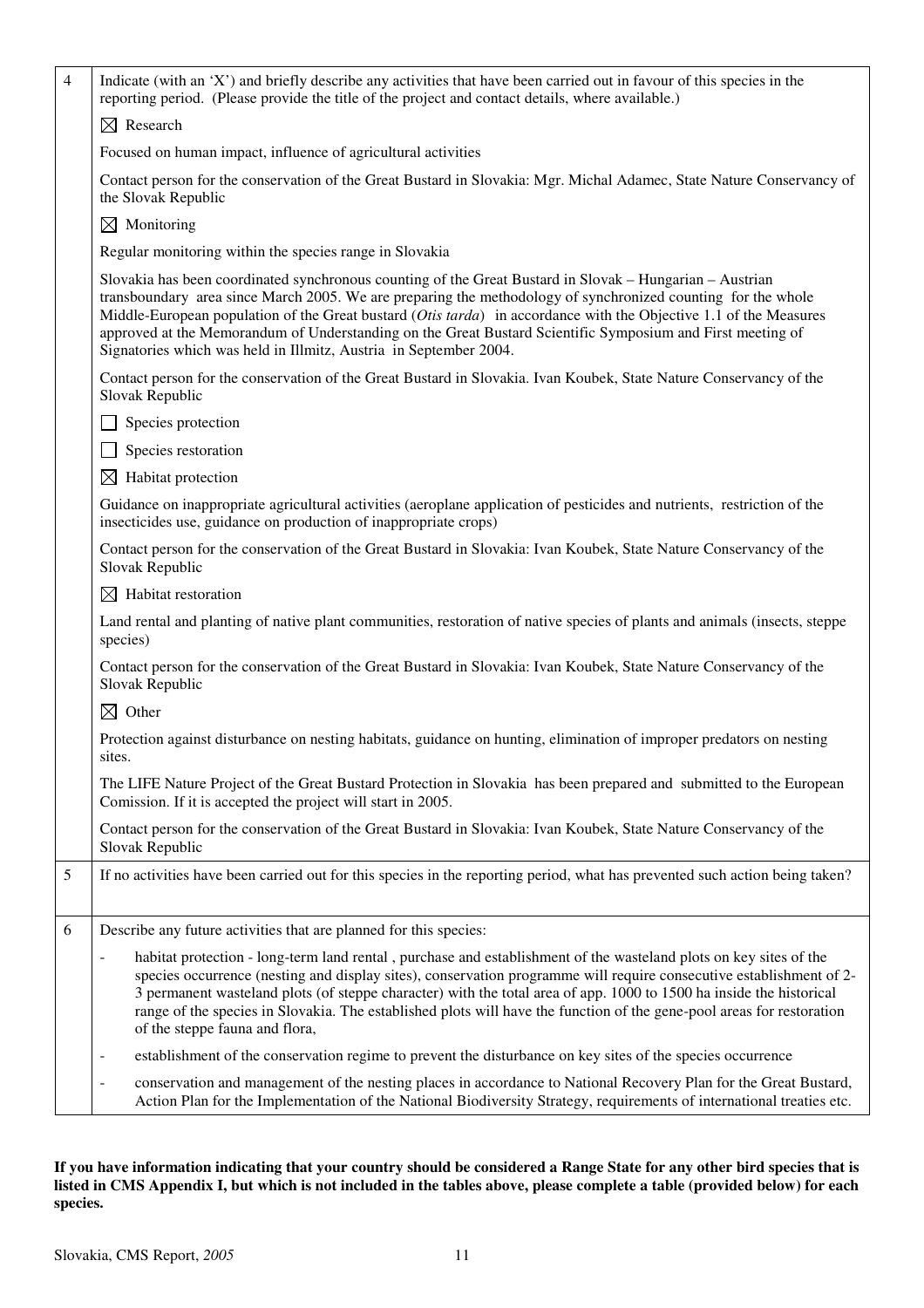|   | Species name, Common Name(s): Acrocephalus paludicola, Aquatic Warbler                                                                                                                                                        |
|---|-------------------------------------------------------------------------------------------------------------------------------------------------------------------------------------------------------------------------------|
| 1 | Please provide published distribution reference: #                                                                                                                                                                            |
|   | DANKO, Š., DAROLOVÁ, A., KRIŠTÍN, A. (ed.), 2002: Rozšírenie vtákov na Slovensku /Birds distribution in Slovakia/.<br>VEDA, 688 pp                                                                                            |
| 2 | Summarise information on population size, trends and distribution (if known):                                                                                                                                                 |
|   | The bird is very rare in Slovakia. Nesting was confirmed only once in 1974. During migration it was seen mostly in NNR<br>Senné (Eastern Slovakia), but also once on two other localities in Slovakia.                        |
| 3 | Indicate (with an 'X') and briefly describe any activities that have been carried out in favour of this species in the<br>reporting period. (Please provide the title of the project and contact details, where available.)   |
|   | Research #                                                                                                                                                                                                                    |
|   | $\boxtimes$ Monitoring #                                                                                                                                                                                                      |
|   | SNC and Society for the Protection of Birds in Slovakia are doing monitoring of birds, so they also observe the<br>occurrence of the species in Slovakia                                                                      |
|   | Species protection                                                                                                                                                                                                            |
|   | Species restoration                                                                                                                                                                                                           |
|   | Habitat protection #                                                                                                                                                                                                          |
|   | Habitat restoration #                                                                                                                                                                                                         |
|   | Other#                                                                                                                                                                                                                        |
| 4 | If no activities have been carried out for this species in the reporting period, what has prevented such action being taken?#                                                                                                 |
|   | Especially due to a small number of specimens only occasionally registered in the country, no special efforts on<br>monitoring and/or habitat protection activities have been implemented.                                    |
| 5 | Describe any future activities that are planned for this species: #                                                                                                                                                           |
|   | There is an effort to monitor the occurrence of the species on appropriate localities especially in the Eastern Slovakia and<br>to prove the regular/irregular migration and probably breeding of the species on these sites. |
|   |                                                                                                                                                                                                                               |
|   | Species name Pelecanus crispus, Common name(s): Dalmatian Pelican                                                                                                                                                             |

|   | <i>Species name Felecanus crispus</i> , Common name(s). <b>Dannauan Fencan</b>                                                                                                                                              |
|---|-----------------------------------------------------------------------------------------------------------------------------------------------------------------------------------------------------------------------------|
| 1 | Please provide published distribution reference:                                                                                                                                                                            |
|   | DANKO, Š., DAROLOVÁ, A., KRIŠTÍN, A. (ed.), 2002: Rozšírenie vtákov na Slovensku /Birds distribution in Slovakia/.<br>VEDA, 688 pp.                                                                                         |
| 2 | Summarise information on population size, trends and distribution (if known):                                                                                                                                               |
|   | The single occurrence record is from NNR Senné fishpond system in 1980.                                                                                                                                                     |
| 3 | Indicate (with an 'X') and briefly describe any activities that have been carried out in favour of this species in the<br>reporting period. (Please provide the title of the project and contact details, where available): |
|   | Research                                                                                                                                                                                                                    |
|   | Monitoring<br>$\bowtie$                                                                                                                                                                                                     |
|   | State Nature Conservancy of SR and Society for the Protection of Birds in Slovakia are doing monitoring of birds, so they<br>also observe the occurrence of the species in Slovakia.                                        |
|   | Species protection                                                                                                                                                                                                          |
|   | Species restoration                                                                                                                                                                                                         |
|   | Habitat protection                                                                                                                                                                                                          |
|   | Habitat restoration                                                                                                                                                                                                         |
|   | Other                                                                                                                                                                                                                       |
| 4 | If no activities have been carried out for this species in the reporting period, what has prevented such action being taken?                                                                                                |
|   |                                                                                                                                                                                                                             |
| 5 | Describe any future activities that are planned for this species?                                                                                                                                                           |
|   |                                                                                                                                                                                                                             |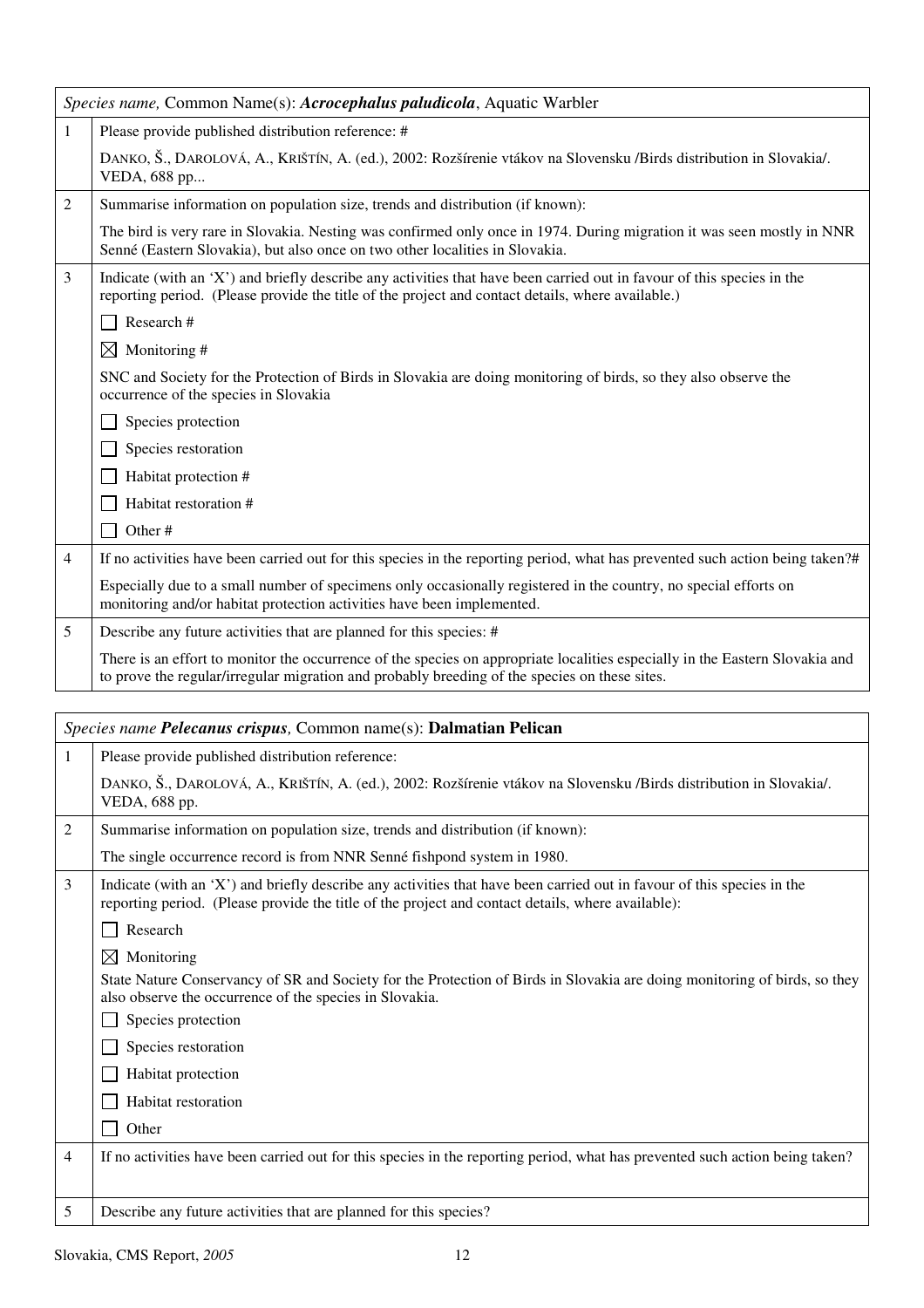|                | Species name Pelecanus onocrotalus, Common name(s): White Pelican                                                                                                                                                           |
|----------------|-----------------------------------------------------------------------------------------------------------------------------------------------------------------------------------------------------------------------------|
| 1              | Please provide published distribution reference:                                                                                                                                                                            |
|                | DANKO, Š., DAROLOVÁ, A., KRIŠTÍN, A. (ed.), 2002: Rozšírenie vtákov na Slovensku /Birds distribution in Slovakia/.<br>VEDA, 688 pp.                                                                                         |
| $\overline{2}$ | Summarise information on population size, trends and distribution (if known):                                                                                                                                               |
|                | From 1979 to 1990 the occurrence was repeated 5 times and in 1995 two occurrence were recorded.                                                                                                                             |
| $\overline{3}$ | Indicate (with an 'X') and briefly describe any activities that have been carried out in favour of this species in the<br>reporting period. (Please provide the title of the project and contact details, where available): |
|                | Research                                                                                                                                                                                                                    |
|                | Monitoring<br>⊠                                                                                                                                                                                                             |
|                | State Nature Conservancy of SR and Society for the Protection of Birds in Slovakia are doing monitoring of birds, so they<br>also observe the occurrence of the species in Slovakia.                                        |
|                | Species protection                                                                                                                                                                                                          |
|                | Species restoration                                                                                                                                                                                                         |
|                | Habitat protection                                                                                                                                                                                                          |
|                | Habitat restoration                                                                                                                                                                                                         |
|                | Other                                                                                                                                                                                                                       |
| $\overline{4}$ | If no activities have been carried out for this species in the reporting period, what has prevented such action being taken?                                                                                                |
|                |                                                                                                                                                                                                                             |
| 5              | Describe any future activities that are planned for this species?                                                                                                                                                           |
|                | According to the character of occurrence of the species in Slovakia, no special activities are being planned for the future.                                                                                                |

|   | Species name Branta ruficollis, Common name(s): Red-breasted Goose                                                                                                                                                          |
|---|-----------------------------------------------------------------------------------------------------------------------------------------------------------------------------------------------------------------------------|
| 1 | Please provide published distribution reference:                                                                                                                                                                            |
|   | DANKO, Š., DAROLOVÁ, A., KRIŠTÍN, A. (ed.), 2002: Rozšírenie vtákov na Slovensku /Birds distribution in Slovakia/.<br>VEDA, 688 pp.                                                                                         |
| 2 | Summarise information on population size, trends and distribution (if known):                                                                                                                                               |
|   | The estimation of wintering occurrence is 1-5 individuals annually.                                                                                                                                                         |
| 3 | Indicate (with an 'X') and briefly describe any activities that have been carried out in favour of this species in the<br>reporting period. (Please provide the title of the project and contact details, where available): |
|   | Research                                                                                                                                                                                                                    |
|   | $\boxtimes$<br>Monitoring                                                                                                                                                                                                   |
|   | State Nature Conservancy of SR and Society for the Protection of Birds in Slovakia are doing monitoring of birds, so they<br>also observe the occurrence of the species in Slovakia.                                        |
|   | Species protection                                                                                                                                                                                                          |
|   | Species restoration                                                                                                                                                                                                         |
|   | Habitat protection                                                                                                                                                                                                          |
|   | Habitat restoration                                                                                                                                                                                                         |
|   | Other                                                                                                                                                                                                                       |
| 4 | If no activities have been carried out for this species in the reporting period, what has prevented such action being taken?                                                                                                |
| 5 | Describe any future activities that are planned for this species?                                                                                                                                                           |
|   | According to the character of occurrence of the species in Slovakia, no special activities are being planned for the future.                                                                                                |
|   |                                                                                                                                                                                                                             |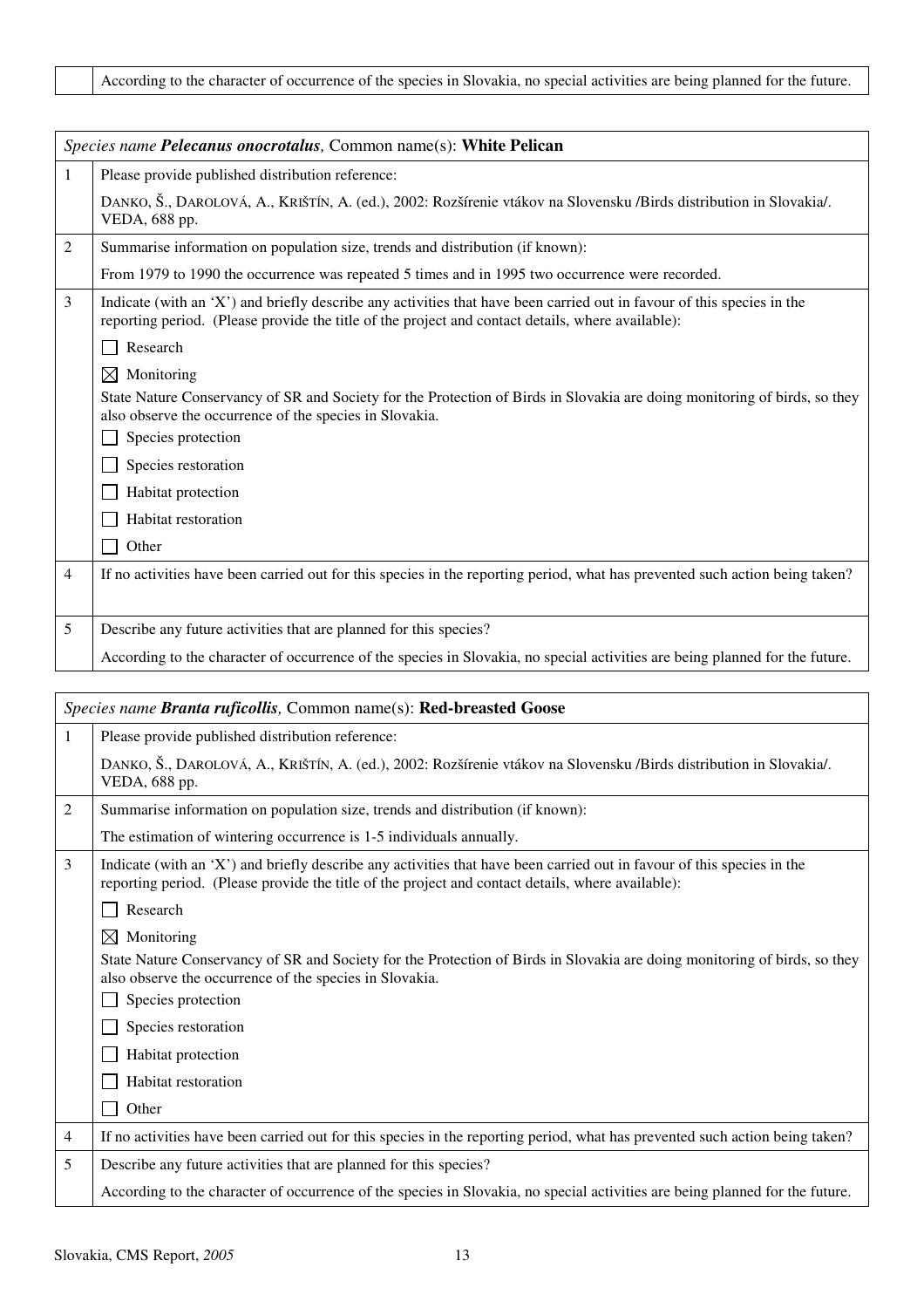|                | Species name Vanellus gregarius, Common name(s): Sociable Plover                                                                                                                                                            |  |
|----------------|-----------------------------------------------------------------------------------------------------------------------------------------------------------------------------------------------------------------------------|--|
| 1              | Please provide published distribution reference:                                                                                                                                                                            |  |
|                | DANKO, Š., DAROLOVÁ, A., KRIŠTÍN, A. (ed.), 2002: Rozšírenie vtákov na Slovensku /Birds distribution in Slovakia/.<br>VEDA, 688 pp.                                                                                         |  |
| $\overline{c}$ | Summarise information on population size, trends and distribution (if known):                                                                                                                                               |  |
|                | The species is erratic guest. Last occurrence was in 1995.                                                                                                                                                                  |  |
| 3              | Indicate (with an 'X') and briefly describe any activities that have been carried out in favour of this species in the<br>reporting period. (Please provide the title of the project and contact details, where available): |  |
|                | Research                                                                                                                                                                                                                    |  |
|                | $\boxtimes$<br>Monitoring                                                                                                                                                                                                   |  |
|                | State Nature Conservancy of SR and Society for the Protection of Birds in Slovakia are doing monitoring of birds, so they<br>also observe the occurrence of the species in Slovakia.                                        |  |
|                | Species protection                                                                                                                                                                                                          |  |
|                | Species restoration                                                                                                                                                                                                         |  |
|                | Habitat protection                                                                                                                                                                                                          |  |
|                | <b>Habitat restoration</b>                                                                                                                                                                                                  |  |
|                | Other                                                                                                                                                                                                                       |  |
| 4              | If no activities have been carried out for this species in the reporting period, what has prevented such action being taken?                                                                                                |  |
| 5              | Describe any future activities that are planned for this species?                                                                                                                                                           |  |
|                | According to the character of occurrence of the species in Slovakia, no special activities are being planned for the future.                                                                                                |  |

|   | Species name Numenius tenuirostris, Common name(s): Slender-billed Curlew                                                                                                                                                   |
|---|-----------------------------------------------------------------------------------------------------------------------------------------------------------------------------------------------------------------------------|
| 1 | Please provide published distribution reference:                                                                                                                                                                            |
|   | DANKO, Š., DAROLOVÁ, A., KRIŠTÍN, A. (ed.), 2002: Rozšírenie vtákov na Slovensku /Birds distribution in Slovakia/.<br>VEDA, 688 pp.                                                                                         |
| 2 | Summarise information on population size, trends and distribution (if known):                                                                                                                                               |
|   | The single occurrence record is from NNR Senné fishpond system in 1972.                                                                                                                                                     |
| 3 | Indicate (with an 'X') and briefly describe any activities that have been carried out in favour of this species in the<br>reporting period. (Please provide the title of the project and contact details, where available): |
|   | Research                                                                                                                                                                                                                    |
|   | $\bowtie$<br>Monitoring                                                                                                                                                                                                     |
|   | State Nature Conservancy of SR and Society for the Protection of Birds in Slovakia are doing monitoring of birds, so they<br>also observe the occurrence of the species in Slovakia.                                        |
|   | Species protection                                                                                                                                                                                                          |
|   | Species restoration                                                                                                                                                                                                         |
|   | Habitat protection                                                                                                                                                                                                          |
|   | Habitat restoration                                                                                                                                                                                                         |
|   | Other                                                                                                                                                                                                                       |
| 4 | If no activities have been carried out for this species in the reporting period, what has prevented such action being taken?                                                                                                |
| 5 | Describe any future activities that are planned for this species?                                                                                                                                                           |
|   | According to the character of occurrence of the species in Slovakia, no special activities are being planned for the future.                                                                                                |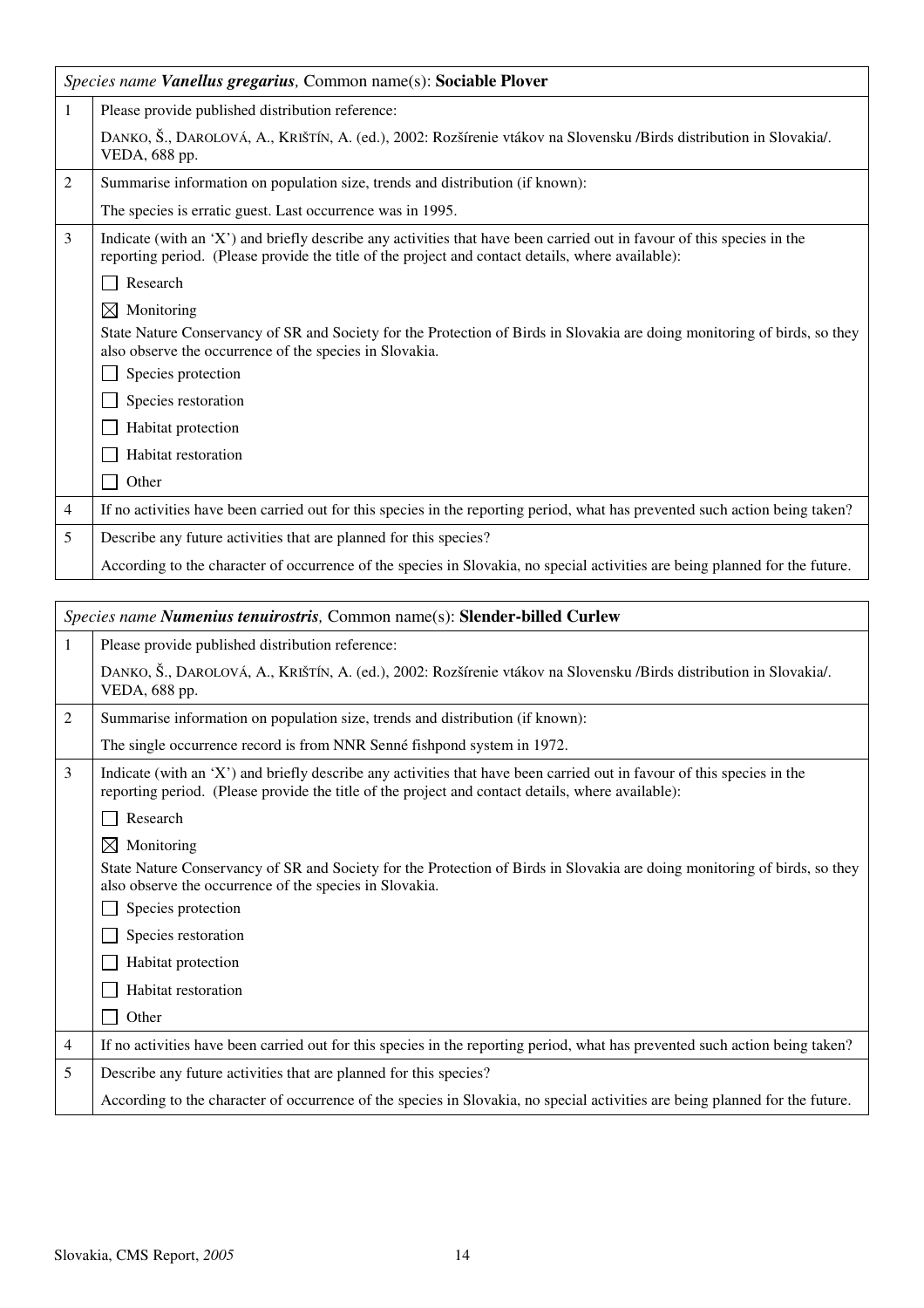### **2. MARINE MAMMALS**

### **2.1 General questions on Appendix I marine mammals**

|                | Identify the Ministry, agency/department, or organisation responsible for leading actions relating to Appendix I listed<br>marine mammals:                                                                                                                                                          |
|----------------|-----------------------------------------------------------------------------------------------------------------------------------------------------------------------------------------------------------------------------------------------------------------------------------------------------|
|                | not applicable - Slovakia is not a range state for marine mammals listed in Appendix I                                                                                                                                                                                                              |
| 2              | Is the taking of all Appendix I marine mammals prohibited by the national<br>N <sub>0</sub><br>Yes<br>implementing legislation cited in Table I(a) (General Information)?<br>If other legislation is relevant, please provide details:                                                              |
|                | Although Slovakia is not a range state for these species, legislation prohibits the taking of all species listed in the<br>appendices of those international treaties to which Slovakia is a contracting party.                                                                                     |
| 2a             | If the taking of Appendix I marine mammals is prohibited by law, have any exceptions<br>N <sub>o</sub><br>Yes<br>been granted to the prohibition?                                                                                                                                                   |
|                | If Yes, please provide details (Include the date on which the exception was notified to the CMS Secretariat pursuant to<br>CMS Article III(7)):                                                                                                                                                     |
| 3              | Identify any obstacles to migration that exist in relation to Appendix I marine mammals:                                                                                                                                                                                                            |
| 3a             | What actions are being undertaken to overcome these obstacles?                                                                                                                                                                                                                                      |
| 3 <sub>b</sub> | What assistance, if any, does your country require in order to overcome these obstacles?                                                                                                                                                                                                            |
| 4              | What actions have been taken to prevent, reduce or control factors that are endangering or are likely to further endanger<br>species of marine mammal, including strictly controlling the introduction of, or controlling or eliminating, already<br>introduced exotic species (Article III(4)(c))? |
| 4a             | Describe any factors that may limit action being taken in this regard:                                                                                                                                                                                                                              |
| 4b             | What assistance, if any, does your country require to overcome these factors?                                                                                                                                                                                                                       |

### **2.2 Questions on specific Appendix I marine mammals**

#### **If you have information indicating that your country should be considered a Range State for any marine mammal species that is listed in CMS Appendix I, please complete a table (provided below) for each species.**

| <i>Species name, Common name(s):</i>                                                                                                                                                                                        |  |
|-----------------------------------------------------------------------------------------------------------------------------------------------------------------------------------------------------------------------------|--|
| Please provide published distribution reference:                                                                                                                                                                            |  |
| Summarise information on population size, trends and distribution (if known):                                                                                                                                               |  |
| Indicate (with an 'X') and briefly describe any activities that have been carried out in favour of this species in the<br>reporting period. (Please provide the title of the project and contact details, where available): |  |
| Research                                                                                                                                                                                                                    |  |
| Monitoring                                                                                                                                                                                                                  |  |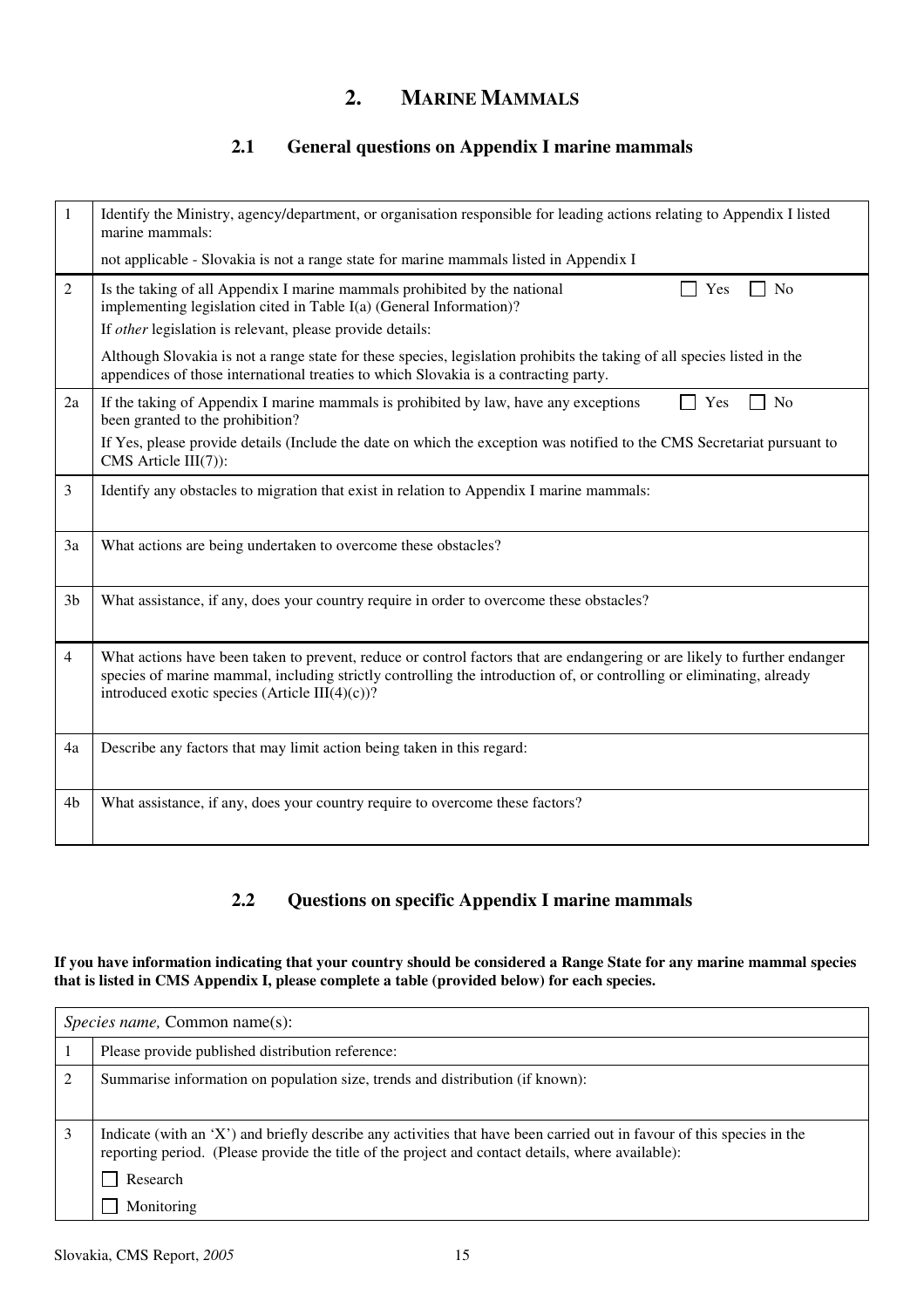|                | Species protection                                                                                                           |
|----------------|------------------------------------------------------------------------------------------------------------------------------|
|                | Species restoration                                                                                                          |
|                | Habitat protection                                                                                                           |
|                | Habitat restoration                                                                                                          |
|                | Other                                                                                                                        |
| $\overline{4}$ | If no activities have been carried out for this species in the reporting period, what has prevented such action being taken? |
| 5              | Describe any future activities that are planned for this species:                                                            |
|                |                                                                                                                              |

Miscellaneous information or comments on Appendix I marine mammals in general: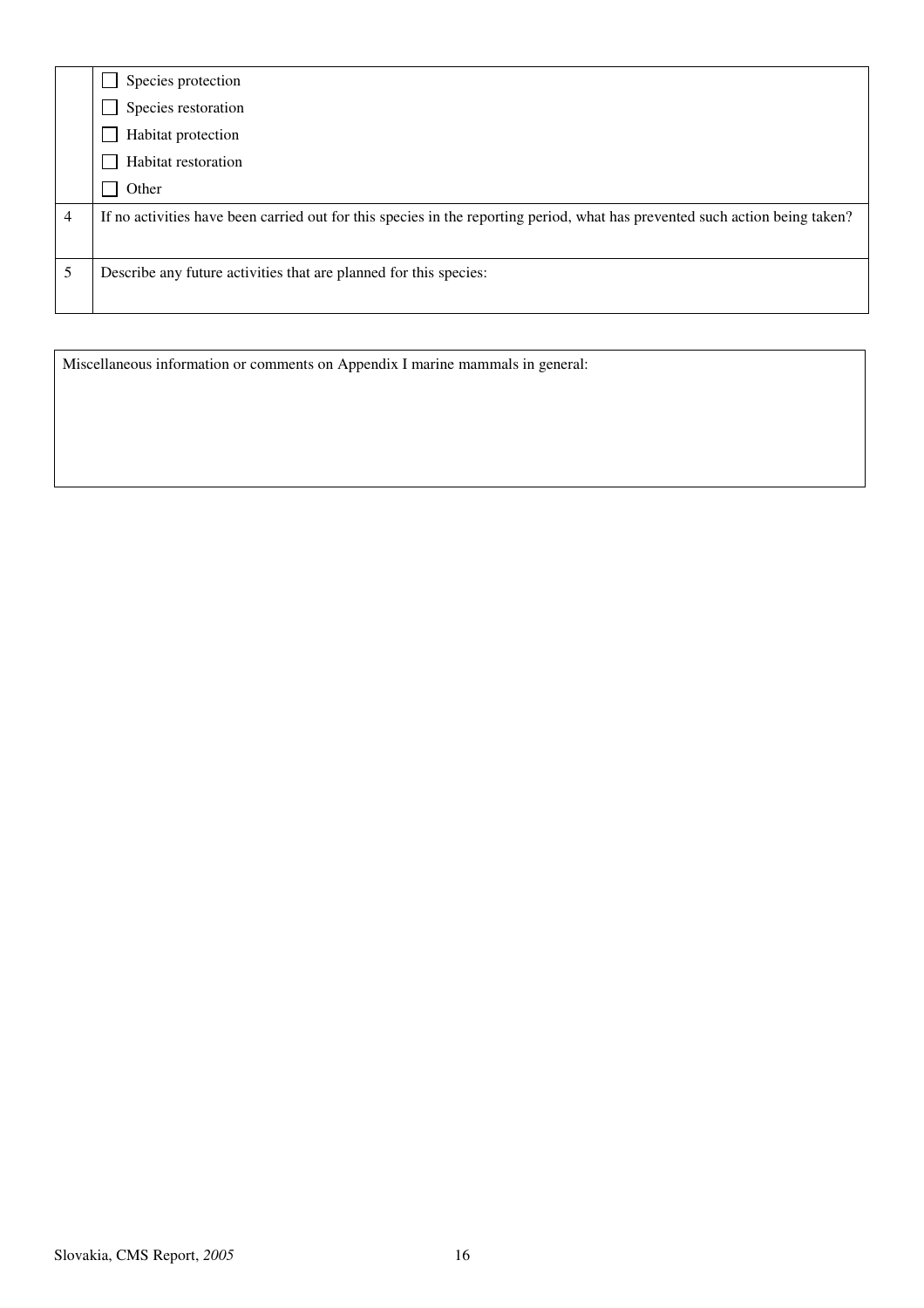### **3 MARINE TURTLES**

### **3.1 General questions on Appendix I marine turtles**

| 1              | Identify the Ministry, agency/department, or organisation responsible for leading actions relating to Appendix I listed<br>marine turtles:                                                                                                                                                               |
|----------------|----------------------------------------------------------------------------------------------------------------------------------------------------------------------------------------------------------------------------------------------------------------------------------------------------------|
|                | not applicable - Slovakia is not a range state for marine mammals listed in Appendix I                                                                                                                                                                                                                   |
| 2              | $\boxtimes$ Yes<br>Is the taking of all Appendix I marine turtles prohibited by the national implementing<br>N <sub>0</sub><br>legislation cited in Table I(a) (General Information)?<br>If other legislation is relevant, please provide details:                                                       |
|                | Although Slovakia is not a range state for these species, legislation prohibits the taking of all species listed in the<br>appendices of those international treaties for which Slovakia is a contracting party.                                                                                         |
| 2a             | If the taking of Appendix I marine turtles is prohibited by law, have any exceptions<br>$\boxtimes$ No<br>Yes<br>been granted to the prohibition?                                                                                                                                                        |
|                | If Yes, please provide details (Include the date on which the exception was notified to the CMS Secretariat pursuant to<br>CMS Article III(7)):                                                                                                                                                          |
| 3              | Identify any obstacles to migration that exist in relation to Appendix I marine turtles:                                                                                                                                                                                                                 |
| 3a             | What actions are being undertaken to overcome these obstacles?                                                                                                                                                                                                                                           |
| 3 <sub>b</sub> | What assistance, if any, does your country require in order to overcome these obstacles?                                                                                                                                                                                                                 |
| $\overline{4}$ | What actions have been taken to prevent, reduce or control factors that are endangering or are likely to further endanger<br>species of marine turtles, including strictly controlling the introduction of, or controlling or eliminating, already<br>introduced exotic species (Article III $(4)(c)$ )? |
| 4a             | Describe any factors that may limit action being taken in this regard:                                                                                                                                                                                                                                   |
| 4 <sub>b</sub> | What assistance, if any, does your country require to overcome these factors?                                                                                                                                                                                                                            |

#### **3.2 Questions on specific Appendix I marine turtles**

#### **If you have information indicating that your country should be considered a Range State for any marine turtle species that is listed in CMS Appendix I, please complete a table (provided below) for each species.**

| <i>Species name, Common name(s):</i>                                                                                                                                                                                        |  |
|-----------------------------------------------------------------------------------------------------------------------------------------------------------------------------------------------------------------------------|--|
| Please provide published distribution reference:                                                                                                                                                                            |  |
| Summarise information on population size, trends and distribution (if known):                                                                                                                                               |  |
| Indicate (with an 'X') and briefly describe any activities that have been carried out in favour of this species in the<br>reporting period. (Please provide the title of the project and contact details, where available): |  |
| Research                                                                                                                                                                                                                    |  |
| Monitoring                                                                                                                                                                                                                  |  |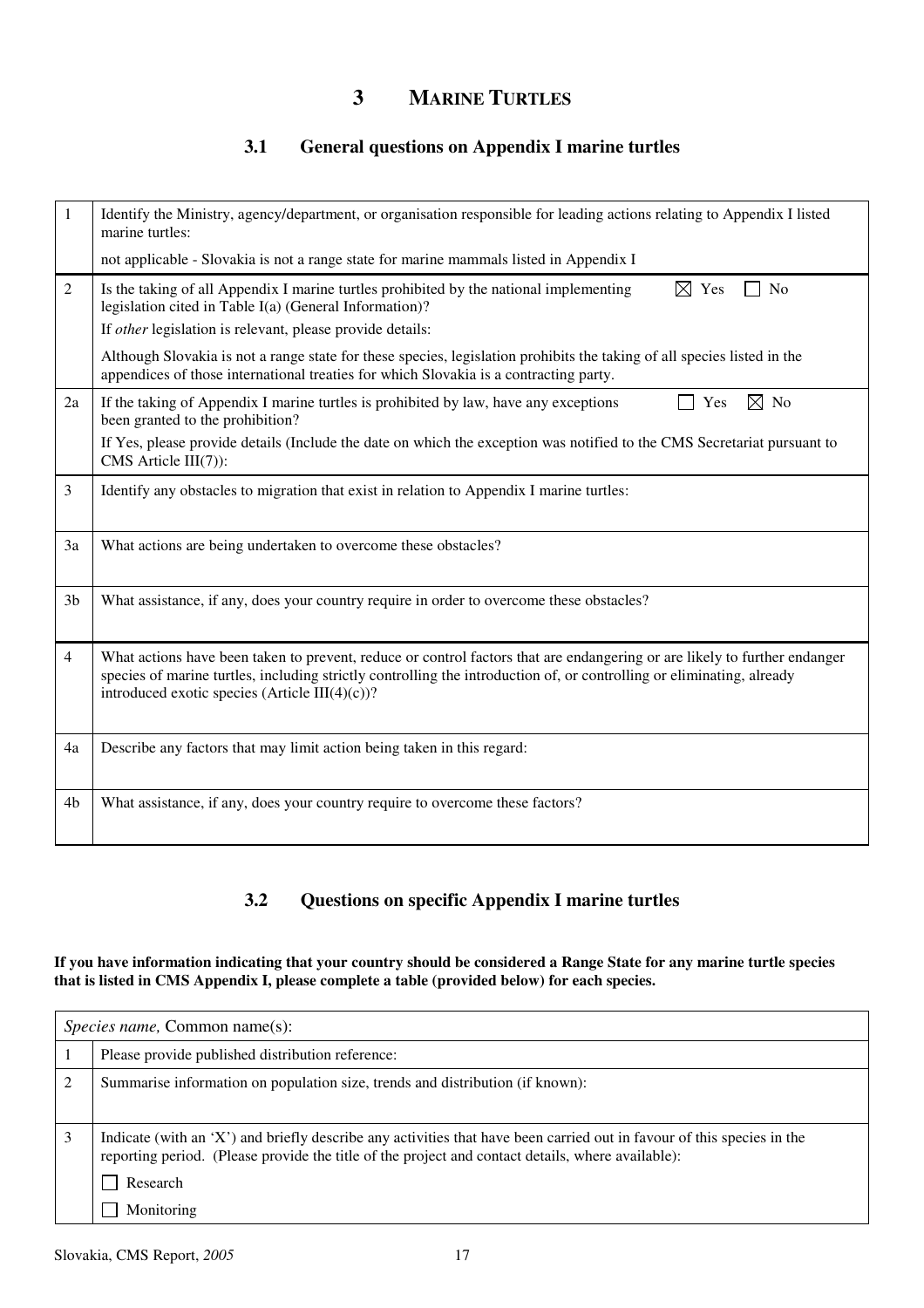|   | Species protection                                                                                                           |
|---|------------------------------------------------------------------------------------------------------------------------------|
|   | Species restoration                                                                                                          |
|   | Habitat protection                                                                                                           |
|   | Habitat restoration                                                                                                          |
|   | Other                                                                                                                        |
| 4 | If no activities have been carried out for this species in the reporting period, what has prevented such action being taken? |
|   | Describe any future activities that are planned for this species?                                                            |
|   |                                                                                                                              |

Miscellaneous information or comments on Appendix I marine turtles in general: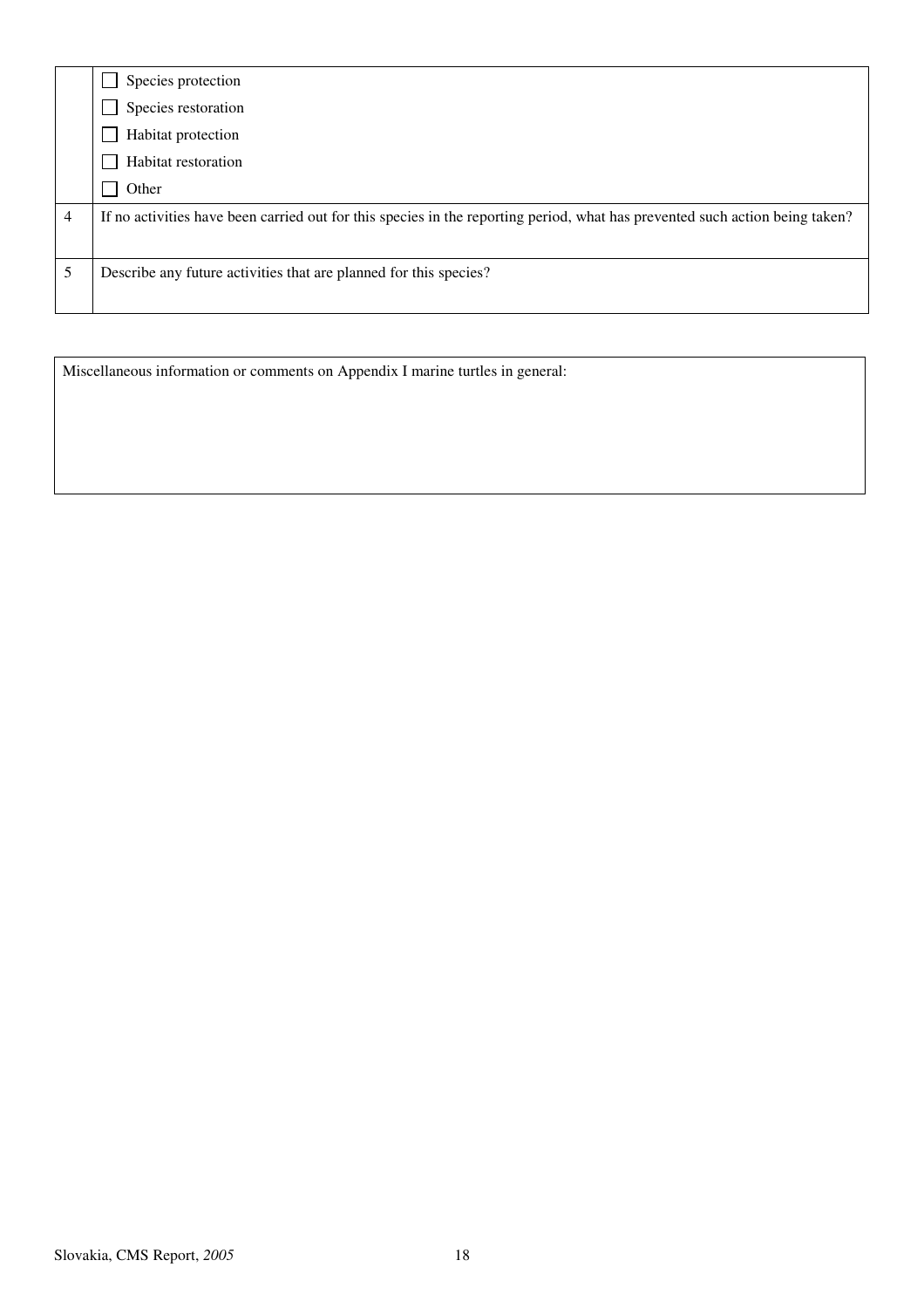### **4 TERRESTRIAL MAMMALS (OTHER THAN BATS)**

#### **4.1 General questions on Appendix I terrestrial mammals (other than bats)**

| 1              | Identify the Ministry, agency/department, or organisation responsible for leading actions relating to Appendix I listed<br>terrestrial mammals (other than bats):                                                                                                                                                          |
|----------------|----------------------------------------------------------------------------------------------------------------------------------------------------------------------------------------------------------------------------------------------------------------------------------------------------------------------------|
|                | not applicable - Slovakia is not a range state for terrestrial mammals (other than bats) listed in Appendix I                                                                                                                                                                                                              |
| 2              | Is the taking of all Appendix I terrestrial mammals (other than bats) prohibited by<br>No<br>Yes<br>the national implementing legislation cited in Table I(a) (General Information)?<br>If other legislation is relevant, please provide details:                                                                          |
|                | Although Slovakia is not a range state for these species, legislation prohibits the taking of all species listed in the<br>appendices of those international treaties for which Slovakia is a contracting party.                                                                                                           |
| 2a             | If the taking of Appendix I terrestrial mammals (other than bats) is prohibited by<br>Yes<br>No<br>law, have any exceptions been granted to the prohibition?                                                                                                                                                               |
|                | If Yes, please provide details (Include the date on which the exception was notified to the CMS Secretariat pursuant to<br>CMS Article $III(7)$ :                                                                                                                                                                          |
| 3              | Identify any obstacles to migration that exist in relation to Appendix I terrestrial mammals (other than bats):                                                                                                                                                                                                            |
| 3a             | What actions are being undertaken to overcome these obstacles?                                                                                                                                                                                                                                                             |
| 3 <sub>b</sub> | What assistance, if any, does your country require in order to overcome these obstacles?                                                                                                                                                                                                                                   |
| 4              | What actions have been taken to prevent, reduce or control factors that are endangering or are likely to further endanger<br>species of terrestrial mammal (other than bats), including strictly controlling the introduction of, or controlling or<br>eliminating, already introduced exotic species (Article III(4)(c))? |
| 4a             | Describe any factors which limit action being taken in this regard:                                                                                                                                                                                                                                                        |
| 4b             | What assistance, if any, does your country require to overcome these factors?                                                                                                                                                                                                                                              |

#### **4.2 Questions on specific Appendix I terrestrial mammals (other than bats)**

**If you have information indicating that your country should be considered a Range State for any terrestrial mammal**  species (other than bats) that is listed in CMS Appendix I, please complete a table (provided below) for each species.

| <i>Species name, Common name(s):</i>                                                                                                                                                                                        |  |
|-----------------------------------------------------------------------------------------------------------------------------------------------------------------------------------------------------------------------------|--|
| Please provide published distribution reference:                                                                                                                                                                            |  |
| Summarise information on population size, trends and distribution (if known):                                                                                                                                               |  |
| Indicate (with an 'X') and briefly describe any activities that have been carried out in favour of this species in the<br>reporting period. (Please provide the title of the project and contact details, where available): |  |
| Research                                                                                                                                                                                                                    |  |
| Monitoring                                                                                                                                                                                                                  |  |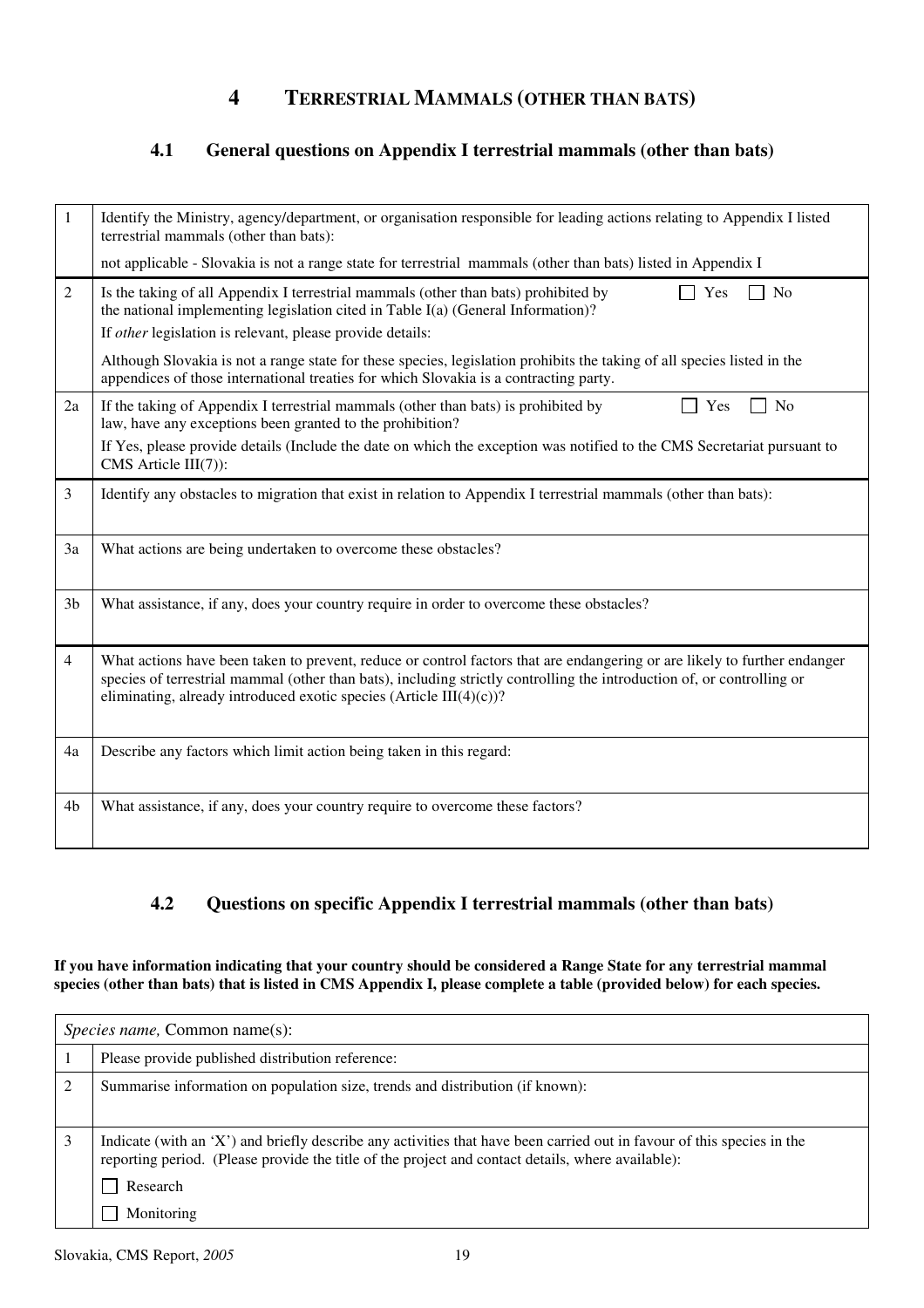|   | Species protection                                                                                                           |
|---|------------------------------------------------------------------------------------------------------------------------------|
|   | Species restoration                                                                                                          |
|   | Habitat protection                                                                                                           |
|   | Habitat restoration                                                                                                          |
|   | Other                                                                                                                        |
| 4 | If no activities have been carried out for this species in the reporting period, what has prevented such action being taken? |
|   | Describe any future activities that are planned for this species:                                                            |

Miscellaneous information or comments on Appendix I terrestrial mammals (other than bats) in general: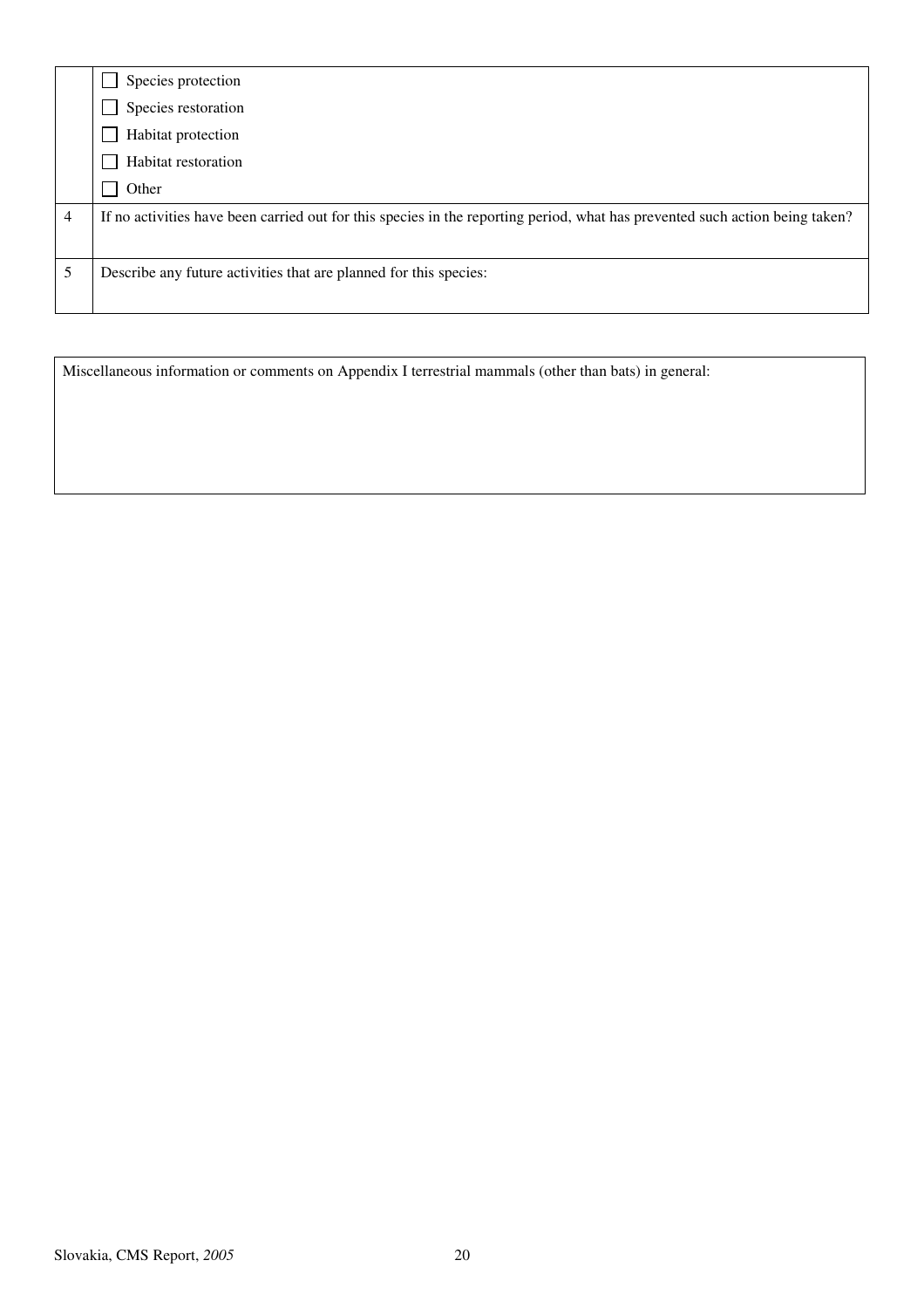### **5 BATS**

### **5.1 General questions on Appendix I bats**

| 1              | Identify the Ministry, agency/department, or organisation responsible for leading actions relating to Appendix I listed<br>bats:                                                                                                                                                           |
|----------------|--------------------------------------------------------------------------------------------------------------------------------------------------------------------------------------------------------------------------------------------------------------------------------------------|
|                | not applicable - Slovakia is not a range state for bats listed in Appendix I                                                                                                                                                                                                               |
| 2              | Is the taking of all Appendix I bats prohibited by the national implementing<br>N <sub>o</sub><br>Yes<br>Legislation cited in Table I(a) (General Information)?                                                                                                                            |
|                | If other legislation is relevant, please provide details:                                                                                                                                                                                                                                  |
|                | Although Slovakia is not a range state for these species, legislation prohibits the taking of all species listed in the<br>appendices of those international treaties for which Slovakia is a contracting party.                                                                           |
| 2a             | If the taking of Appendix I bats is prohibited by law, have any exceptions<br>No<br>Yes<br>Been granted to the prohibition?                                                                                                                                                                |
|                | If Yes, please provide details (Include the date on which the exception was notified to the CMS Secretariat pursuant to<br>CMS Article III(7)):                                                                                                                                            |
| 3              | Identify any obstacles to migration that exist in relation to Appendix I bats:                                                                                                                                                                                                             |
|                | Slovakia is not a range state for bat species listed in Appendix I                                                                                                                                                                                                                         |
| 3a             | What actions are being undertaken to overcome these obstacles?                                                                                                                                                                                                                             |
| 3 <sub>b</sub> | What assistance, if any, does your country require in order to overcome these obstacles?                                                                                                                                                                                                   |
| $\overline{4}$ | What actions have been taken to prevent, reduce or control factors that are endangering or are likely to further endanger<br>species of bats, including strictly controlling the introduction of, or controlling or eliminating, already introduced exotic<br>species (Article III(4)(c))? |
| 4a             | Describe any factors that may limit action being taken in this regard:                                                                                                                                                                                                                     |
| 4 <sub>b</sub> | What assistance, if any, does your country require to overcome these factors?                                                                                                                                                                                                              |

#### **5.2 Questions on specific Appendix I bat species**

#### **If you have information indicating that your country should be considered a Range State for any bat species that is listed in CMS Appendix I, please complete a table (provided below) for each species.**

| <i>Species name, Common name(s):</i>                                                                                                                                                                                        |  |
|-----------------------------------------------------------------------------------------------------------------------------------------------------------------------------------------------------------------------------|--|
| Please provide published distribution reference:                                                                                                                                                                            |  |
| Summarise information on population size, trends and distribution (if known):                                                                                                                                               |  |
| Indicate (with an 'X') and briefly describe any activities that have been carried out in favour of this species in the<br>reporting period. (Please provide the title of the project and contact details, where available): |  |
| Research                                                                                                                                                                                                                    |  |
| Monitoring                                                                                                                                                                                                                  |  |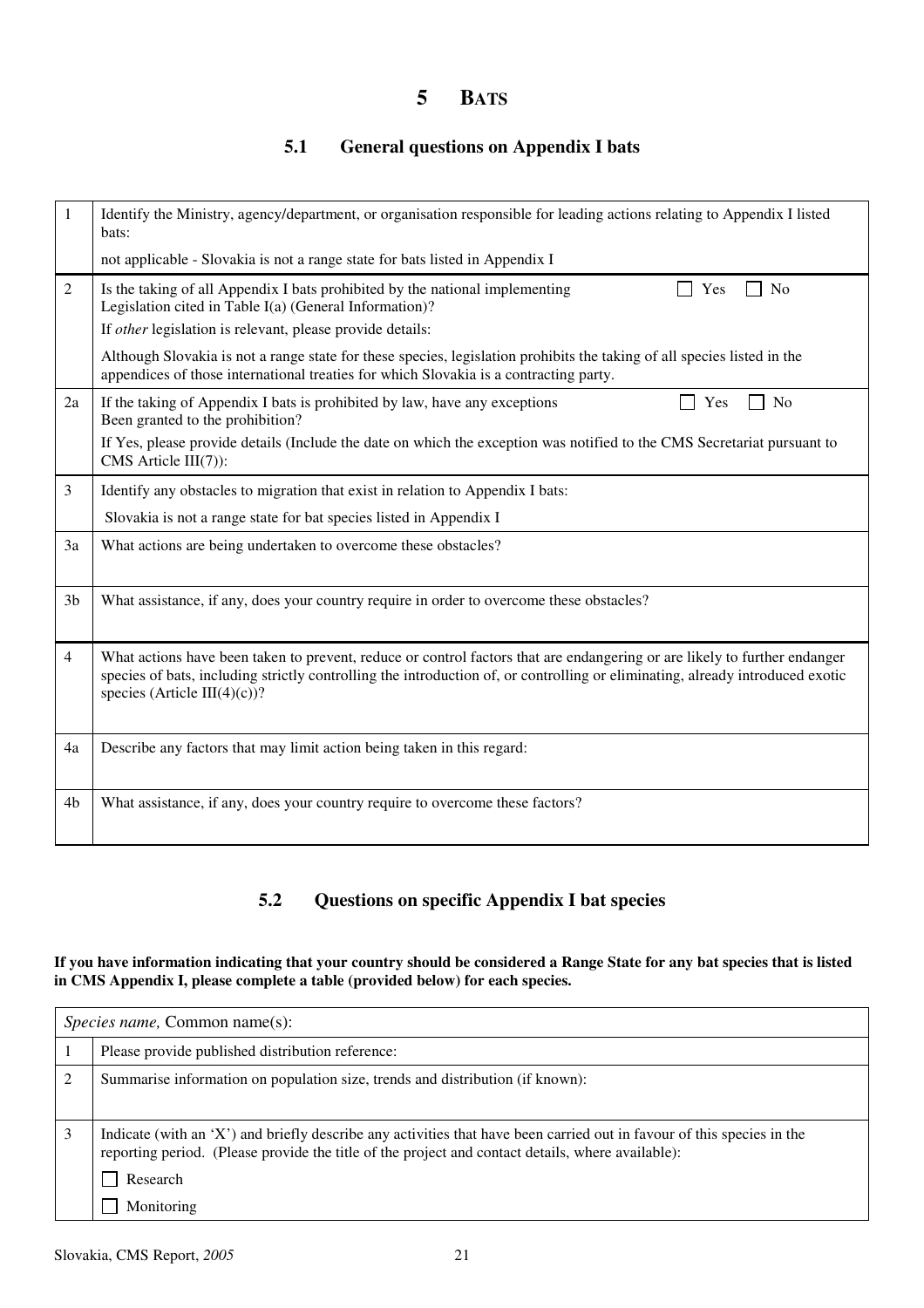|   | Species protection                                                                                                           |
|---|------------------------------------------------------------------------------------------------------------------------------|
|   | Species restoration                                                                                                          |
|   | Habitat protection                                                                                                           |
|   | Habitat restoration                                                                                                          |
|   | Other                                                                                                                        |
| 4 | If no activities have been carried out for this species in the reporting period, what has prevented such action being taken? |
|   | Describe any future activities that are planned for this species?                                                            |
|   |                                                                                                                              |

Miscellaneous information or comments on Appendix I bats in general: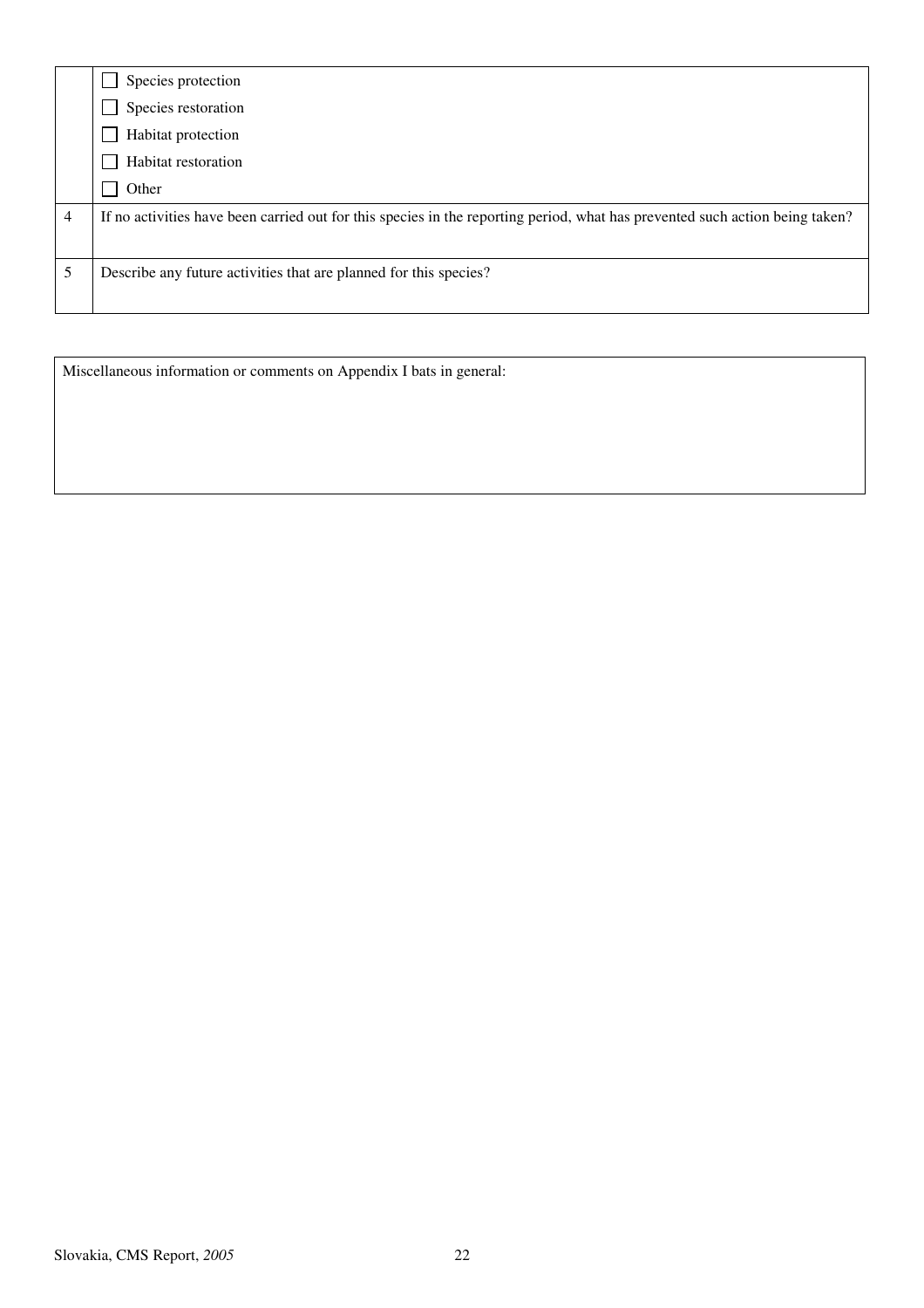#### **6.1 General questions on Appendix I species belonging to other taxa**

| 1              | Identify the Ministry, agency/department, or organisation responsible for leading actions relating to Appendix I listed<br>species belonging to taxa not included in sections 1-5 above:<br>not applicable – Slovakia is not a range state of Apependix I species belonging to other taxa                                                               |
|----------------|---------------------------------------------------------------------------------------------------------------------------------------------------------------------------------------------------------------------------------------------------------------------------------------------------------------------------------------------------------|
| $\overline{2}$ | Is the taking of all Appendix I species belonging to taxa not included in<br>Yes<br>N <sub>o</sub><br>sections 1-5 above, prohibited by the national legislation listed as being<br>implementing legislation in Table I(a) (General Information)?<br>If other legislation is relevant, please provide details:                                          |
| 2a             | If the taking of Appendix I species belonging to taxa not included in<br>N <sub>0</sub><br>Yes<br>sections 1-5 above is prohibited by law, have any exceptions been<br>granted to the prohibition?<br>If Yes, please provide details (Include the date on which the exception was notified to the CMS Secretariat pursuant to<br>CMS Article $III(7)$ : |
| 3              | Identify any obstacles to migration that exist in relation to Appendix I species belonging to taxa not included in sections<br>1-5 above:                                                                                                                                                                                                               |
| 3a             | What actions are being undertaken to overcome these obstacles?                                                                                                                                                                                                                                                                                          |
| 3 <sub>b</sub> | What assistance, if any, does your country require in order to overcome these obstacles?                                                                                                                                                                                                                                                                |
| 4              | What actions have been taken to prevent, reduce or control factors that are endangering or are likely to further endanger<br>species belonging to taxa not included in section 1-5 above, including strictly controlling the introduction of, or<br>controlling or eliminating, already introduced exotic species (Article III $(4)(c)$ )?              |
| 4a             | Describe any factors that may limit action being taken in this regard:                                                                                                                                                                                                                                                                                  |
| 4 <sub>b</sub> | What assistance, if any, does your country require to overcome these factors?                                                                                                                                                                                                                                                                           |

### **6.2 Questions on specific Appendix I species belonging to other taxa**

**If you have information indicating that your country should be considered a Range State for any Appendix I listed species that belongs to taxa not included in sections 1-5 above, please complete a table (provided below) for each species.** 

| <i>Species name, Common name(s):</i>                                                                                                                                                                                                    |  |
|-----------------------------------------------------------------------------------------------------------------------------------------------------------------------------------------------------------------------------------------|--|
| Please provide published distribution reference:                                                                                                                                                                                        |  |
| Summarise information on population size, trends and distribution (if known):                                                                                                                                                           |  |
| Indicate (with an 'X') and briefly describe any activities that have been carried out in favour of this species in the<br>reporting period. (Please provide the title of the project and contact details, where available):<br>Research |  |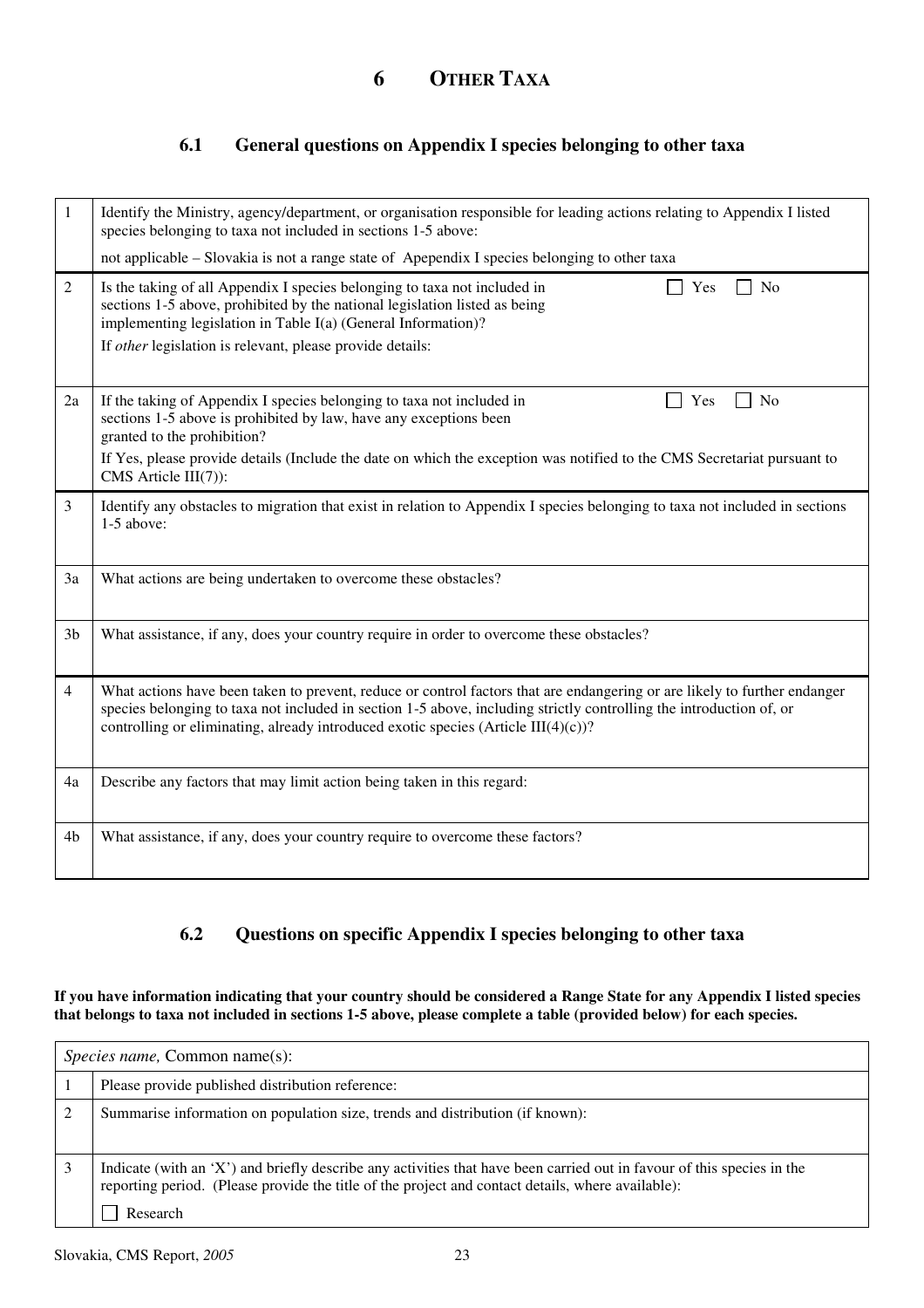|   | Monitoring                                                                                                                   |
|---|------------------------------------------------------------------------------------------------------------------------------|
|   | Species protection                                                                                                           |
|   | Species restoration                                                                                                          |
|   | Habitat protection                                                                                                           |
|   | Habitat restoration                                                                                                          |
|   | Other                                                                                                                        |
| 4 | If no activities have been carried out for this species in the reporting period, what has prevented such action being taken? |
|   |                                                                                                                              |
| 5 | Describe any future activities that are planned for this species?                                                            |
|   |                                                                                                                              |

Miscellaneous information or comments on Appendix I species that belong to taxa not included in sections 1-5 above:

#### **7 LISTING OF OTHER ENDANGERED MIGRATORY SPECIES IN APPENDIX I**

|                | Is your country a Range State for any other endangered migratory species                     | Yes | $\boxtimes$ No |
|----------------|----------------------------------------------------------------------------------------------|-----|----------------|
|                | not currently listed in Appendix I?                                                          |     |                |
|                | If Yes, please provide details:                                                              |     |                |
| 1a             | Is your country taking any steps to propose listing any of these species?                    | Yes | $\boxtimes$ No |
|                | If Yes, please provide details:                                                              |     |                |
| 1 <sub>b</sub> | What assistance, if any, does your country require to initiate the listing of these species? |     |                |
|                |                                                                                              |     |                |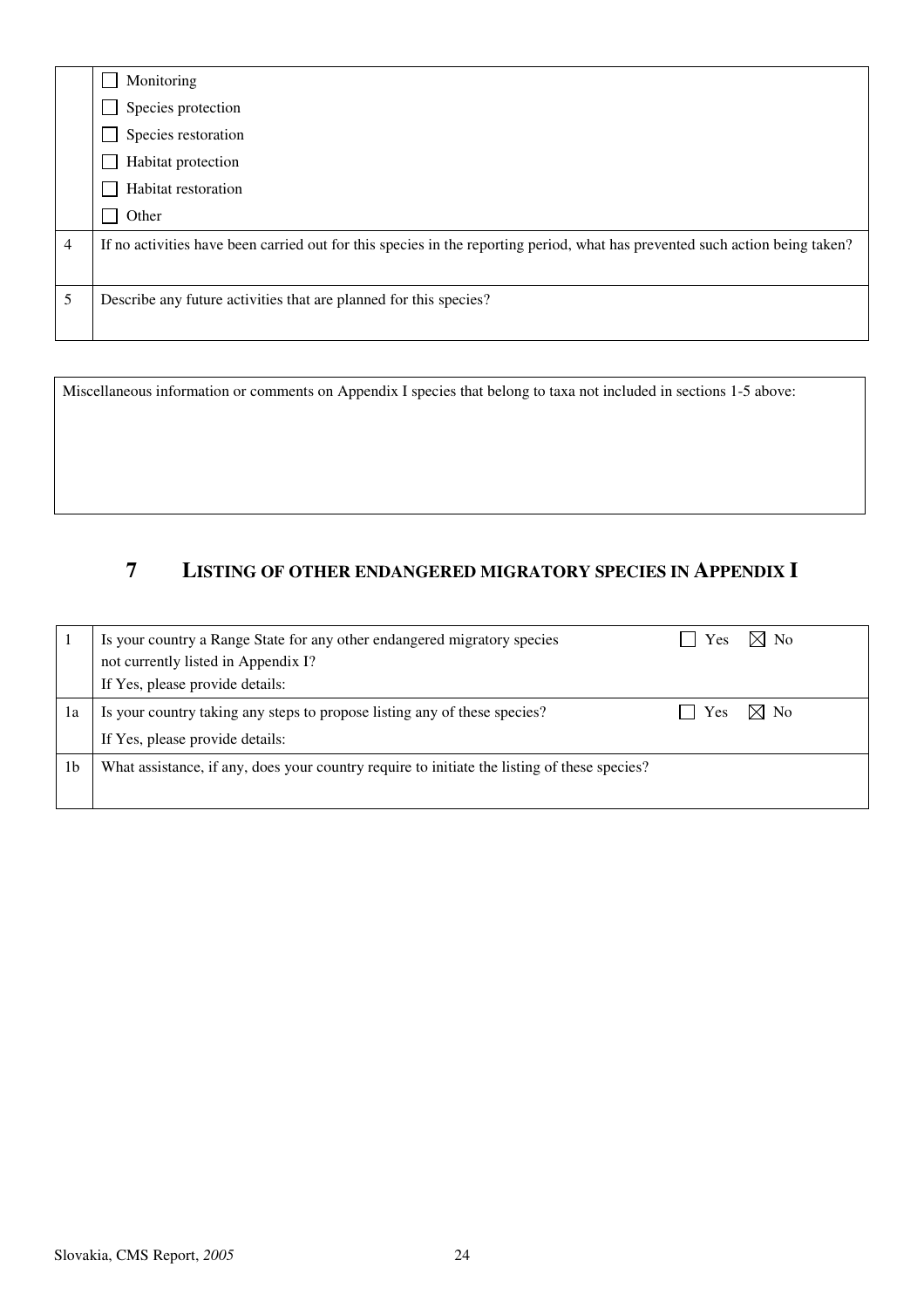## **III. Appendix II Species**

### **1. INFORMATION ON APPENDIX II SPECIES**

**Information pertaining to the conservation of Appendix II species that are the object of CMS Agreements will have been provided in periodic Party reports to those instruments. It will suffice therefore to reference (below), and preferably append, a copy of the latest report that has been submitted to the secretariat each of the Agreement/MoUs to which your country is a Party.** 

| <b>GREAT BUSTARD MoU (2001)</b> |                               |
|---------------------------------|-------------------------------|
| 2004<br>Date of last report: -  | Period covered: $2000 - 2004$ |
| <b>EUROBATS (1994)</b>          |                               |
| Date of last report: 2003       | Period covered: $2000 - 2002$ |
| <b>AEWA</b> (1999)              |                               |
| Date of last report: 2005       | Period covered: $2002 - 2004$ |

### **2. QUESTIONS ON CMS AGREEMENTS**

#### **2.1 Questions on the development of new CMS Agreements relating to birds**

| 1 | $\times$ No<br>In the current reporting period, has your country <b>initiated</b> the development of any<br>Yes<br>CMS Agreements, including Memoranda of Understanding, to address the<br>conservation needs of Appendix II bird species?<br>If Yes, what is the current state of development? |
|---|-------------------------------------------------------------------------------------------------------------------------------------------------------------------------------------------------------------------------------------------------------------------------------------------------|
| 2 | In the current reporting period, has your country <b>participated</b> in the development<br>N <sub>0</sub><br>Yes<br>of any CMS Agreements, including Memoranda of Understanding, which address<br>the conservation needs of Appendix II bird species?<br>If Yes, please provide details:       |
| 3 | If your country has initiated or is participating in the development of an Agreement or Memorandum of Understanding,<br>what assistance, if any, does your country require in order to initiate or participate in the instrument's development?                                                 |
| 4 | Is the development of any CMS Agreement for birds, including Memoranda of<br>N٥<br>Y es<br>Understanding, planned by your country in the foreseeable future?<br>If Yes, please provide details:                                                                                                 |

#### **2.2 Questions on the development of new CMS Agreements relating to marine mammals**

|   | In the current reporting period, has your country <b>initiated</b> the development of any<br>⊠ No<br>Yes<br>CMS Agreements, including Memoranda of Understanding, to address the<br>conservation needs of Appendix II marine mammal species?<br>If Yes, what is the current state of development?<br>not applicable - Slovakia is not a range state for marine mammals |
|---|------------------------------------------------------------------------------------------------------------------------------------------------------------------------------------------------------------------------------------------------------------------------------------------------------------------------------------------------------------------------|
| 2 | In the current reporting period, has your country <b>participated</b> in the development<br>Yes<br>N <sub>0</sub><br>of any CMS Agreements, including Memoranda of Understanding, which address<br>the conservation needs of Appendix II marine mammal species?<br>If Yes, please provide details:                                                                     |
| 3 | If your country has initiated or is participating in the development of an Agreement or Memorandum of Understanding,<br>what assistance, if any, does your country require in order to initiate or participate in the instrument's development?                                                                                                                        |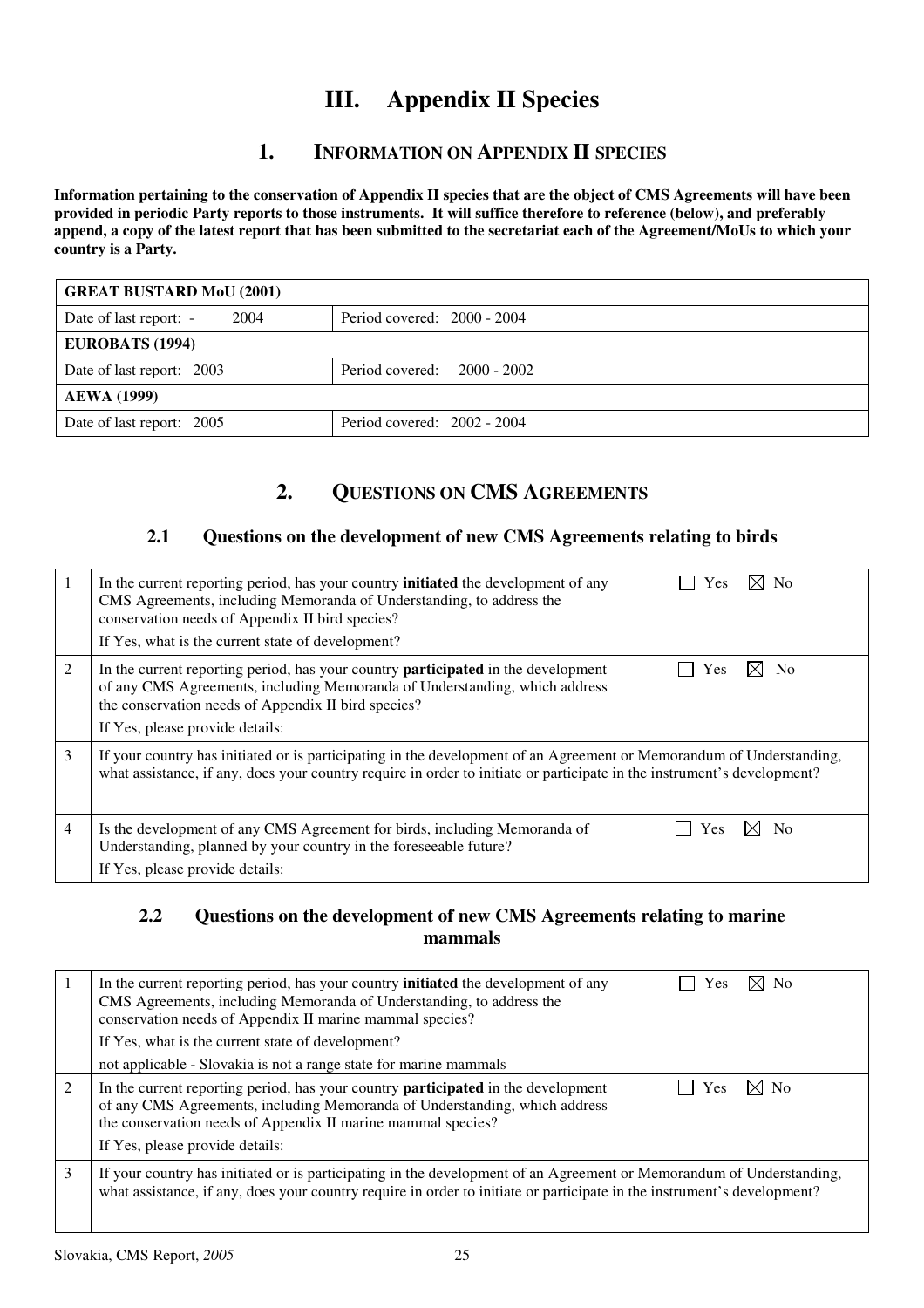| 4 S Is the development of any CMS Agreement for marine mammals, including<br>Memoranda of Understanding, planned by your country in the foreseeable future? | $\Box$ Yes $\boxtimes$ No |  |
|-------------------------------------------------------------------------------------------------------------------------------------------------------------|---------------------------|--|
| If Yes, please provide details:                                                                                                                             |                           |  |

#### **2.3 Questions on the development of new CMS Agreements relating to marine turtles**

| 1 | $\boxtimes$ No<br>In the current reporting period, has your country <b>initiated</b> the development of any<br>Yes<br>CMS Agreements, including Memoranda of Understanding, to address the<br>conservation needs of Appendix II marine turtles?<br>If Yes, what is the current state of development?<br>not applicable - Slovakia is not a range state for marine turtles |
|---|---------------------------------------------------------------------------------------------------------------------------------------------------------------------------------------------------------------------------------------------------------------------------------------------------------------------------------------------------------------------------|
| 2 | ⊠ No<br>Yes<br>In the current reporting period, has your country <b>participated</b> in the development<br>of any CMS Agreements, including Memoranda of Understanding, which address<br>the conservation needs of Appendix II marine turtles?<br>If Yes, please provide details:                                                                                         |
| 3 | If your country has initiated or is participating in the development of an Agreement or Memorandum of Understanding,<br>what assistance, if any, does your country require in order to initiate or participate in the instrument's development?                                                                                                                           |
| 4 | Is the development of any CMS Agreement for marine turtles, including<br>N <sub>0</sub><br>Yes<br>Memoranda of Understanding, planned by your country in the foreseeable future?<br>If Yes, please provide details:                                                                                                                                                       |

#### **2.4 Questions on the development of new CMS Agreements relating to terrestrial mammals (other than bats)**

|                | $\times$ No<br>In the current reporting period, has your country <b>initiated</b> the development of any<br>Yes<br>CMS Agreements, including Memoranda of Understanding, to address the conservation<br>needs of Appendix II terrestrial mammal species (other than bats)?<br>If Yes, what is the current state of development? |
|----------------|---------------------------------------------------------------------------------------------------------------------------------------------------------------------------------------------------------------------------------------------------------------------------------------------------------------------------------|
| 2              | N <sub>0</sub><br>In the current reporting period, has your country <b>participated</b> in the development<br>Yes<br>of any CMS Agreements, including Memoranda of Understanding, which address<br>the conservation needs of Appendix II terrestrial mammal species (other than bats)?<br>If Yes, please provide details:       |
| 3              | If your country has initiated or is participating in the development of an Agreement or Memorandum of Understanding,<br>what assistance, if any, does your country require in order to initiate or participate in the instrument's development?                                                                                 |
| $\overline{4}$ | Is the development of any CMS Agreement for terrestrial mammals (other than bats),<br>Yes<br>N <sub>0</sub><br>including Memoranda of Understanding, planned by your country in the foreseeable future?<br>If Yes, please provide details:                                                                                      |

### **2.5 Questions on the development of new CMS Agreements relating to bats**

|   | ⊠ No<br>In the current reporting period, has your country <b>initiated</b> the development of any<br>Yes<br>CMS Agreements, including Memoranda of Understanding, to address the<br>conservation needs of Appendix II bat species?<br>If Yes, what is the current state of development?         |
|---|-------------------------------------------------------------------------------------------------------------------------------------------------------------------------------------------------------------------------------------------------------------------------------------------------|
|   | In the current reporting period, has your country <b>participated</b> in the development<br>$\boxtimes$ No<br><b>Yes</b><br>of any CMS Agreements, including Memoranda of Understanding, which address<br>the conservation needs of Appendix II bat species?<br>If Yes, please provide details: |
| 3 | If your country has initiated or is participating in the development of an Agreement or Memorandum of Understanding,<br>what assistance, if any, does your country require in order to initiate or participate in the instrument's development?                                                 |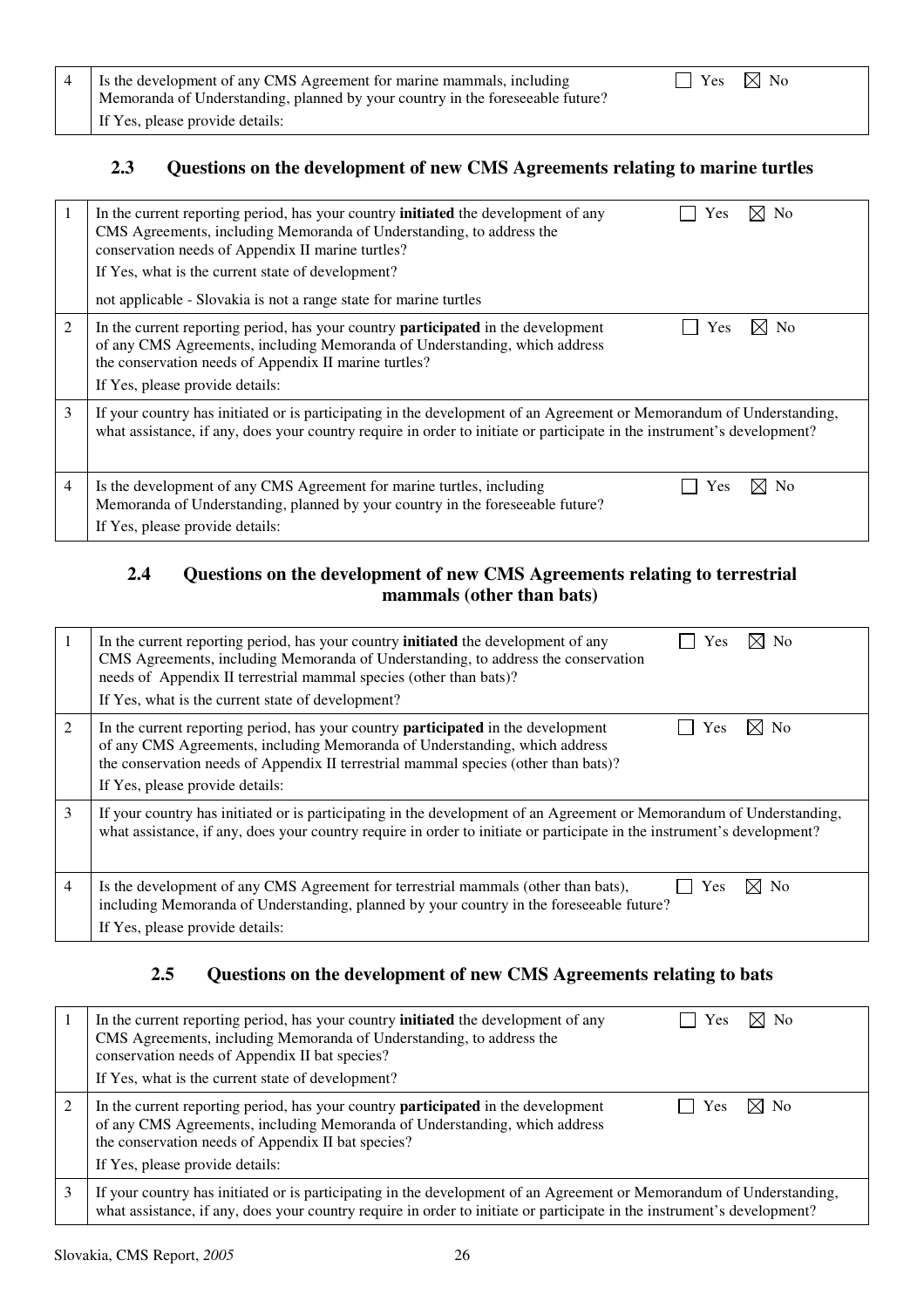| Is the development of any CMS Agreement for bats, including Memoranda of<br>Understanding, planned by your country in the future? | $\boxtimes$ No<br>Yes |  |
|-----------------------------------------------------------------------------------------------------------------------------------|-----------------------|--|
| If Yes, please provide details:                                                                                                   |                       |  |

## **2.6 Questions on the development of new CMS Agreements relating to other taxa**

|   | ⊠ No<br>In the current reporting period, has your country <b>initiated</b> the development of any<br>Yes<br>CMS Agreements, including Memoranda of Understanding, to address the<br>conservation needs of Appendix II species belonging to taxa not<br>included in sections 1-6 above?<br>If Yes, what is the current state of development? |
|---|---------------------------------------------------------------------------------------------------------------------------------------------------------------------------------------------------------------------------------------------------------------------------------------------------------------------------------------------|
| 2 | In the current reporting period, has your country <b>participated</b> in the development<br><b>No</b><br>Yes<br>of any CMS Agreements, including Memoranda of Understanding, which address<br>the conservation needs of species belonging to taxa not included in sections 1-6 above?<br>If Yes, please provide details:                    |
| 3 | If your country has initiated or is participating in the development of an Agreement or Memorandum of Understanding,<br>what assistance, if any, does your country require in order to initiate or participate in the instrument's development?                                                                                             |
| 4 | $\times$<br><b>No</b><br>Is the development of any CMS Agreement for other taxa, including Memoranda of<br>Yes<br>Understanding, planned by your country in the foreseeable future?<br>If Yes, please provide details:                                                                                                                      |

### **3. LISTING OF MIGRATORY SPECIES IN APPENDIX II**

|                | $\boxtimes$ No<br>Is your country a Range State for any migratory species that has an unfavourable<br><b>Yes</b><br>conservation status, but is not currently listed in Appendix II and could benefit<br>from the conclusion of an Agreement for its conservation?<br>If Yes, please provide details: |
|----------------|-------------------------------------------------------------------------------------------------------------------------------------------------------------------------------------------------------------------------------------------------------------------------------------------------------|
| 1a             | $\boxtimes$ No<br>Yes<br>Is your country taking any steps to propose the listing of this/these species in Appendix II?<br>$\Box$                                                                                                                                                                      |
|                | If Yes, please provide details:                                                                                                                                                                                                                                                                       |
| 1 <sub>b</sub> | What assistance, if any, does your country require to initiate the listing of this/these species?                                                                                                                                                                                                     |
|                |                                                                                                                                                                                                                                                                                                       |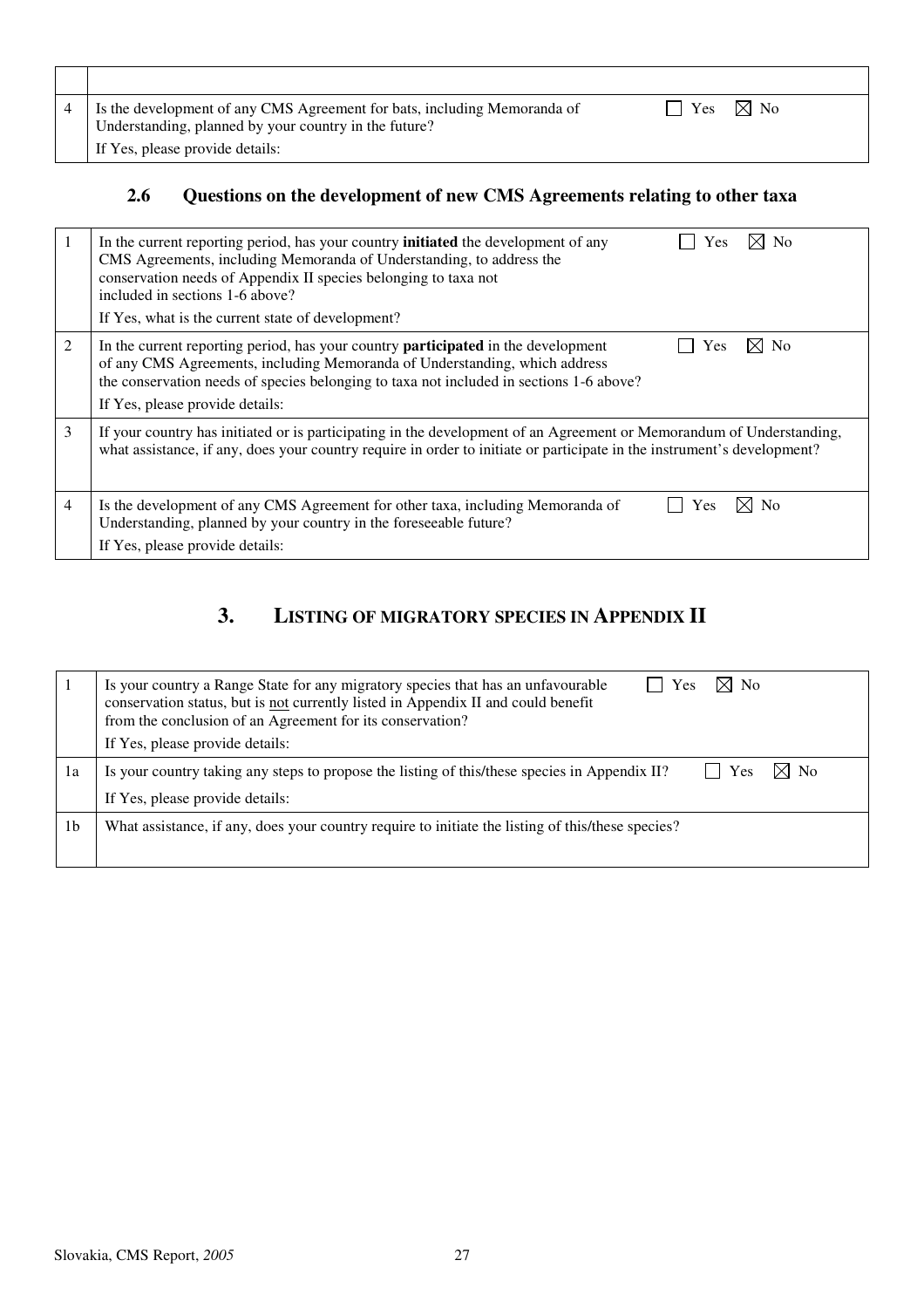# **IV. National and Regional Priorities**

| 1 | $\boxtimes$ Medium<br>What priority does your country assign to the conservation and,<br>Low<br>$\Box$ High<br>where applicable, sustainable use of migratory species in<br>comparison to other biodiversity-related issues? |  |  |  |  |  |  |  |  |
|---|------------------------------------------------------------------------------------------------------------------------------------------------------------------------------------------------------------------------------|--|--|--|--|--|--|--|--|
| 2 | $\boxtimes$ Yes<br>Are migratory species and their habitats addressed by your country's national<br>No<br>biodiversity strategy or action plan?                                                                              |  |  |  |  |  |  |  |  |
|   | If Yes, please indicate and briefly describe the extent to which it addresses the following issues:                                                                                                                          |  |  |  |  |  |  |  |  |
|   | $\boxtimes$<br>Conservation, sustainable use and/or restoration of migratory species                                                                                                                                         |  |  |  |  |  |  |  |  |
|   | Strategic objective no.3, Strategic direction no. 6:                                                                                                                                                                         |  |  |  |  |  |  |  |  |
|   | To elaborate rescue programs for chosen taxa from the critically endangered animal species                                                                                                                                   |  |  |  |  |  |  |  |  |
|   | Strategic objective no. 3, strategic direction no. 7:                                                                                                                                                                        |  |  |  |  |  |  |  |  |
|   | Management and protection of chosen steppe, mountain, meadow and aquatic biotops                                                                                                                                             |  |  |  |  |  |  |  |  |
|   | $\boxtimes$<br>Conservation, sustainable use and/or restoration of the habitats of migratory species, including protected areas                                                                                              |  |  |  |  |  |  |  |  |
|   | Strategic objective no.2, Strategic direction no. 4:                                                                                                                                                                         |  |  |  |  |  |  |  |  |
|   | to elaborate the documentation of the local Space systems of ecological stability as a background for the<br>projects of land reforms                                                                                        |  |  |  |  |  |  |  |  |
|   | Strategic objective no.3, Strategic direction no. 3:                                                                                                                                                                         |  |  |  |  |  |  |  |  |
|   | To develop Natura 2000 sites network                                                                                                                                                                                         |  |  |  |  |  |  |  |  |
|   | Strategic objective no.3, Strategic direction no. 5:                                                                                                                                                                         |  |  |  |  |  |  |  |  |
|   | Revitalization of endangered and damaged protected areas                                                                                                                                                                     |  |  |  |  |  |  |  |  |
|   | $\boxtimes$<br>Actions to prevent, reduce or control factors that are endangering or are likely to further endanger migratory<br>species (e.g. alien invasive species or by-catch)                                           |  |  |  |  |  |  |  |  |
|   | Strategic objective no.2, Strategic direction no. 3:                                                                                                                                                                         |  |  |  |  |  |  |  |  |
|   | to develop and publish the methodology for eradication of invasive species                                                                                                                                                   |  |  |  |  |  |  |  |  |
|   | eradication of invasive species                                                                                                                                                                                              |  |  |  |  |  |  |  |  |
|   | to monitor the state of threats caused by invasive species in protected areas and to take appropriate measures for<br>invasive species eradication                                                                           |  |  |  |  |  |  |  |  |
|   | $\boxtimes$<br>Minimizing or eliminating barriers or obstacles to migration                                                                                                                                                  |  |  |  |  |  |  |  |  |
|   | Strategic objective no. 2, Strategic direction no. 6 of the Action Plan for the implementation of the National Biodiversity<br>Strategy:                                                                                     |  |  |  |  |  |  |  |  |
|   | to curb the increasing electrocution risk from medium – voltage transmission lines to migratory birds<br>٠                                                                                                                   |  |  |  |  |  |  |  |  |
|   | to take appropriate measures in legislation and other provisions for planning medium-voltage electricity<br>$\bullet$<br>transmission lines, to secure safe construction and thus minimize electrocution impacts on birds    |  |  |  |  |  |  |  |  |
|   | to encourage constructors and operators of new medium-voltage transmission lines to incorporate measures<br>$\bullet$<br>aimed at protecting migratory birds against electrocution                                           |  |  |  |  |  |  |  |  |
|   | $\boxtimes$<br>Research and monitoring of migratory species                                                                                                                                                                  |  |  |  |  |  |  |  |  |
|   | Strategic objective no.3, Strategic direction no. 4:                                                                                                                                                                         |  |  |  |  |  |  |  |  |
|   | to observe and to monitor endangered European important species which are listed in Bern, Bonn conventions                                                                                                                   |  |  |  |  |  |  |  |  |
|   | Strategic objective no.6, Strategic direction no. 1:                                                                                                                                                                         |  |  |  |  |  |  |  |  |
|   | to realize monitoring of diversity on species and ecosystem level for the Natura 2000 network                                                                                                                                |  |  |  |  |  |  |  |  |
|   | Strategic objective no.6, Strategic direction no. 2:                                                                                                                                                                         |  |  |  |  |  |  |  |  |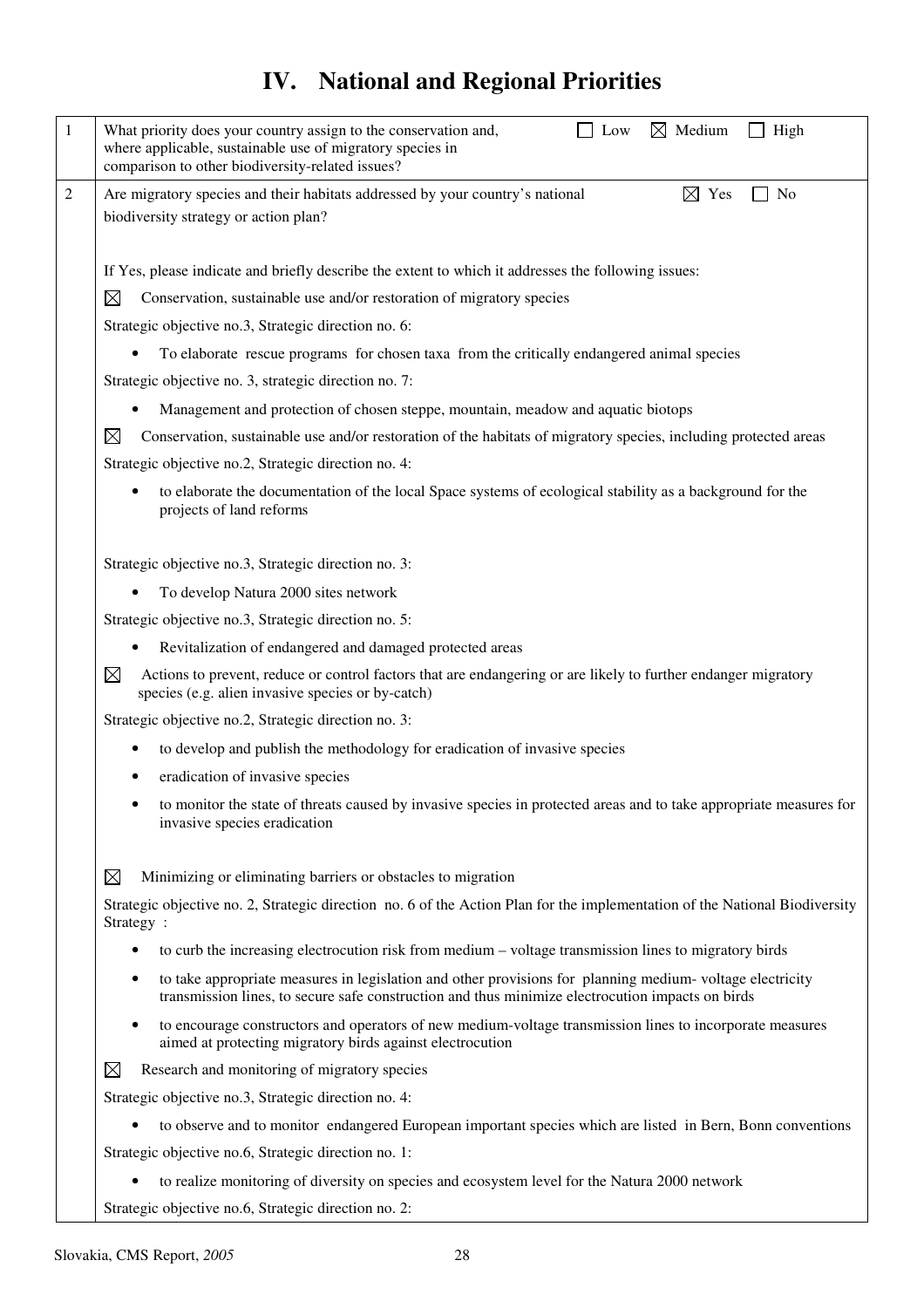|    | to monitor the process of changes in caves in dependence on their opening to public<br>$\bullet$ |                                                                                                                                                                       |                                                                                     |  |  |  |  |  |  |
|----|--------------------------------------------------------------------------------------------------|-----------------------------------------------------------------------------------------------------------------------------------------------------------------------|-------------------------------------------------------------------------------------|--|--|--|--|--|--|
|    |                                                                                                  | Transboundary co-operation                                                                                                                                            |                                                                                     |  |  |  |  |  |  |
| 3  |                                                                                                  | Does the conservation of migratory species currently feature in any other national<br>N <sub>0</sub><br>Yes<br>or regional policies/plans (apart from CMS Agreements) |                                                                                     |  |  |  |  |  |  |
|    |                                                                                                  |                                                                                                                                                                       | If Yes, please provide details: NATURA 2000                                         |  |  |  |  |  |  |
| 3a |                                                                                                  |                                                                                                                                                                       | Do these policies/plans cover the following areas (if Yes, please provide details): |  |  |  |  |  |  |
|    |                                                                                                  |                                                                                                                                                                       |                                                                                     |  |  |  |  |  |  |
|    | Yes                                                                                              | No                                                                                                                                                                    |                                                                                     |  |  |  |  |  |  |
|    | $\checkmark$                                                                                     |                                                                                                                                                                       | Exploitation of natural resources (e.g. fisheries, hunting, etc.)                   |  |  |  |  |  |  |
|    |                                                                                                  |                                                                                                                                                                       | Economic development                                                                |  |  |  |  |  |  |
|    | ✓<br>Land-use planning                                                                           |                                                                                                                                                                       |                                                                                     |  |  |  |  |  |  |
|    |                                                                                                  |                                                                                                                                                                       | Pollution control                                                                   |  |  |  |  |  |  |
|    | $\checkmark$                                                                                     |                                                                                                                                                                       | Designation and development of protected areas                                      |  |  |  |  |  |  |
|    | ✓                                                                                                |                                                                                                                                                                       | Development of ecological networks                                                  |  |  |  |  |  |  |
|    |                                                                                                  |                                                                                                                                                                       | Planning of powerlines                                                              |  |  |  |  |  |  |
|    |                                                                                                  |                                                                                                                                                                       | Planning of fences                                                                  |  |  |  |  |  |  |
|    |                                                                                                  |                                                                                                                                                                       | Planning of dams                                                                    |  |  |  |  |  |  |
|    |                                                                                                  |                                                                                                                                                                       | Other                                                                               |  |  |  |  |  |  |

## **V. Protected Areas**

| $\mathbf{1}$ | Are migratory species taken into account in the selection, establishment and<br>management of protected areas in your country?                                                                                                                                                                                                                                                                                                                                                                                                                                                                                             | $\boxtimes$ Yes<br>N <sub>0</sub> |                               |                                                   |  |  |  |  |  |
|--------------|----------------------------------------------------------------------------------------------------------------------------------------------------------------------------------------------------------------------------------------------------------------------------------------------------------------------------------------------------------------------------------------------------------------------------------------------------------------------------------------------------------------------------------------------------------------------------------------------------------------------------|-----------------------------------|-------------------------------|---------------------------------------------------|--|--|--|--|--|
|              | If Yes, please provide details:                                                                                                                                                                                                                                                                                                                                                                                                                                                                                                                                                                                            |                                   |                               |                                                   |  |  |  |  |  |
|              | Slovak Government has approved the List of Special Protected Areas by governmental decree no. 636/2003. The higher<br>mentioned list consists of 38 SPA with total area 1 236 545 ha, which represents 25,2% of the whole territory of the<br>Slovak Republic. These SPAs were designated also for Annex I, II bird species. The Government of the Slovak<br>Republic has approved the National list of proposed Sites of Community Interest that consists of 382 sites, which cover<br>573 690 ha, i. e. 11.7% of the whole territory of the Slovakia Some SCI were designated for bat species listed in Annex<br>$\Pi$ . |                                   |                               |                                                   |  |  |  |  |  |
|              | Ramsar site designation in Slovakia has focused on designating internationally important localities for waterbirds.<br>Bellow we listed those Ramsar sites in Slovakia which are important because they support animal species at a critical<br>stage in their life cycle (migration), provide refuge during adverse conditions (wintering areas) or support $1\%$ of the<br>individuals in a population of one species or subspecies of waterbird.                                                                                                                                                                        |                                   |                               |                                                   |  |  |  |  |  |
|              |                                                                                                                                                                                                                                                                                                                                                                                                                                                                                                                                                                                                                            |                                   | Review of Slovak Ramsar sites |                                                   |  |  |  |  |  |
|              |                                                                                                                                                                                                                                                                                                                                                                                                                                                                                                                                                                                                                            | Name of Ramsar<br>site            | Area (ha)                     | Habitat types                                     |  |  |  |  |  |
|              |                                                                                                                                                                                                                                                                                                                                                                                                                                                                                                                                                                                                                            | Paríž marches                     |                               | $184,0$   M, Tp, U, W, 6                          |  |  |  |  |  |
|              |                                                                                                                                                                                                                                                                                                                                                                                                                                                                                                                                                                                                                            | Šúr                               |                               | 1136,6   M, N, Tp, Ts, U, W,<br>Xf, 2, 4, 7, 8, 9 |  |  |  |  |  |
|              |                                                                                                                                                                                                                                                                                                                                                                                                                                                                                                                                                                                                                            | Danube floodplain                 | 14488,0                       | L, M, O, P, Tp, Ts,<br>W, Xf, 1, 4, 6, 7, 9       |  |  |  |  |  |
|              | Morava River<br>M, O, P, Tp, Ts, W,<br>5380,0<br>floodplain<br>Xf, 4, 7, 9                                                                                                                                                                                                                                                                                                                                                                                                                                                                                                                                                 |                                   |                               |                                                   |  |  |  |  |  |
|              |                                                                                                                                                                                                                                                                                                                                                                                                                                                                                                                                                                                                                            | Rudava River valley               | 560,0                         | M, Tp, Ts, U, W, Xf                               |  |  |  |  |  |
|              |                                                                                                                                                                                                                                                                                                                                                                                                                                                                                                                                                                                                                            | Turiec wetlands                   | 466,9                         | $M$ , Tp, Ts, U, W, Xf<br>Y, 4                    |  |  |  |  |  |
|              |                                                                                                                                                                                                                                                                                                                                                                                                                                                                                                                                                                                                                            | Poiplie                           | 410,9                         | M, Tp, Ts, Xf, 3, 4,<br>7, 9                      |  |  |  |  |  |
|              |                                                                                                                                                                                                                                                                                                                                                                                                                                                                                                                                                                                                                            |                                   |                               |                                                   |  |  |  |  |  |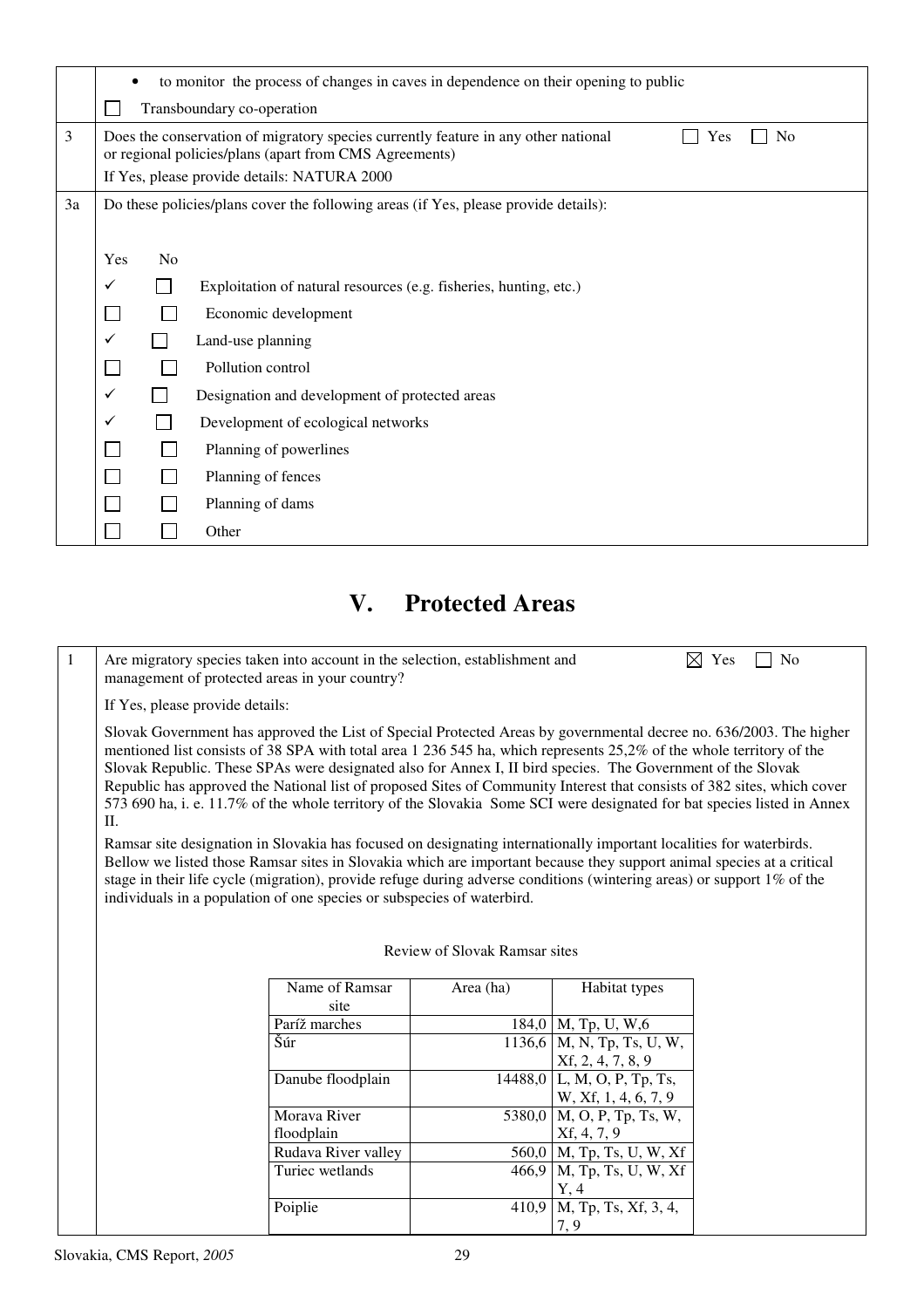|                |                                                                                                                                                                               |  | Wetlands of Orava   |                            | 9264,0   M, Tp, Ts, U, W,                   |  |
|----------------|-------------------------------------------------------------------------------------------------------------------------------------------------------------------------------|--|---------------------|----------------------------|---------------------------------------------|--|
|                |                                                                                                                                                                               |  | Basin               | Xf, Xp, 4, 6               |                                             |  |
|                |                                                                                                                                                                               |  | Orava River         | $865,0$   M, Tp, Ts, W, Xf |                                             |  |
|                |                                                                                                                                                                               |  | Tisa River alluvium |                            | $1130,0$   M, O, P, Tp, Ts, W,              |  |
|                |                                                                                                                                                                               |  |                     |                            | Xf                                          |  |
|                |                                                                                                                                                                               |  | Senne fishponds     |                            | 426,6 Ts, W, 1,2, 3, 4, 6                   |  |
|                |                                                                                                                                                                               |  | Latorica            |                            | $\overline{4404}$ , 7   M, O, P, Tp, Ts, W, |  |
|                |                                                                                                                                                                               |  |                     |                            | Xf, 4, 7, 9                                 |  |
| 1a             | Do these protected areas cover the following areas? (If Yes, please provide details and include the amount of protected<br>areas coverage and the number of protected areas): |  |                     |                            |                                             |  |
|                | Yes<br>N <sub>o</sub>                                                                                                                                                         |  |                     |                            |                                             |  |
|                | $\boxtimes$<br>Terrestrial                                                                                                                                                    |  |                     |                            |                                             |  |
|                | $\boxtimes$                                                                                                                                                                   |  | Aquatic             |                            |                                             |  |
|                |                                                                                                                                                                               |  | Marine              |                            |                                             |  |
| 1 <sub>b</sub> | Identify the agency, department or organization responsible for leading on this action in your country:                                                                       |  |                     |                            |                                             |  |

# **VI. Policies on Satellite Telemetry**

|                                                                                                                                                                                                                                                                                                                                           | $\boxtimes$ Yes<br>N <sub>0</sub><br>In the current reporting period, has your country undertaken<br>conservation/research projects that use satellite telemetry?                                                    |  |  |  |  |  |  |
|-------------------------------------------------------------------------------------------------------------------------------------------------------------------------------------------------------------------------------------------------------------------------------------------------------------------------------------------|----------------------------------------------------------------------------------------------------------------------------------------------------------------------------------------------------------------------|--|--|--|--|--|--|
| If Yes, please provide details (Indicate <i>inter alia</i> the scientific justification for the research, describe briefly the measures<br>taken to ensure that risks to the welfare of individual animals and $-$ in the case of severely depleted populations $-$ to the<br>species are minimised, and summarise the results obtained): |                                                                                                                                                                                                                      |  |  |  |  |  |  |
|                                                                                                                                                                                                                                                                                                                                           | The Satellite Telemetry is used for monitoring of Imperial Eagle during his migration and movements. This research is<br>carried out in cooperation with Hungary, covered by LIFE NATURE project for Imperial Eagle. |  |  |  |  |  |  |
| $\overline{2}$                                                                                                                                                                                                                                                                                                                            | $\times$ Yes<br>N <sub>0</sub><br>Are any future conservation/research projects planned that will use<br>satellite telemetry?                                                                                        |  |  |  |  |  |  |
|                                                                                                                                                                                                                                                                                                                                           | If Yes, please provide details (including the expected timeframe for these projects):                                                                                                                                |  |  |  |  |  |  |
|                                                                                                                                                                                                                                                                                                                                           | The Satellite Telemetry is planned to be used for monitoring of large raptor species as for example Golden Eagle,<br>Peregrine Falcon, etc.                                                                          |  |  |  |  |  |  |
|                                                                                                                                                                                                                                                                                                                                           | If No, please explain any impediments or requirements in this regard:                                                                                                                                                |  |  |  |  |  |  |
|                                                                                                                                                                                                                                                                                                                                           |                                                                                                                                                                                                                      |  |  |  |  |  |  |

## **VII. Membership**

|    | Yes $\boxtimes$ No<br>Have actions been taken by your country to encourage non-Parties<br>to join CMS and its related Agreements?                                                             |
|----|-----------------------------------------------------------------------------------------------------------------------------------------------------------------------------------------------|
|    | If Yes, please provide details. (In particular, describe actions taken to recruit the non-Parties that have been identified by<br>the Standing Committee as high priorities for recruitment.) |
| 1a | Identify the agency, department or organization responsible for leading on this action in your country:                                                                                       |
|    |                                                                                                                                                                                               |

# **VIII. Global and National Importance of CMS**

| Have actions been taken by your country to increase national, regional<br>and/or global awareness of the relevance of CMS and its global importance<br>in the context of biodiversity conservation?<br>If Yes, please provide details: | $\vert$   Yes $\vert$ $\rtimes$ No |  |
|----------------------------------------------------------------------------------------------------------------------------------------------------------------------------------------------------------------------------------------|------------------------------------|--|
|                                                                                                                                                                                                                                        |                                    |  |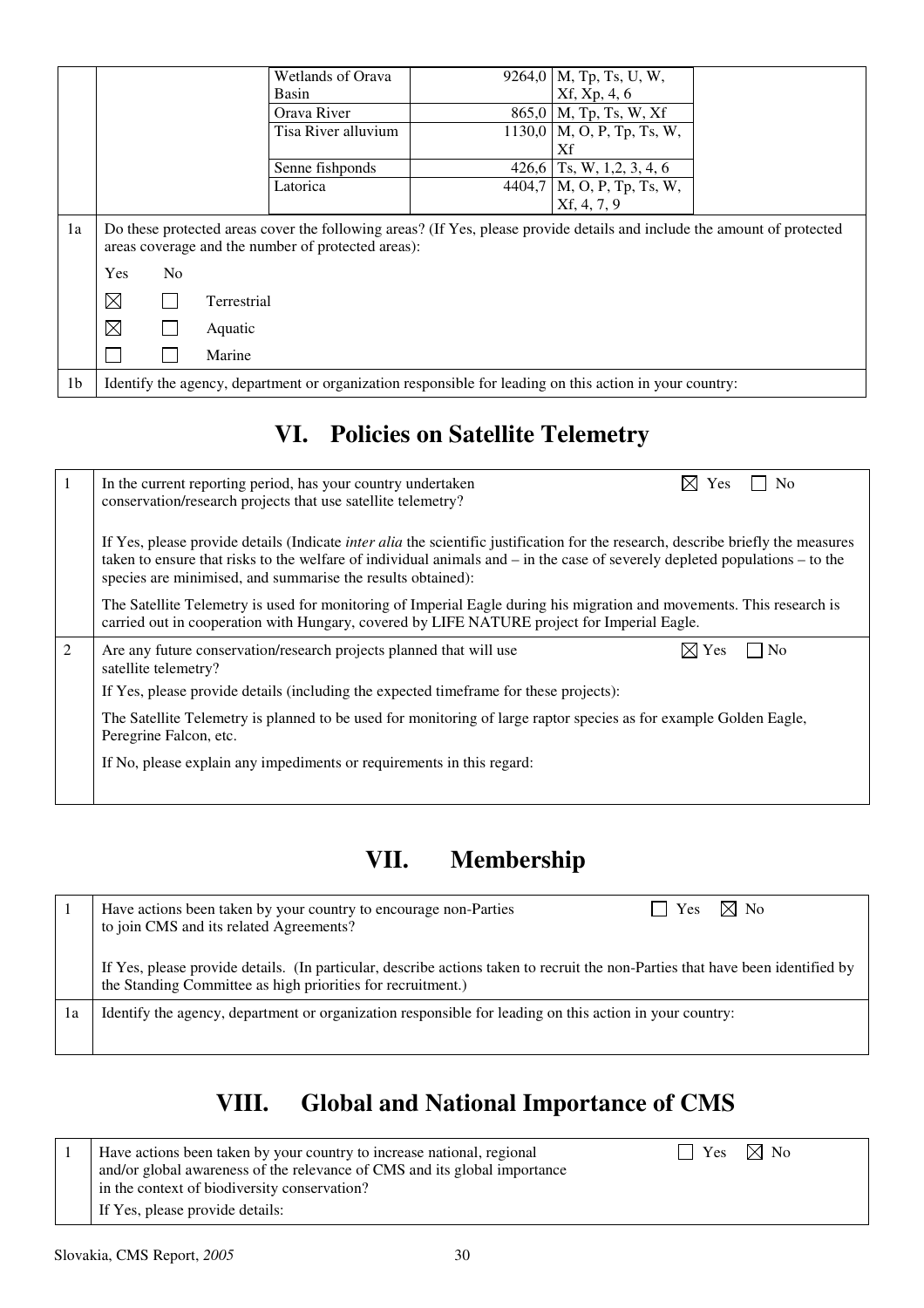| State Nature Conservancy of the Slovak Republic has developed and published The Favorable Conservation Status of<br>Biotops and Species of European Importance. The favorable conservation status of biotops of 4 species listed in<br>Appendix 1 an 74 species listed in Appendix II of Bonn Convention were determined. Slovak Government has approved<br>the List of Special Protected Areas by governmental decree no. 636/2003. The higher mentioned list consists of 38 SPA<br>with total area 1 236 545 ha, which represents $25,2\%$ of the whole territory of the Slovak Republic. |
|---------------------------------------------------------------------------------------------------------------------------------------------------------------------------------------------------------------------------------------------------------------------------------------------------------------------------------------------------------------------------------------------------------------------------------------------------------------------------------------------------------------------------------------------------------------------------------------------|
| Identify the agency, department or organization responsible for leading on this action in your country:                                                                                                                                                                                                                                                                                                                                                                                                                                                                                     |
| Ministry of the Environment of the Slovak Republic                                                                                                                                                                                                                                                                                                                                                                                                                                                                                                                                          |
| State Nature Conservancy of the Slovak Republic                                                                                                                                                                                                                                                                                                                                                                                                                                                                                                                                             |

## **IX. Mobilization of Resources**

| $\mathbf{1}$ | $\boxtimes$ Yes<br>No<br>Has your country made financial resources available for conservation activities having<br>direct benefits for migratory species in your country?                                                                                                     |  |  |  |  |  |  |
|--------------|-------------------------------------------------------------------------------------------------------------------------------------------------------------------------------------------------------------------------------------------------------------------------------|--|--|--|--|--|--|
|              | If Yes, please provide details (Indicate the migratory species that have benefited from these activities):                                                                                                                                                                    |  |  |  |  |  |  |
|              | Project "Death poles" aimed at preventing birds from electrocution on electric poles of the external 22 kV power lines in<br>Slovakia, gradual ecologization of 22 kV power lines.                                                                                            |  |  |  |  |  |  |
|              | Rescue plans (management plans) for Golden Eagle (Aquila chrysaetos), Lesser Spotted Eagle (Aquila pomarina), Saker<br>Falcon (Falco cherrug), Peregrine Falcon (Falco peregrinus), Imperial Eagle (Aquila heliaca), Corncrake (Crex crex) and<br>Great Bustard (Otis tarda). |  |  |  |  |  |  |
|              | Project "Ciconia" aimed at monitoring of the breeding population of White Stork in Slovakia.                                                                                                                                                                                  |  |  |  |  |  |  |
| 2            | $\boxtimes$ No<br>Has your country made voluntary contributions to the CMS Trust Fund to support<br>Yes<br>requests from developing countries and countries with economies in transition?<br>If Yes, please provide details:                                                  |  |  |  |  |  |  |
| 3            | $\boxtimes$ No<br>Has your country made other voluntary financial contributions to support<br>Yes<br>conservation activities having direct benefits for migratory species in other<br>countries (particularly developing countries)?                                          |  |  |  |  |  |  |
|              | If Yes, please provide details (Indicate the migratory species that have benefited from these activities):                                                                                                                                                                    |  |  |  |  |  |  |
|              | The Slovak Republic has financially supported the first meeting of European Action Plan on Saker Falcon (Falco<br>cherrug) which was held on February $12 - 13$ , 2005 in Csakvar, Hungary.                                                                                   |  |  |  |  |  |  |
| 4            | $\boxtimes$ No<br>Has your country provided technical and/or scientific assistance to<br>Yes<br>developing countries to facilitate initiatives for the benefit of migratory<br>species?                                                                                       |  |  |  |  |  |  |
|              | If Yes, please provide details (Indicate the migratory species that have benefited from these activities):                                                                                                                                                                    |  |  |  |  |  |  |
| 5            | $\boxtimes$ No<br>Has your country received financial assistance/support from the CMS Trust<br>Yes<br>Fund, via the CMS Secretariat, for national conservation activities having<br>direct benefits for migratory species in your country?                                    |  |  |  |  |  |  |
|              | If Yes, please provide details (Indicate the migratory species that have benefited from these activities):                                                                                                                                                                    |  |  |  |  |  |  |
| 6            | $\boxtimes$ Yes<br>Has your country received financial assistance/support from sources other<br>No<br>than the CMS Secretariat for conservation activities having direct benefit for<br>migratory species in your country?                                                    |  |  |  |  |  |  |
|              | If Yes, please provide details (Indicate the migratory species that have benefited from these activities):                                                                                                                                                                    |  |  |  |  |  |  |
|              | MATRA; PHARE, British Embassy, LIFE - NATURE                                                                                                                                                                                                                                  |  |  |  |  |  |  |
|              | Great Bustard, Imperial Eagle, bird species in agricultural landscape                                                                                                                                                                                                         |  |  |  |  |  |  |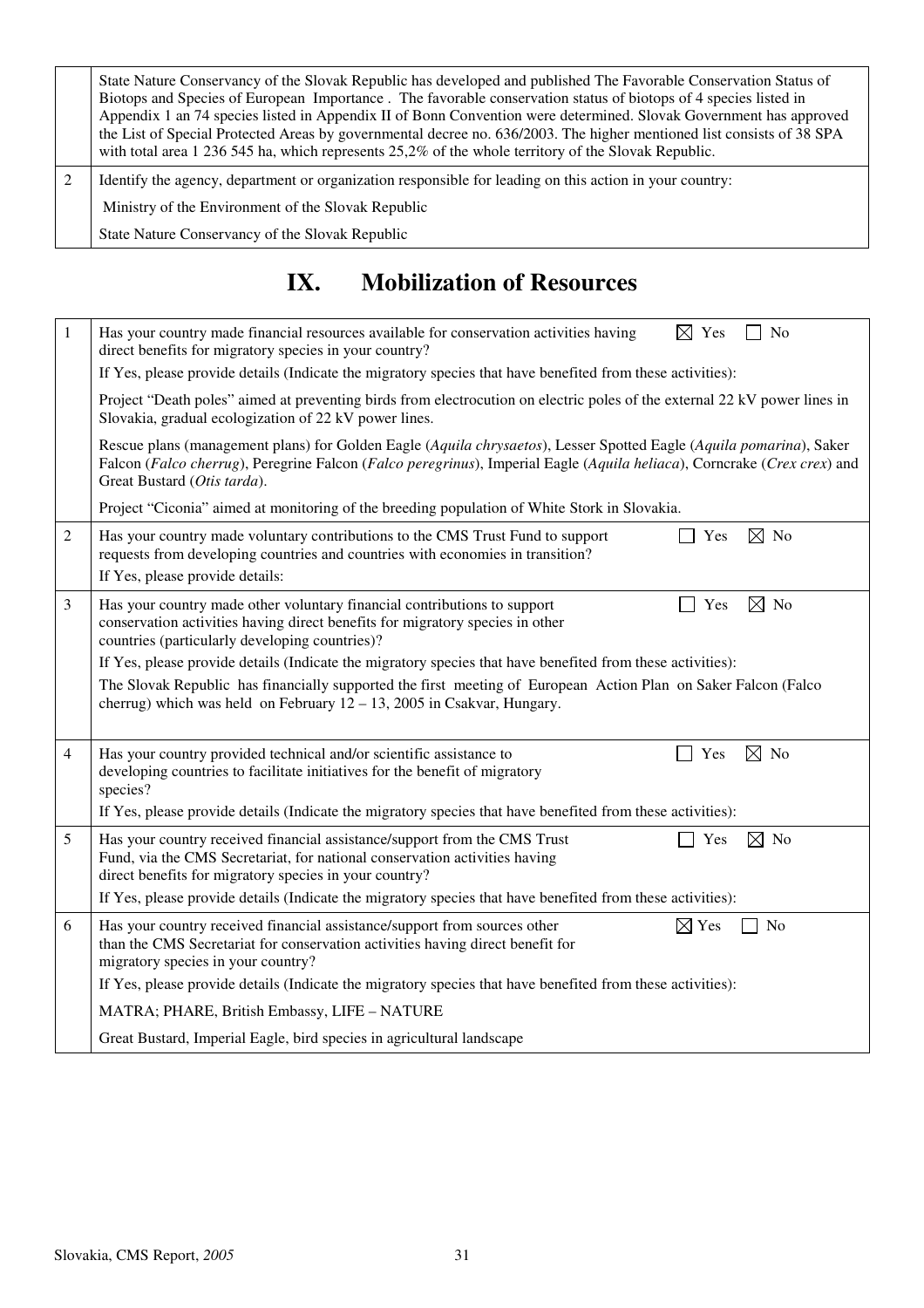## **X. Implementation of COP Resolutions and Recommendations**

**Please summarize the measures undertaken by your country to implement the substantive, operational Resolutions and Recommendations adopted by the Conference of the Parties, where these have not been mentioned elsewhere in this report, giving particular emphasis to those identified below (as appropriate).**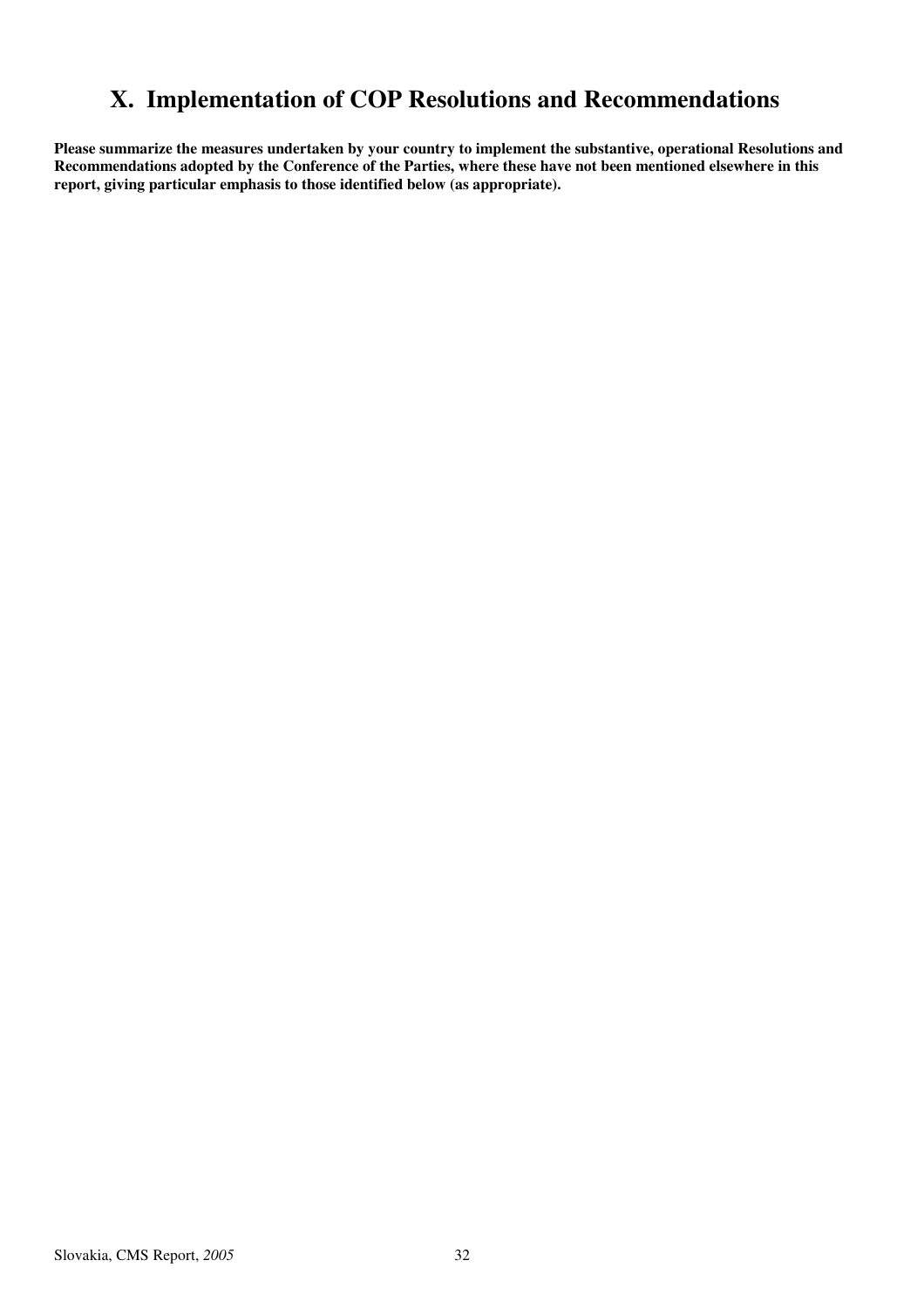#### **Resolutions**

Resolution 6.2 – By-catch, and Recommendation 7.2 – Implementation of Resolution 6.2 on By-catch:

not applicable

Resolution 6.3 – Southern Hemisphere Albatross Conservation:

not applicable

Resolution 7.2 – Impact Assessment and Migratory Species:

Slovakia has adopted Act no. 127/2004 on Environmental Impact Assesment. According to the part 14. of this act all interventions to the territory which could cause substantial changes in biological diversity, structure and function of ecosystems must be assessed . The assessment of supposed impact of proposed activities includes the assessment of impact on fauna, flora, biotops, migration corridors of animals, helth state of animal and plant species.

Resolution 7.3 – Oil Pollution and Migratory Species:

The Slovak Republic has adopted the following legislation concerning water pollution:

Act of the National Council of the Slovak Republic no. 364/2004 on water

Regulation of the Ministry of the Environment of the Slovak Republic no. 100/2005 concerning the details how to deal with dangerous matters

Act of the National Council of the Slovak Republic no. 261/2002 on prevention of weighty industrial accident

§ 41 of the Act no. 364/2004 characterizes the special endanger quuality of water and specify the duties of responsible authorities ( local municipality, district office of the environment, coordinative centre of rescue integrated system, administrator of the water basin).§ 42 of characterizes th inevitable measures which must be taken in the case of oil accident.

Resolution 7.4 – Electrocution of Migratory Birds:

- -In Slovakia, three energetic companies own the 22 kV power-lines.
- -Annually, ca 15000 birds are electrocuted on 22 kV power-lines.
- -SNC SR is working and preparing the strategies for solving this problem.
- -Working meetings with all three energetic companies are organized regularly.
- -SNC SR together with energetic companies is preparing new type of linear bird-safe console.
- -New type of protections against electrocution has being invented and tested.

Resolution 7.5 – Wind Turbines and Migratory Species:

State Nature Conservancy of the Slovak Republic in cooperation with some NGOs has been preparing the list of areas which are from the environmental point of view unsuitable for the construction of the wind farms. We cooperated with Eurobats in solving the problems Bats and Wind Turbines .

Resolution 7.15 – Future Action on the Antarctic Minke, Bryde's and Pygmy Right Whales under the Convention on Migratory Species:

not applicable

#### **Recommendations**

Recommendation 7.5 – Range State Agreement for Dugong (*Dugong dugon*) Conservation:

not applicable

Recommendation 7.6 – Improving the Conservation Status of the Leatherback Turtle (*Dermochelys coriacea*):

not applicable

Recommendation 7.7 – America Pacific Flyway Programme:

not applicable

#### **Other resolutions/recommendations:**

#### **Resolution 6.4. – Strategic plan for the CMS**

Main objectives and the relevant operational objectives of the Strategic Plan of CMS for 2000 – 2005 have been incorporated in to the Action Plan for implementation of National Biodiversity Conservation Strategy, as well as in to the National Action Plan for implementation of Ramsar Strategic Plan for 2003 - 2007.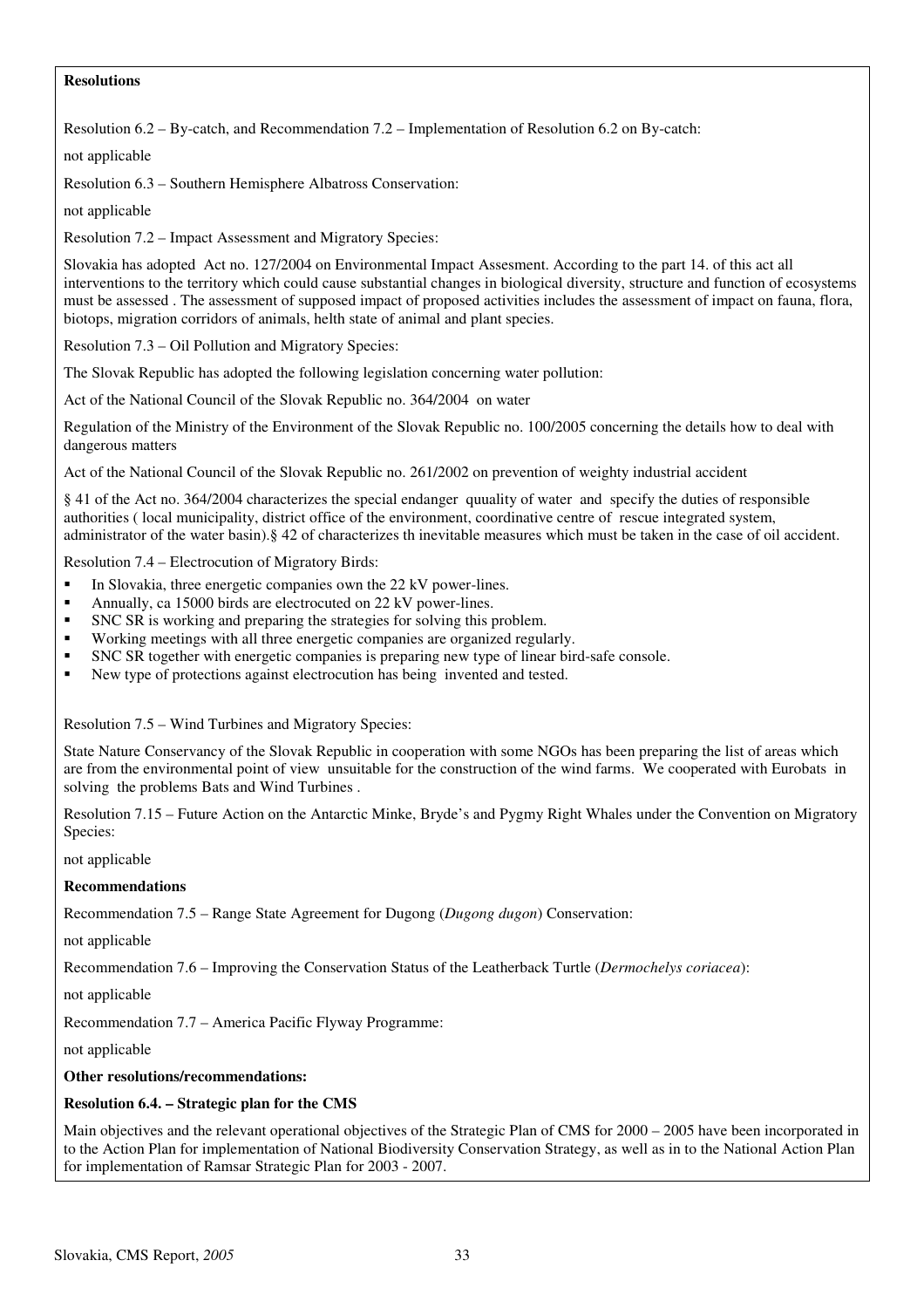**Other remarks:**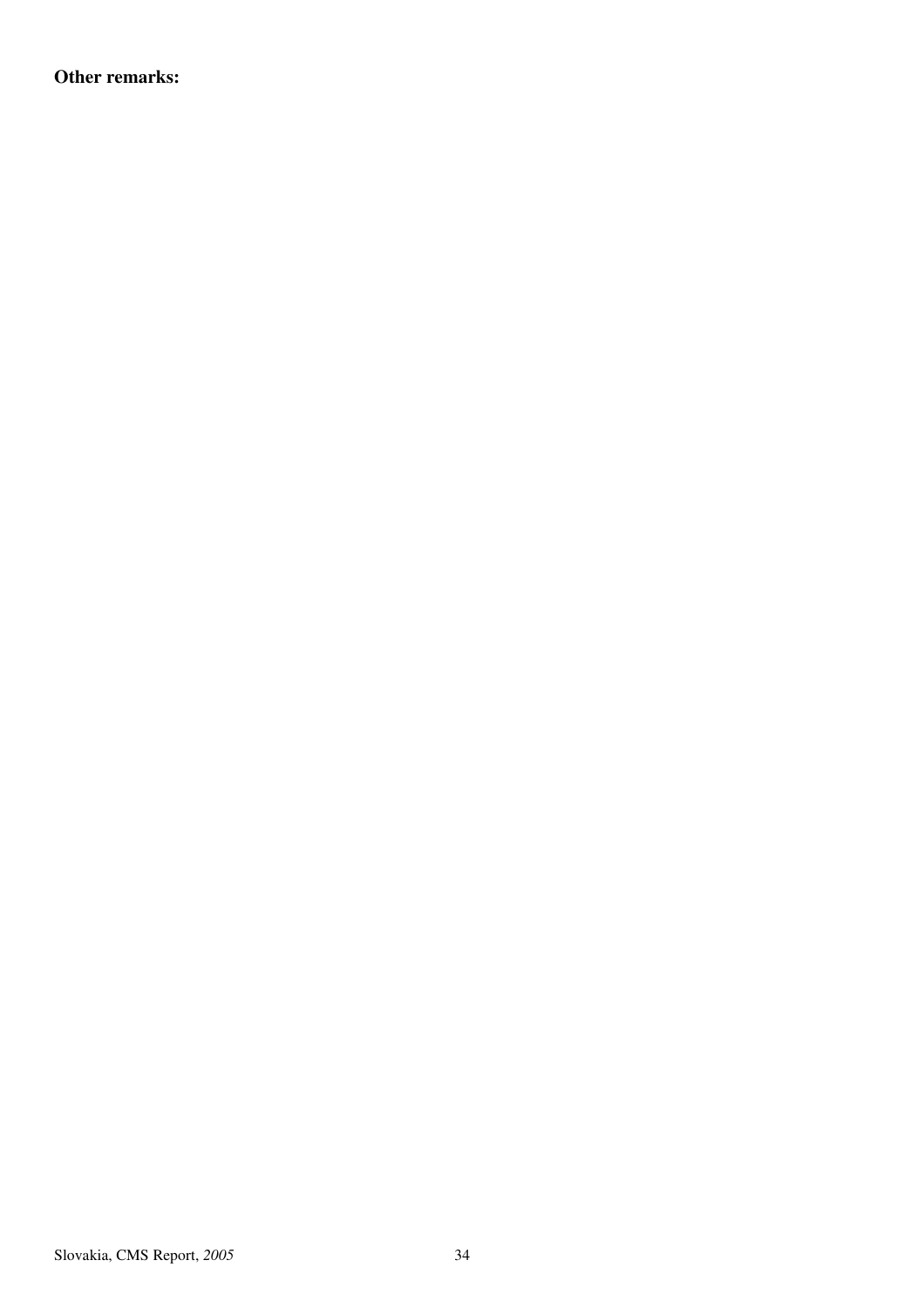## **Annex: Questions on specific Appendix II species**

**The tables below contain the list of all species listed in Appendix II. Boxes have been checked to indicate the species for which your country is considered to be a Range State. Please amend the boxes where appropriate. (If you wish to provide further information on any of these species, please attach as an annex.) Please also provide published distribution references where available.** 

| Species                                                  | Range<br><b>State</b> | Not a<br><b>Range State</b> | Extinct | N <sub>o</sub><br>information<br>available | Published distribution reference                                                                                                                                                                                                                                                                                                                                                  |  |  |  |
|----------------------------------------------------------|-----------------------|-----------------------------|---------|--------------------------------------------|-----------------------------------------------------------------------------------------------------------------------------------------------------------------------------------------------------------------------------------------------------------------------------------------------------------------------------------------------------------------------------------|--|--|--|
| <b>CHIROPTERA</b>                                        |                       |                             |         |                                            |                                                                                                                                                                                                                                                                                                                                                                                   |  |  |  |
| Rhinolophus ferrumequinum<br>(only European populations) | $\boxtimes$           |                             |         |                                            | UHRIN, M., DANKO, Š., OBUCH, J.,<br>HORÁČEK, I., PAČENOVSKÝ, S.,<br>PJENČÁK, P., FULÍN, M. 1996.<br>Distributional patterns of bats<br>(Mammalia: Chiroptera) in<br>Slovakia. Part 1, Horshoe bats<br>(Rhinolophidae). Acta Soc. Zool.<br>Bohem. 60, Prague, Czech<br>Republic: 247-279.                                                                                          |  |  |  |
| Rhinolophus hipposideros<br>(only European populations)  | $\boxtimes$           |                             |         | ┓                                          | UHRIN, M., DANKO, Š., OBUCH, J.,<br>HORÁČEK, I., PAČENOVSKÝ, S.,<br>PJENČÁK, P., FULÍN, M. 1996.<br>Distributional patterns of bats<br>(Mammalia: Chiroptera) in<br>Slovakia. Part 1, Horshoe bats<br>(Rhinolophidae). Acta Soc. Zool.<br>Bohem. 60, Prague, Czech<br>Republic: 247-279.                                                                                          |  |  |  |
| Rhinolophus euryale<br>(only European populations)       | $\boxtimes$           |                             |         | $\overline{\phantom{a}}$                   | UHRIN, M., DANKO, Š., OBUCH, J.,<br>HORÁČEK, I., PAČENOVSKÝ, S.,<br>PJENČÁK, P., FULÍN, M. 1996.<br>Distributional patterns of bats<br>(Mammalia: Chiroptera) in<br>Slovakia. Part 1, Horshoe bats<br>(Rhinolophidae). Acta Soc. Zool.<br>Bohem. 60, Prague, Czech<br>Republic: 247-279.                                                                                          |  |  |  |
| Rhinolophus mehelyi<br>(only European populations)       |                       | $\boxtimes$                 |         |                                            |                                                                                                                                                                                                                                                                                                                                                                                   |  |  |  |
| Rhinolophus blasii<br>(only European populations)        |                       | $\boxtimes$                 |         |                                            |                                                                                                                                                                                                                                                                                                                                                                                   |  |  |  |
| Myotis bechsteini<br>(only European populations)         | $\boxtimes$           |                             |         |                                            | DANKO, Š., MIHÓK, J. 1989. New<br>data on the occurence of bats in<br>Eastern Slovakia. Proceedings of the<br>East-Slovakian Museum, Natural<br>Sciences Vol. 29, Košice, Slovakia:<br>$131-160$ . (in Slovak)<br>HORÁČEK, I., HANÁK, V., ZIMA, J.,<br>ČERVENÝ, J. 1995. Towards the bat<br>fauna of Slovakia I. - Summer<br>discoveries 1979-1992. Bats 1: 39-<br>54. (in Czech) |  |  |  |
| Myotis blythi<br>(only European populations)             | $\boxtimes$           |                             |         |                                            | DANKO, Š., MIHÓK, J. 1989. New<br>data on the occurence of bats in<br>Eastern Slovakia. Proceedings of the<br>East-Slovakian Museum, Natural                                                                                                                                                                                                                                      |  |  |  |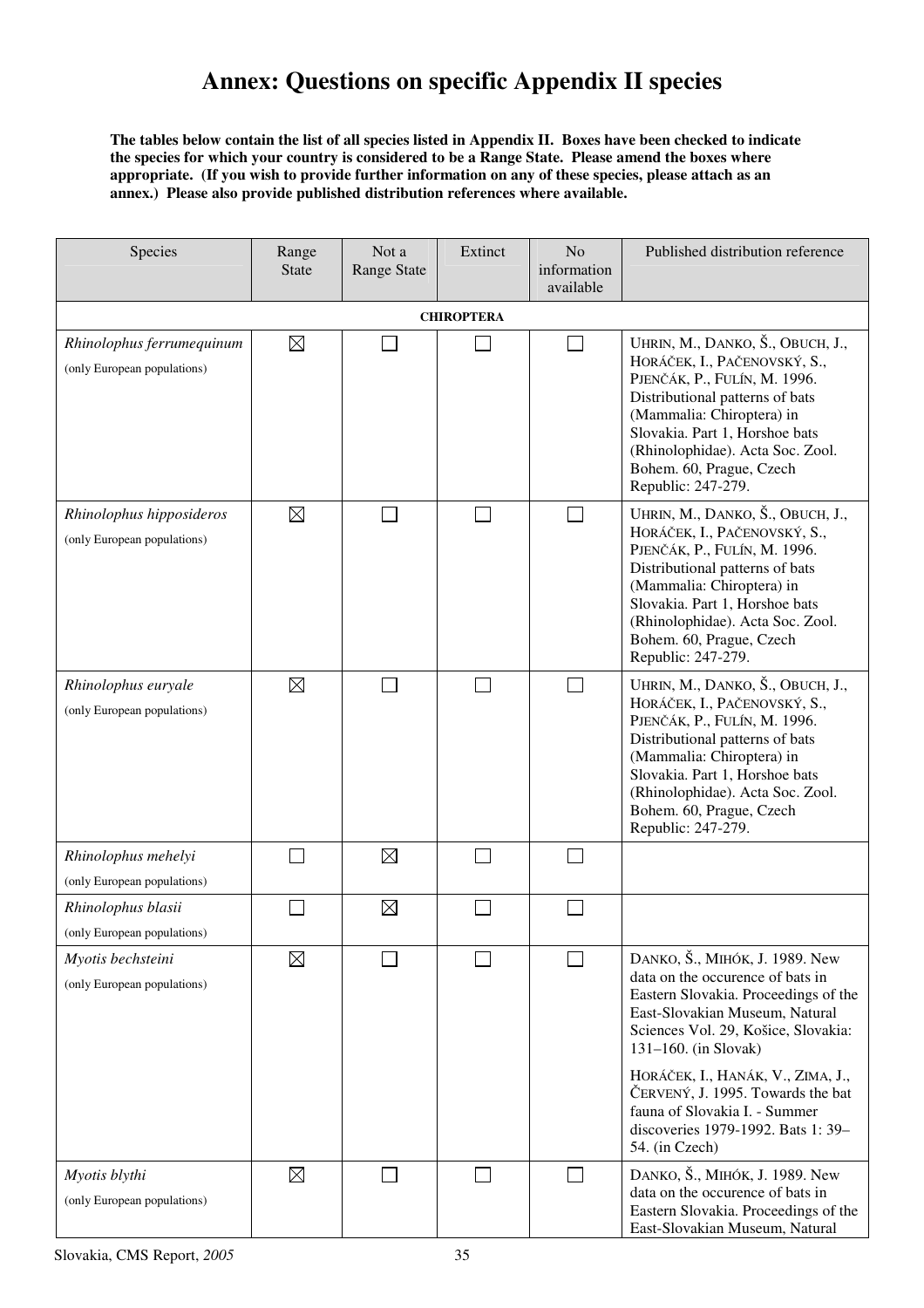| Species                                           | Range<br><b>State</b> | Not a<br><b>Range State</b> | Extinct | N <sub>o</sub><br>information<br>available | Published distribution reference                                                                                                                                                                                                                                                                        |
|---------------------------------------------------|-----------------------|-----------------------------|---------|--------------------------------------------|---------------------------------------------------------------------------------------------------------------------------------------------------------------------------------------------------------------------------------------------------------------------------------------------------------|
|                                                   |                       |                             |         |                                            | Sciences Vol. 29, Košice, Slovakia:<br>$131 - 160$ . (in Slovak)                                                                                                                                                                                                                                        |
| Myotis brandtii<br>(only European populations)    | $\boxtimes$           |                             | ┓       | $\Box$                                     | DANKO, Š., MIHÓK, J. 1989. New<br>data on the occurence of bats in<br>Eastern Slovakia. Proceedings of the<br>East-Slovakian Museum, Natural<br>Sciences Vol. 29, Košice, Slovakia:<br>131-160. (in Slovak)                                                                                             |
|                                                   |                       |                             |         |                                            | HORÁČEK, I., HANÁK, V., ZIMA, J.,<br>ČERVENÝ, J. 1995. Towards the bat<br>fauna of Slovakia I. - Summer<br>discoveries 1979-1992. Bats 1: 39-<br>54. (in Czech)                                                                                                                                         |
| Myotis capaccinii<br>(only European populations)  |                       | $\boxtimes$                 |         |                                            |                                                                                                                                                                                                                                                                                                         |
| Myotis dasycneme<br>(only European populations)   | $\boxtimes$           |                             |         | П                                          | UHRIN, M., DANKO, Š., OBUCH, J.<br>1995. Distribution of bats in<br>Slovakia, part II, In: URBAN, P.<br>(ed.): Research and Conservation of<br>mammals in Slovakia 2, Slovak<br>Environment Agency Banská<br>Bystrica, Slovakia: 71-85. (in<br>Slovak)                                                  |
|                                                   |                       |                             |         |                                            | HORÁČEK, I., HANÁK, V. 1989.<br>Distributional status of Myotis<br>dasycneme. In: HANÁK, V.,<br>HORÁČEK, I., GAISLER, J. (eds.).<br>European Bat Research 1987,<br>Charles Univ. Press, Prague, Czech<br>Republic: 565-590.                                                                             |
|                                                   |                       |                             |         |                                            | MATIS, Š., DANKO, Š., PJENČÁK, P.,<br>UHRIN, M., FULÍN, M. 2000. New<br>data on the occurence of Pond bat<br>(Myotis dasycneme) in Slovakia,<br>Vespertilio 4, Bat Protection Group<br>Slovakia and Czech Bat<br>Conservation Trust, Revúca and<br>Prague: 127-134. (in Slovak with<br>English summary) |
| Myotis daubentoni<br>(only European populations)  | $\boxtimes$           |                             |         |                                            | UHRIN, M., DANKO, Š., OBUCH, J.<br>1995. Distribution of bats in<br>Slovakia, part II, In: URBAN, P.<br>(ed.): Research and Conservation of<br>mammals in Slovakia 2, Slovak<br>Environment Agency Banská<br>Bystrica, Slovakia: 71-85. (in<br>Slovak)                                                  |
| Myotis emarginatus<br>(only European populations) | $\boxtimes$           |                             |         | $\blacksquare$                             | DANKO, Š., MIHÓK, J. 1989. New<br>data on the occurence of bats in<br>Eastern Slovakia. Proceedings of the<br>East-Slovakian Museum, Natural<br>Sciences Vol. 29, Košice, Slovakia:<br>$131 - 160$ . (in Slovak)                                                                                        |
|                                                   |                       |                             |         |                                            | HORÁČEK, I., HANÁK, V., ZIMA, J.,<br>ČERVENÝ, J. 1995. Towards the bat<br>fauna of Slovakia I. - Summer<br>discoveries 1979-1992. Bats 1: 39-                                                                                                                                                           |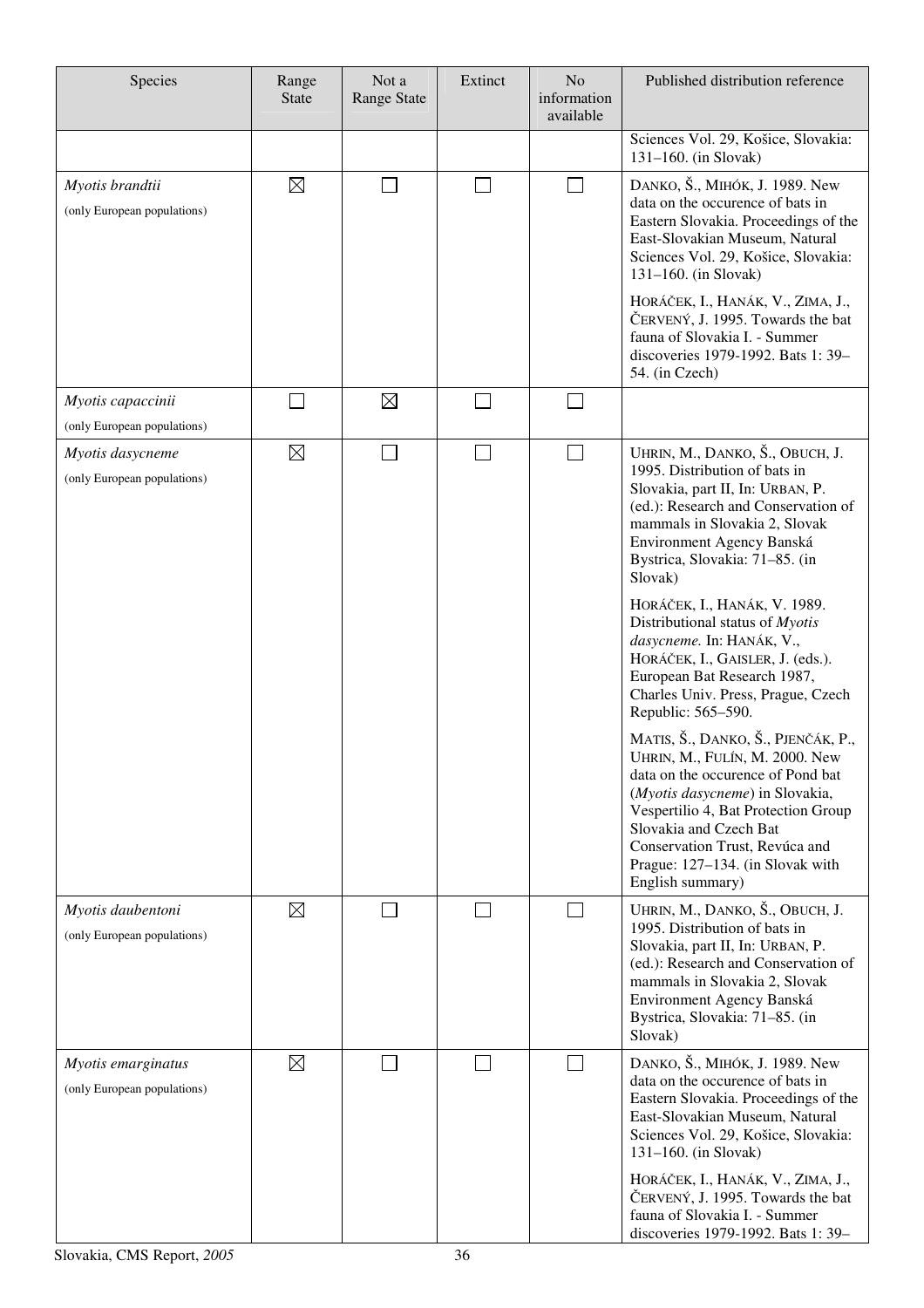| Species                                              | Range<br><b>State</b> | Not a<br><b>Range State</b> | Extinct                  | No<br>information<br>available | Published distribution reference                                                                                                                                                                               |
|------------------------------------------------------|-----------------------|-----------------------------|--------------------------|--------------------------------|----------------------------------------------------------------------------------------------------------------------------------------------------------------------------------------------------------------|
|                                                      |                       |                             |                          |                                | 54. (in Czech)                                                                                                                                                                                                 |
| Myotis myotis<br>(only European populations)         | $\boxtimes$           |                             | $\blacksquare$           | П                              | DANKO, Š., MIHÓK, J. 1989. New<br>data on the occurence of bats in<br>Eastern Slovakia. Proceedings of the<br>East-Slovakian Museum, Natural<br>Sciences Vol. 29, Košice, Slovakia:<br>$131-160$ . (in Slovak) |
|                                                      |                       |                             |                          |                                | HORÁČEK, I., HANÁK, V., ZIMA, J.,<br>ČERVENÝ, J. 1995. Towards the bat<br>fauna of Slovakia I. - Summer<br>discoveries 1979-1992. Bats 1: 39-<br>54. (in Czech)                                                |
| Myotis mystacinus<br>(only European populations)     | $\boxtimes$           |                             |                          | $\vert \ \ \vert$              | DANKO, Š., MIHÓK, J. 1989. New<br>data on the occurence of bats in<br>Eastern Slovakia. Proceedings of the<br>East-Slovakian Museum, Natural<br>Sciences Vol. 29, Košice, Slovakia:<br>$131-160$ . (in Slovak) |
|                                                      |                       |                             |                          |                                | HORÁČEK, I., HANÁK, V., ZIMA, J.,<br>ČERVENÝ, J. 1995. Towards the bat<br>fauna of Slovakia I. - Summer<br>discoveries 1979-1992. Bats 1: 39-<br>54. (in Czech)                                                |
| Myotis nattereri<br>(only European populations)      | $\boxtimes$           |                             | $\overline{\phantom{a}}$ | $\Box$                         | DANKO, Š., MIHÓK, J. 1989. New<br>data on the occurence of bats in<br>Eastern Slovakia. Proceedings of the<br>East-Slovakian Museum, Natural<br>Sciences Vol. 29, Košice, Slovakia:<br>$131-160$ . (in Slovak) |
|                                                      |                       |                             |                          |                                | HORÁČEK, I., HANÁK, V., ZIMA, J.,<br>ČERVENÝ, J. 1995. Towards the bat<br>fauna of Slovakia I. - Summer<br>discoveries 1979-1992. Bats 1: 39-<br>54. (in Czech)                                                |
| Pipistrellus kuhli<br>(only European populations)    |                       | $\boxtimes$                 |                          | $\sim$                         |                                                                                                                                                                                                                |
| Pipistrellus nathusii<br>(only European populations) | $\boxtimes$           |                             |                          | П                              | DANKO, Š., MIHÓK, J. 1989. New<br>data on the occurence of bats in<br>Eastern Slovakia. Proceedings of the<br>East-Slovakian Museum, Natural<br>Sciences Vol. 29, Košice, Slovakia:<br>$131-160$ . (in Slovak) |
|                                                      |                       |                             |                          |                                | HORÁČEK, I., HANÁK, V., ZIMA, J.,<br>ČERVENÝ, J. 1995. Towards the bat<br>fauna of Slovakia I. - Summer<br>discoveries 1979-1992. Bats 1: 39-<br>54. (in Czech)                                                |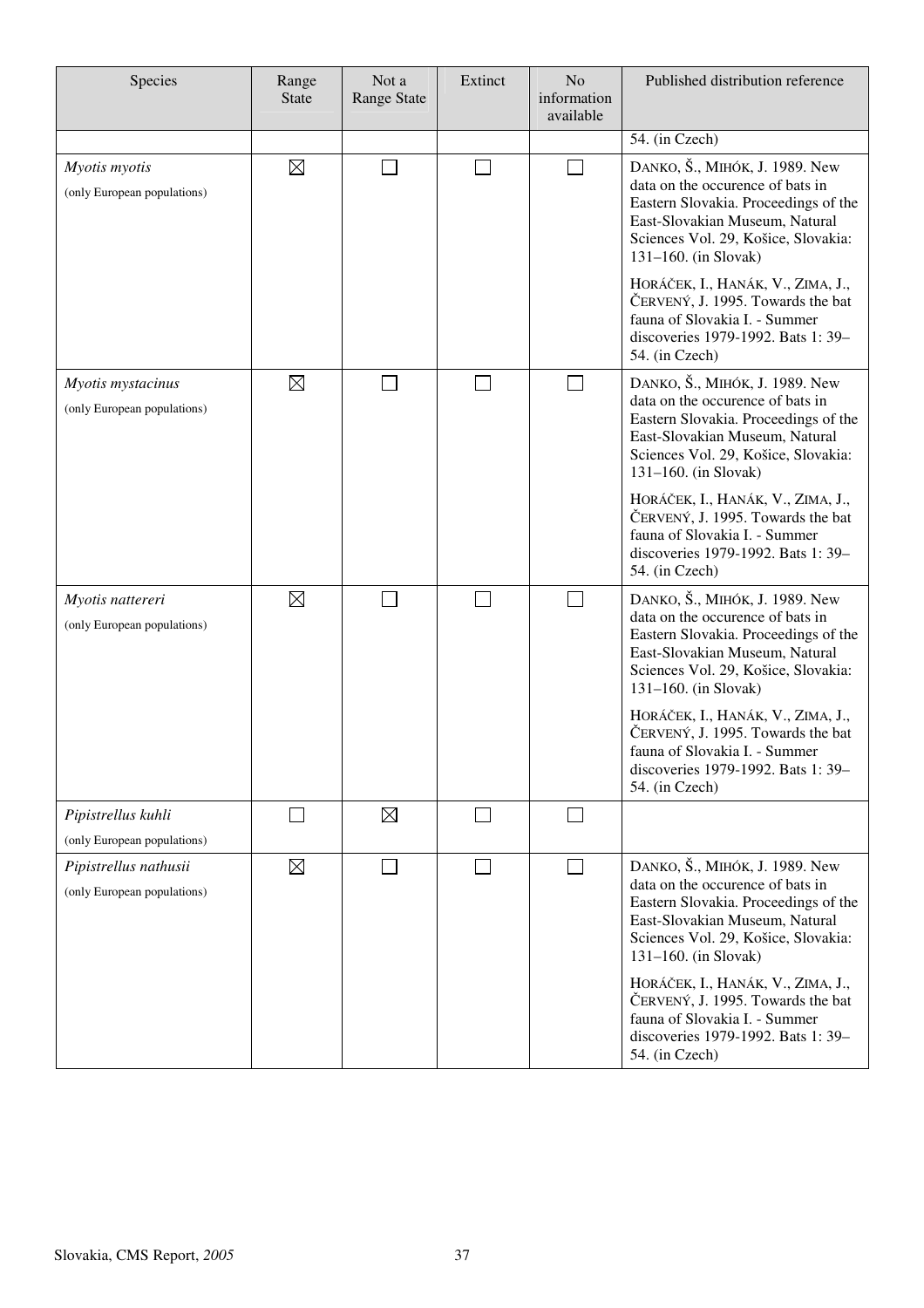| Species                                                  | Range<br><b>State</b> | Not a<br><b>Range State</b> | Extinct | No<br>information<br>available | Published distribution reference                                                                                                                                                                                 |
|----------------------------------------------------------|-----------------------|-----------------------------|---------|--------------------------------|------------------------------------------------------------------------------------------------------------------------------------------------------------------------------------------------------------------|
| Pipistrellus pipistrellus<br>(only European populations) | $\boxtimes$           |                             | $\sim$  | $\sim$                         | DANKO, Š., MIHÓK, J. 1989. New<br>data on the occurence of bats in<br>Eastern Slovakia. Proceedings of the<br>East-Slovakian Museum, Natural<br>Sciences Vol. 29, Košice, Slovakia:<br>$131 - 160$ . (in Slovak) |
|                                                          |                       |                             |         |                                | HORÁČEK, I., HANÁK, V., ZIMA, J.,<br>ČERVENÝ, J. 1995. Towards the bat<br>fauna of Slovakia I. - Summer<br>discoveries 1979-1992. Bats 1: 39-<br>54. (in Czech)                                                  |
| Pipistrellus savii<br>(only European populations)        |                       | $\boxtimes$                 |         |                                |                                                                                                                                                                                                                  |
| Nyctalus lasiopterus<br>(only European populations)      |                       | $\boxtimes$                 |         | $\Box$                         | DANKO, Š. 1974. Nyctalus<br>lasiopterus (Schreber, 1780) in<br>Czechoslovakia. Lynx Vol. 15,<br>Czechoslovakia: 5-8. (in Slovak)                                                                                 |
| Nyctalus leisleri<br>(only European populations)         | $\boxtimes$           |                             |         | $\overline{\phantom{0}}$       | DANKO, Š., MIHÓK, J. 1989. New<br>data on the occurence of bats in<br>Eastern Slovakia. Proceedings of the<br>East-Slovakian Museum, Natural<br>Sciences Vol. 29, Košice, Slovakia:<br>$131-160$ . (in Slovak)   |
|                                                          |                       |                             |         |                                | HORÁČEK, I., HANÁK, V., ZIMA, J.,<br>ČERVENÝ, J. 1995. Towards the bat<br>fauna of Slovakia I. - Summer<br>discoveries 1979-1992. Bats 1: 39-<br>54. (in Czech)                                                  |
| Nyctalus noctula<br>(only European populations)          | $\boxtimes$           |                             |         |                                | DANKO, Š., MIHÓK, J. 1989. New<br>data on the occurence of bats in<br>Eastern Slovakia. Proceedings of the<br>East-Slovakian Museum, Natural<br>Sciences Vol. 29, Košice, Slovakia:<br>$131 - 160$ . (in Slovak) |
|                                                          |                       |                             |         |                                | HORÁČEK, I., HANÁK, V., ZIMA, J.,<br>ČERVENÝ, J. 1995. Towards the bat<br>fauna of Slovakia I. - Summer<br>discoveries 1979-1992. Bats 1: 39-<br>54. (in Czech)                                                  |
| Eptesicus nilssonii<br>(only European populations)       | $\boxtimes$           |                             |         |                                | DANKO, Š., MIHÓK, J. 1989. New<br>data on the occurence of bats in<br>Eastern Slovakia. Proceedings of the<br>East-Slovakian Museum, Natural<br>Sciences Vol. 29, Košice, Slovakia:<br>$131 - 160$ . (in Slovak) |
|                                                          |                       |                             |         |                                | HORÁČEK, I., HANÁK, V., ZIMA, J.,<br>ČERVENÝ, J. 1995. Towards the bat<br>fauna of Slovakia I. - Summer<br>discoveries 1979-1992. Bats 1: 39-<br>54. (in Czech)                                                  |
| Eptesicus serotinus<br>(only European populations)       | $\boxtimes$           |                             |         | $\sim$                         | DANKO, Š., MIHÓK, J. 1989. New<br>data on the occurence of bats in<br>Eastern Slovakia. Proceedings of the<br>East-Slovakian Museum, Natural<br>Sciences Vol. 29, Košice, Slovakia:<br>$131-160$ . (in Slovak)   |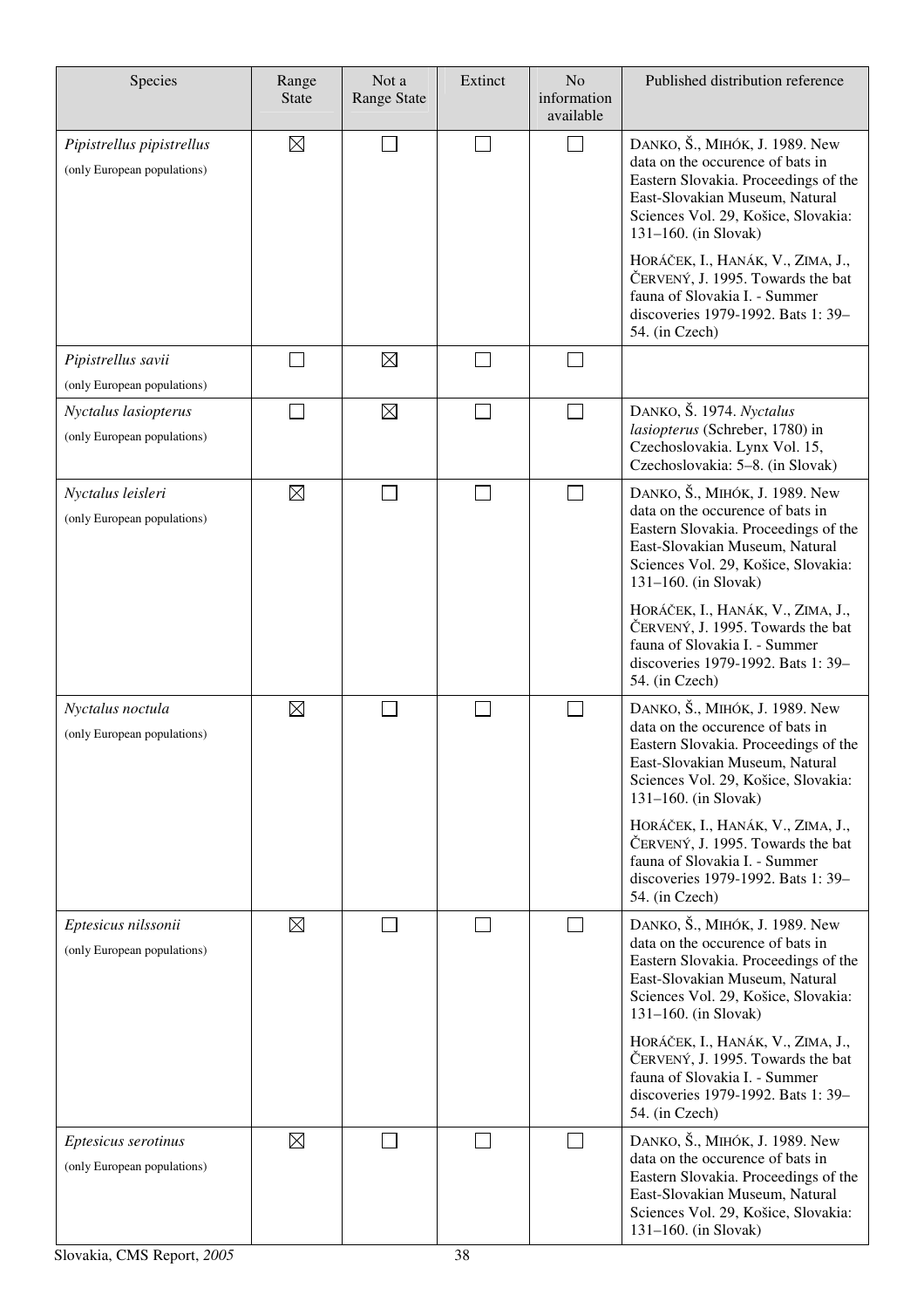| Species                                                 | Range<br><b>State</b> | Not a<br><b>Range State</b> | Extinct | N <sub>o</sub><br>information<br>available | Published distribution reference                                                                                                                                                                                  |
|---------------------------------------------------------|-----------------------|-----------------------------|---------|--------------------------------------------|-------------------------------------------------------------------------------------------------------------------------------------------------------------------------------------------------------------------|
|                                                         |                       |                             |         |                                            | HORÁČEK, I., HANÁK, V., ZIMA, J.,<br>ČERVENÝ, J. 1995. Towards the bat<br>fauna of Slovakia I. - Summer<br>discoveries 1979-1992. Bats 1: 39-<br>54. (in Czech)                                                   |
| Vespertilio murinus<br>(only European populations)      | $\boxtimes$           |                             |         |                                            | DANKO, Š., MIHÓK, J. 1989. New<br>data on the occurence of bats in<br>Eastern Slovakia. Proceedings of the<br>East-Slovakian Museum, Natural<br>Sciences Vol. 29, Košice, Slovakia:<br>$131-160$ . (in Slovak)    |
|                                                         |                       |                             |         |                                            | HORÁČEK, I., HANÁK, V., ZIMA, J.,<br>ČERVENÝ, J. 1995. Towards the bat<br>fauna of Slovakia I. - Summer<br>discoveries 1979-1992. Bats 1: 39-<br>54. (in Czech)                                                   |
| Barbastella barbastellus<br>(only European populations) | $\boxtimes$           | L                           |         | $\mathcal{L}_{\mathcal{A}}$                | DANKO, Š., MIHÓK, J. 1989. New<br>data on the occurence of bats in<br>Eastern Slovakia. Proceedings of the<br>East-Slovakian Museum, Natural<br>Sciences Vol. 29, Košice, Slovakia:<br>$131 - 160$ . (in Slovak)  |
|                                                         |                       |                             |         |                                            | HORÁČEK, I., HANÁK, V., ZIMA, J.,<br>ČERVENÝ, J. 1995. Towards the bat<br>fauna of Slovakia I. - Summer<br>discoveries 1979-1992. Bats 1: 39-<br>54. (in Czech)                                                   |
| Plecotus auritus<br>(only European populations)         | $\boxtimes$           |                             |         | $\sim$                                     | DANKO, Š., MIHÓK, J. 1989. New<br>data on the occurence of bats in<br>Eastern Slovakia. Proceedings of the<br>East-Slovakian Museum, Natural<br>Sciences Vol. 29, Košice, Slovakia:<br>$131 - 160$ . (in Slovak)  |
|                                                         |                       |                             |         |                                            | HORÁČEK, I., HANÁK, V., ZIMA, J.,<br>ČERVENÝ, J. 1995. Towards the bat<br>fauna of Slovakia I. - Summer<br>discoveries 1979-1992. Bats 1: 39-<br>54. (in Czech)                                                   |
| Plecotus austriacus<br>(only European populations)      | $\boxtimes$           |                             |         | $\sim$                                     | DANKO, Š., МІНО́К, J. 1989. New<br>data on the occurence of bats in<br>Eastern Slovakia. Proceedings of the<br>East-Slovakian Museum, Natural<br>Sciences Vol. 29, Košice, Slovakia:<br>$131 - 160$ . (in Slovak) |
|                                                         |                       |                             |         |                                            | HORÁČEK, I., HANÁK, V., ZIMA, J.,<br>ČERVENÝ, J. 1995. Towards the bat<br>fauna of Slovakia I. - Summer<br>discoveries 1979-1992. Bats 1: 39-<br>54. (in Czech)                                                   |
| Miniopterus schreibersii<br>(only European populations) |                       | $\boxtimes$                 |         |                                            | UHRIN, M., LEHOTSKÁ, B., BENDA,<br>P., LEHOTSKÝ, R., MATIS, Š. 1997.<br>Distribution of bats in Slovakia, Part<br>3, Miniopterus<br>schreibersi. Vespertilio 2: 113-130.<br>(in Slovak)                           |
| Tadarida teniotis                                       |                       | $\boxtimes$                 |         |                                            |                                                                                                                                                                                                                   |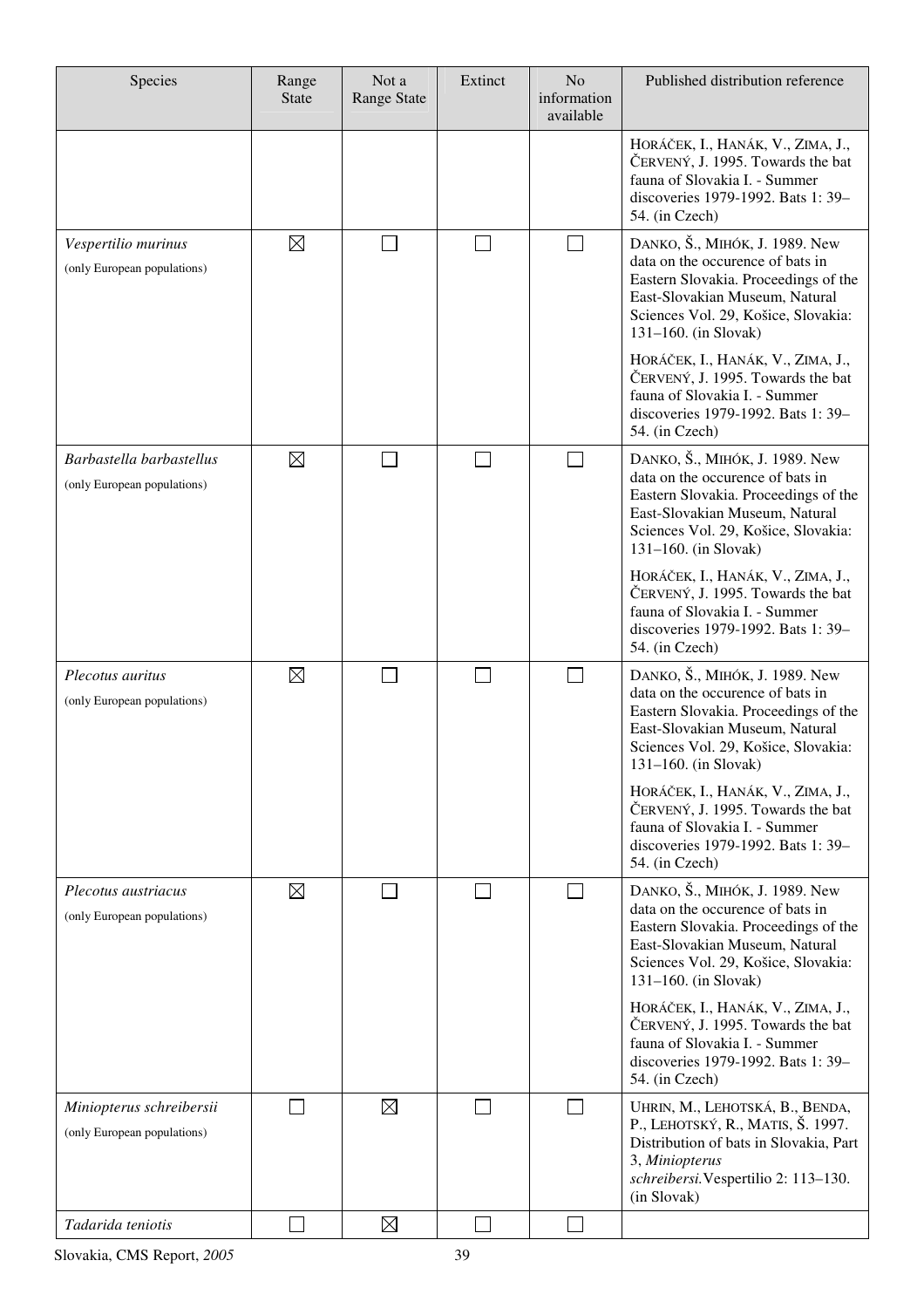| Species                                      | Range<br><b>State</b> | Not a<br><b>Range State</b> | Extinct | N <sub>o</sub><br>information<br>available | Published distribution reference |  |  |  |  |  |
|----------------------------------------------|-----------------------|-----------------------------|---------|--------------------------------------------|----------------------------------|--|--|--|--|--|
| <b>CETACEA</b>                               |                       |                             |         |                                            |                                  |  |  |  |  |  |
| Physeter macrocephalus                       |                       | $\boxtimes$                 |         | J.                                         |                                  |  |  |  |  |  |
| Platanista gangetica<br>gangetica            |                       | $\boxtimes$                 |         |                                            |                                  |  |  |  |  |  |
| Pontoporia blainvillei                       |                       | $\boxtimes$                 |         |                                            |                                  |  |  |  |  |  |
| Inia geoffrensis                             |                       | $\boxtimes$                 |         |                                            |                                  |  |  |  |  |  |
| Delphinapterus leucas                        |                       | $\boxtimes$                 |         |                                            |                                  |  |  |  |  |  |
| Monodon monoceros                            |                       | $\boxtimes$                 |         |                                            |                                  |  |  |  |  |  |
| Phocoena phocoena                            |                       | $\boxtimes$                 |         |                                            |                                  |  |  |  |  |  |
| (North and Baltic Sea populations)           |                       |                             |         |                                            |                                  |  |  |  |  |  |
| Phocoena phocoena                            |                       | $\boxtimes$                 |         |                                            |                                  |  |  |  |  |  |
| (western North Atlantic population)          |                       |                             |         |                                            |                                  |  |  |  |  |  |
| Phocoena phocoena                            |                       | $\boxtimes$                 |         |                                            |                                  |  |  |  |  |  |
| (Black Sea population)                       |                       |                             |         |                                            |                                  |  |  |  |  |  |
| Neophocaena phocaenoides                     |                       | $\boxtimes$                 |         |                                            |                                  |  |  |  |  |  |
| Phocoenoides dalli                           |                       | $\boxtimes$                 |         |                                            |                                  |  |  |  |  |  |
| Phocoena spinipinnis                         |                       | $\boxtimes$                 |         |                                            |                                  |  |  |  |  |  |
| Phocoena dioptrica                           |                       | $\boxtimes$                 |         |                                            |                                  |  |  |  |  |  |
| Sousa chinensis                              |                       | $\boxtimes$                 |         |                                            |                                  |  |  |  |  |  |
| Sousa teuszii                                |                       | $\boxtimes$                 |         |                                            |                                  |  |  |  |  |  |
| Sotalia fluviatilis                          |                       | $\boxtimes$                 |         |                                            |                                  |  |  |  |  |  |
| Lagenorhynchus albirostris                   |                       | $\boxtimes$                 |         |                                            |                                  |  |  |  |  |  |
| (only North and Baltic Sea<br>populations)   |                       |                             |         |                                            |                                  |  |  |  |  |  |
| Lagenorhynchus acutus                        |                       | $\boxtimes$                 |         |                                            |                                  |  |  |  |  |  |
| (only North and Baltic Sea<br>populations)   |                       |                             |         |                                            |                                  |  |  |  |  |  |
| Lagenorhynchus australis                     |                       | $\boxtimes$                 |         |                                            |                                  |  |  |  |  |  |
| Lagenorhynchus obscurus                      |                       | $\boxtimes$                 |         |                                            |                                  |  |  |  |  |  |
| Grampus griseus                              |                       | $\boxtimes$                 |         |                                            |                                  |  |  |  |  |  |
| (only North and Baltic Sea<br>populations)   |                       |                             |         |                                            |                                  |  |  |  |  |  |
| Tursiops aduncus                             |                       | $\boxtimes$                 |         |                                            |                                  |  |  |  |  |  |
| (Arafura/Timor Sea populations)              |                       |                             |         |                                            |                                  |  |  |  |  |  |
| Tursiops truncatus                           |                       | $\boxtimes$                 |         |                                            |                                  |  |  |  |  |  |
| (North and Baltic Sea populations)           |                       |                             |         |                                            |                                  |  |  |  |  |  |
| Tursiops truncatus                           |                       | $\boxtimes$                 |         |                                            |                                  |  |  |  |  |  |
| (western Mediterranean<br>population)        |                       |                             |         |                                            |                                  |  |  |  |  |  |
| Tursiops truncatus                           |                       | $\boxtimes$                 |         |                                            |                                  |  |  |  |  |  |
| (Black Sea population)<br>Stenella attenuata |                       | $\boxtimes$                 |         |                                            |                                  |  |  |  |  |  |
| (eastern tropical Pacific population)        |                       |                             |         |                                            |                                  |  |  |  |  |  |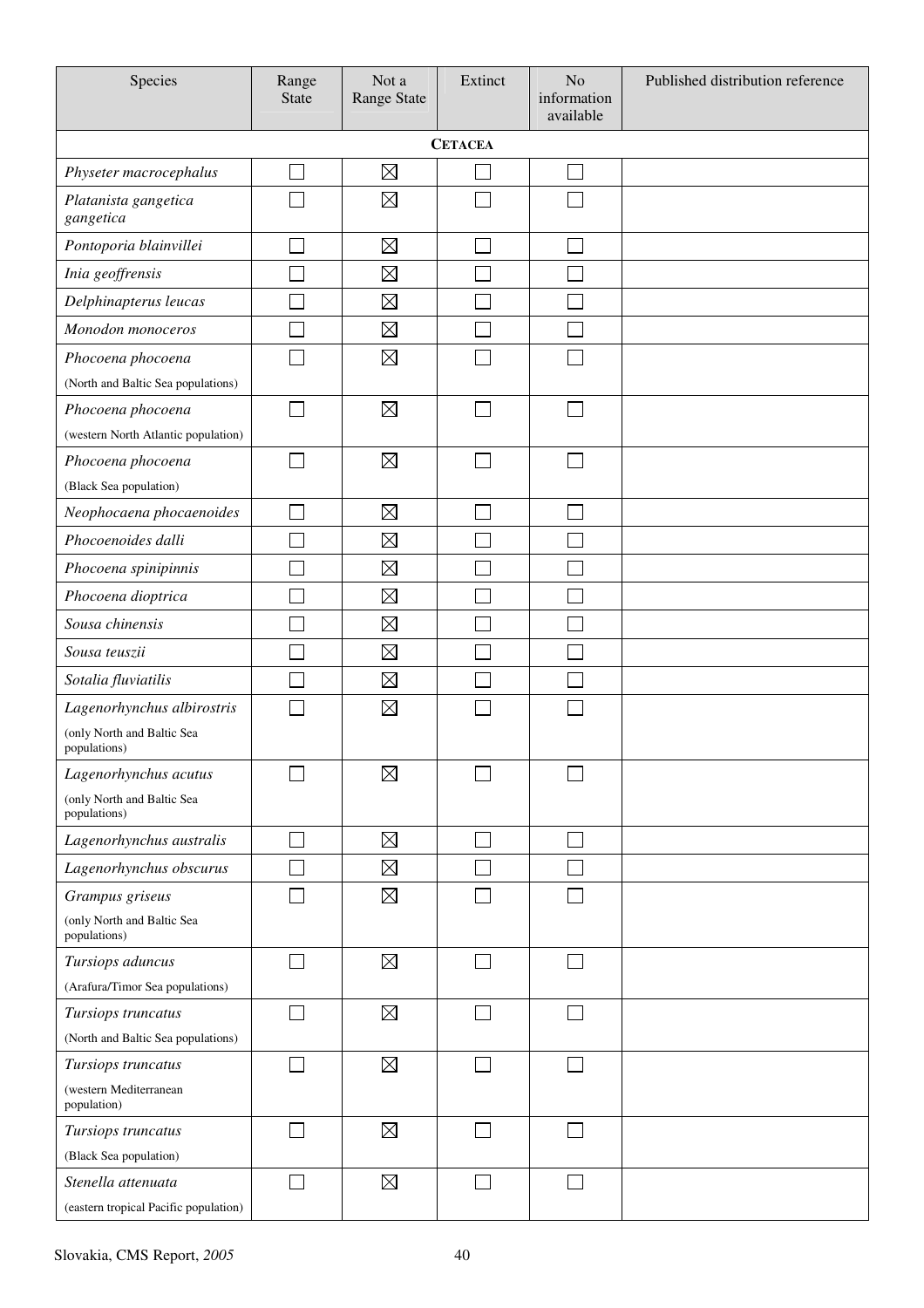| Species                                    | Range<br><b>State</b>       | Not a<br>Range State | Extinct          | N <sub>o</sub><br>information<br>available | Published distribution reference |
|--------------------------------------------|-----------------------------|----------------------|------------------|--------------------------------------------|----------------------------------|
| Stenella attenuata                         |                             | $\boxtimes$          |                  |                                            |                                  |
| (Southeast Asian populations)              |                             |                      |                  |                                            |                                  |
| Stenella longirostris                      |                             | $\boxtimes$          |                  |                                            |                                  |
| (eastern tropical Pacific<br>populations)  |                             |                      |                  |                                            |                                  |
| Stenella longirostris                      |                             | $\boxtimes$          |                  |                                            |                                  |
| (Southeast Asian populations)              |                             |                      |                  |                                            |                                  |
| Stenella coeruleoalba                      |                             | $\boxtimes$          |                  |                                            |                                  |
| (eastern tropical Pacific population)      |                             |                      |                  |                                            |                                  |
| Stenella coeruleoalba                      |                             | $\boxtimes$          |                  |                                            |                                  |
| (western Mediterranean<br>population)      |                             |                      |                  |                                            |                                  |
| Delphinus delphis                          |                             | $\boxtimes$          |                  |                                            |                                  |
| (North and Baltic Sea populations)         |                             |                      |                  |                                            |                                  |
| Delphinus delphis                          | $\mathcal{L}_{\mathcal{A}}$ | $\boxtimes$          | $\sim$           | $\Box$                                     |                                  |
| (western Mediterranean<br>population)      |                             |                      |                  |                                            |                                  |
| Delphinus delphis                          |                             | $\boxtimes$          |                  |                                            |                                  |
| (Black Sea population)                     |                             |                      |                  |                                            |                                  |
| Delphinus delphis                          |                             | $\boxtimes$          |                  |                                            |                                  |
| (eastern tropical Pacific population)      |                             |                      |                  |                                            |                                  |
| Lagenodelphis hosei                        |                             | $\boxtimes$          |                  |                                            |                                  |
| (Southeast Asian populations)              |                             |                      |                  |                                            |                                  |
| Orcaella brevirostris                      |                             | $\boxtimes$          |                  |                                            |                                  |
| Cephalorhynchus<br>commersonii             |                             | $\boxtimes$          |                  |                                            |                                  |
| (South American population)                |                             |                      |                  |                                            |                                  |
| Cephalorhynchus eutropia                   |                             | $\boxtimes$          |                  |                                            |                                  |
| Cephalorhynchus heavisidii                 |                             | $\boxtimes$          |                  |                                            |                                  |
| Orcinus orca                               |                             | $\boxtimes$          |                  |                                            |                                  |
| Globicephala melas                         |                             | $\boxtimes$          |                  |                                            |                                  |
| (only North and Baltic Sea<br>populations) |                             |                      |                  |                                            |                                  |
| Berardius bairdii                          |                             | $\boxtimes$          |                  |                                            |                                  |
| Hyperoodon ampullatus                      |                             | $\boxtimes$          |                  |                                            |                                  |
| Balaenoptera bonaerensis                   |                             | $\boxtimes$          |                  |                                            |                                  |
| Balaenoptera edeni                         |                             | $\boxtimes$          |                  |                                            |                                  |
| Balaenoptera borealis                      |                             | $\boxtimes$          |                  |                                            |                                  |
| Balaenoptera physalus                      |                             | $\boxtimes$          |                  |                                            |                                  |
| Caperea marginata                          |                             | $\boxtimes$          |                  |                                            |                                  |
|                                            |                             |                      | <b>CARNIVORA</b> |                                            |                                  |
| Arctocephalus australis                    |                             | $\boxtimes$          |                  |                                            |                                  |
| Otaria flavescens                          |                             | $\boxtimes$          |                  |                                            |                                  |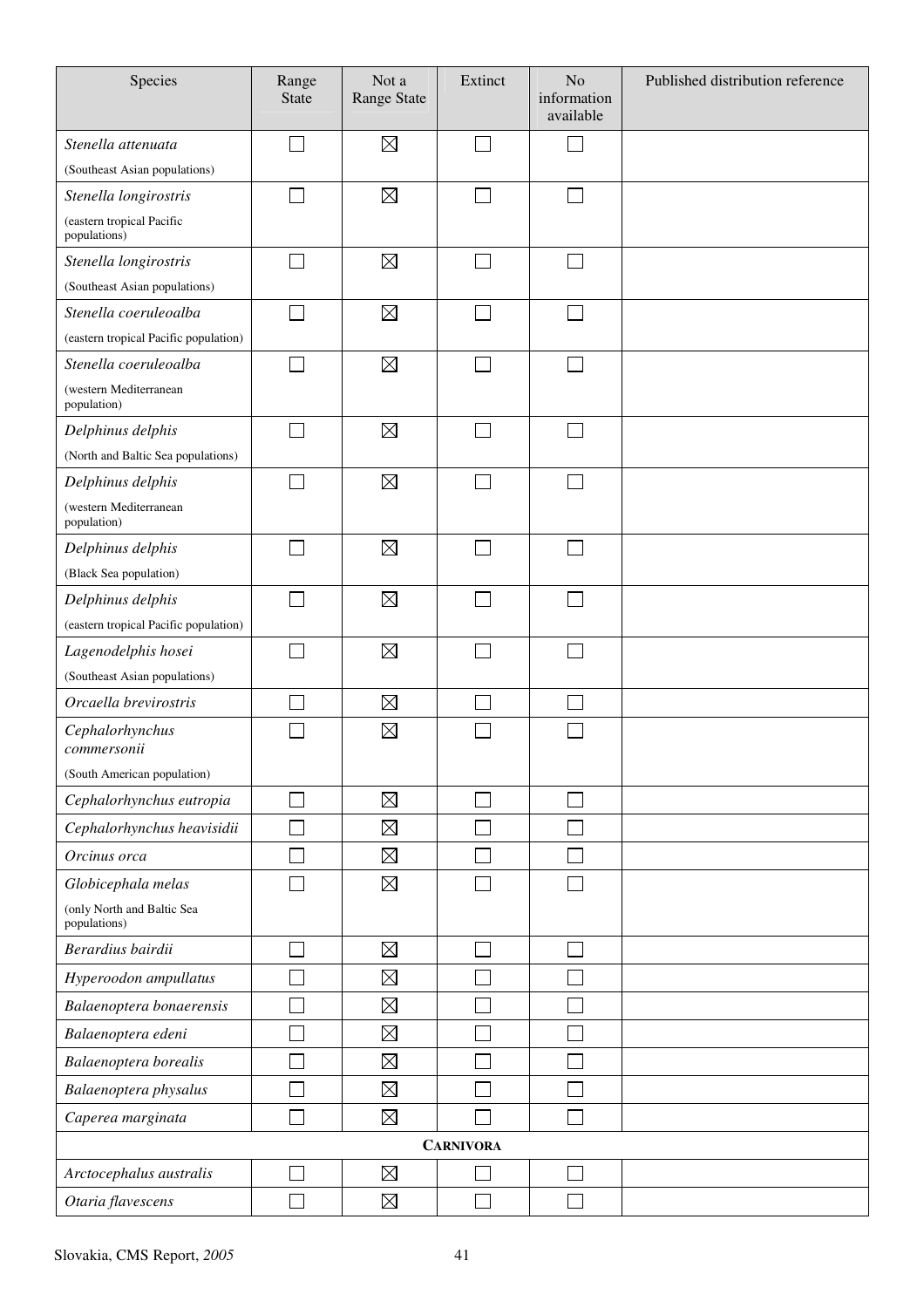| Species                                                    | Range<br><b>State</b> | Not a<br><b>Range State</b> | Extinct               | N <sub>o</sub><br>information<br>available | Published distribution reference                                                                                    |
|------------------------------------------------------------|-----------------------|-----------------------------|-----------------------|--------------------------------------------|---------------------------------------------------------------------------------------------------------------------|
| Phoca vitulina                                             |                       | $\boxtimes$                 |                       |                                            |                                                                                                                     |
| (only Baltic and Wadden Sea<br>populations)                |                       |                             |                       |                                            |                                                                                                                     |
| Halichoerus grypus                                         |                       | $\boxtimes$                 |                       |                                            |                                                                                                                     |
| (only Baltic Sea populations)                              |                       |                             |                       |                                            |                                                                                                                     |
| Monachus monachus                                          |                       | $\boxtimes$                 |                       |                                            |                                                                                                                     |
|                                                            |                       |                             | <b>PROBOSCIDEA</b>    |                                            |                                                                                                                     |
| Loxodonta africana                                         |                       | $\boxtimes$                 |                       |                                            |                                                                                                                     |
|                                                            |                       |                             | <b>SIRENIA</b>        |                                            |                                                                                                                     |
| Trichechus manatus                                         |                       | $\boxtimes$                 |                       |                                            |                                                                                                                     |
| (populations between Honduras<br>and Panama)               |                       |                             |                       |                                            |                                                                                                                     |
| Trichechus senegalensis                                    |                       | $\boxtimes$                 |                       | $\Box$                                     |                                                                                                                     |
| Trichechus inunguis                                        |                       | $\boxtimes$                 |                       |                                            |                                                                                                                     |
| Dugong dugon                                               |                       | $\boxtimes$                 |                       | Ξ                                          |                                                                                                                     |
|                                                            |                       |                             | <b>PERISSODACTYLA</b> |                                            |                                                                                                                     |
| Equus hemionus                                             |                       | $\boxtimes$                 |                       | $\Box$                                     |                                                                                                                     |
| (includes Equus hemionus, Equus<br>onager and Equus kiang) |                       |                             |                       |                                            |                                                                                                                     |
|                                                            |                       |                             | <b>ARTIODACTYLA</b>   |                                            |                                                                                                                     |
| Vicugna vicugna                                            |                       | $\boxtimes$                 |                       | I.                                         |                                                                                                                     |
| Oryx dammah                                                |                       | $\boxtimes$                 |                       |                                            |                                                                                                                     |
| Gazella gazella<br>(only Asian populations)                |                       | $\boxtimes$                 |                       |                                            |                                                                                                                     |
| Gazella subgutturosa                                       |                       | $\boxtimes$                 |                       |                                            |                                                                                                                     |
| Procapra gutturosa                                         |                       | $\boxtimes$                 |                       |                                            |                                                                                                                     |
| Saiga tatarica tatarica                                    |                       | $\boxtimes$                 |                       |                                            |                                                                                                                     |
|                                                            |                       |                             | <b>GAVIIFORMES</b>    |                                            |                                                                                                                     |
| Gavia stellata<br>(Western Palearctic populations)         | $\boxtimes$           |                             |                       | $\Box$                                     | DANKO, Š., DAROLOVÁ, A. &<br>KRIŠTÍN, A. 2002 eds.: Rozšírenie<br>vtákov na Slovensku. VEDA,<br>Bratislava, 688 pp. |
| Gavia arctica arctica                                      | $\boxtimes$           |                             | $\blacksquare$        | П                                          | DANKO, Š., DAROLOVÁ, A. &<br>KRIŠTÍN, A. 2002 eds.: Rozšírenie<br>vtákov na Slovensku. VEDA,<br>Bratislava, 688 pp. |
| Gavia arctica suschkini                                    |                       | $\boxtimes$                 |                       | $\overline{\phantom{0}}$                   |                                                                                                                     |
| Gavia immer immer<br>(Northwest European population)       |                       | $\boxtimes$                 |                       | $\Box$                                     | DANKO, Š., DAROLOVÁ, A. &<br>KRIŠTÍN, A. 2002 eds.: Rozšírenie<br>vtákov na Slovensku. VEDA,<br>Bratislava, 688 pp. |
| Gavia adamsii<br>(Western Palearctic population)           | $\boxtimes$           |                             |                       | $\Box$                                     | DANKO, Š., DAROLOVÁ, A. &<br>KRIŠTÍN, A. 2002 eds.: Rozšírenie<br>vtákov na Slovensku. VEDA,<br>Bratislava, 688 pp. |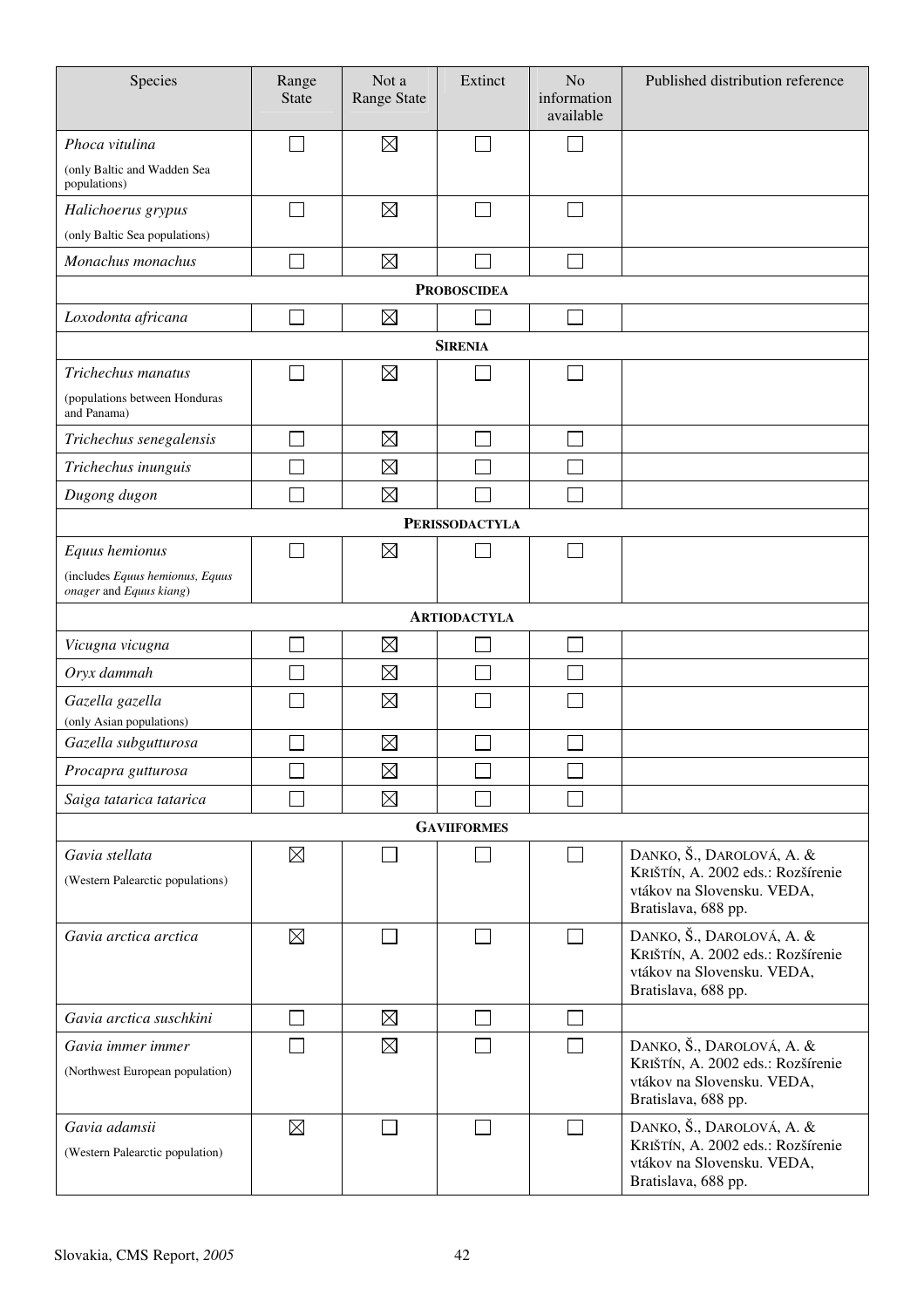| Species                                                                        | Range<br><b>State</b> | Not a<br><b>Range State</b> | Extinct               | N <sub>o</sub><br>information<br>available | Published distribution reference                                                                                    |  |  |  |  |  |
|--------------------------------------------------------------------------------|-----------------------|-----------------------------|-----------------------|--------------------------------------------|---------------------------------------------------------------------------------------------------------------------|--|--|--|--|--|
| <b>PODICIPEDIFORMES</b>                                                        |                       |                             |                       |                                            |                                                                                                                     |  |  |  |  |  |
| Podiceps grisegena<br>grisegena                                                | $\boxtimes$           |                             |                       | $\overline{\phantom{0}}$                   | DANKO, Š., DAROLOVÁ, A. &<br>KRIŠTÍN, A. 2002 eds.: Rozšírenie<br>vtákov na Slovensku. VEDA,<br>Bratislava, 688 pp. |  |  |  |  |  |
| Podiceps auritus<br>(Western Palearctic populations)                           | $\boxtimes$           |                             |                       | $\mathcal{L}$                              | DANKO, Š., DAROLOVÁ, A. &<br>KRIŠTÍN, A. 2002 eds.: Rozšírenie<br>vtákov na Slovensku. VEDA,<br>Bratislava, 688 pp. |  |  |  |  |  |
|                                                                                |                       |                             | <b>PELECANIFORMES</b> |                                            |                                                                                                                     |  |  |  |  |  |
| Phalacrocorax nigrogularis                                                     |                       | $\boxtimes$                 |                       |                                            |                                                                                                                     |  |  |  |  |  |
| Phalacrocorax pygmeus                                                          | $\boxtimes$           |                             |                       |                                            | DANKO, Š., DAROLOVÁ, A. &<br>KRIŠTÍN, A. 2002 eds.: Rozšírenie<br>vtákov na Slovensku. VEDA,<br>Bratislava, 688 pp. |  |  |  |  |  |
| Pelecanus onocrotalus<br>(Western Palearctic populations)                      | $\boxtimes$           |                             |                       |                                            | DANKO, Š., DAROLOVÁ, A. &<br>KRIŠTÍN, A. 2002 eds.: Rozšírenie<br>vtákov na Slovensku. VEDA,<br>Bratislava, 688 pp. |  |  |  |  |  |
| Pelecanus crispus                                                              | $\boxtimes$           |                             |                       | $\sim$                                     | DANKO, Š., DAROLOVÁ, A. &<br>KRIŠTÍN, A. 2002 eds.: Rozšírenie<br>vtákov na Slovensku. VEDA,<br>Bratislava, 688 pp. |  |  |  |  |  |
| <b>CICONIIFORMES</b>                                                           |                       |                             |                       |                                            |                                                                                                                     |  |  |  |  |  |
| Botaurus stellaris stellaris<br>(Western Palearctic populations)               | $\boxtimes$           |                             |                       |                                            | DANKO, Š., DAROLOVÁ, A. &<br>KRIŠTÍN, A. 2002 eds.: Rozšírenie<br>vtákov na Slovensku. VEDA,<br>Bratislava, 688 pp. |  |  |  |  |  |
| Ixobrychus minutus minutus<br>(Western Palearctic populations)                 | $\boxtimes$           |                             |                       |                                            | DANKO, Š., DAROLOVÁ, A. &<br>KRIŠTÍN, A. 2002 eds.: Rozšírenie<br>vtákov na Slovensku. VEDA,<br>Bratislava, 688 pp. |  |  |  |  |  |
| Ixobrychus sturmii                                                             |                       | $\boxtimes$                 |                       |                                            |                                                                                                                     |  |  |  |  |  |
| Ardeola rufiventris                                                            |                       | $\boxtimes$                 |                       |                                            |                                                                                                                     |  |  |  |  |  |
| Ardeola idae                                                                   |                       | $\boxtimes$                 |                       |                                            |                                                                                                                     |  |  |  |  |  |
| Egretta vinaceigula                                                            |                       | $\boxtimes$                 |                       |                                            |                                                                                                                     |  |  |  |  |  |
| Casmerodius albus albus<br>(Western Palearctic populations)                    | $\boxtimes$           |                             |                       |                                            | DANKO, Š., DAROLOVÁ, A. &<br>KRIŠTÍN, A. 2002 eds.: Rozšírenie<br>vtákov na Slovensku. VEDA,<br>Bratislava, 688 pp. |  |  |  |  |  |
| Ardea purpurea purpurea<br>(populations breeding in the<br>Western Palearctic) | $\boxtimes$           |                             |                       | $\sim$                                     | DANKO, Š., DAROLOVÁ, A. &<br>KRIŠTÍN, A. 2002 eds.: Rozšírenie<br>vtákov na Slovensku. VEDA,<br>Bratislava, 688 pp. |  |  |  |  |  |
| Mycteria ibis                                                                  |                       | $\boxtimes$                 |                       |                                            |                                                                                                                     |  |  |  |  |  |
| Ciconia nigra                                                                  | $\boxtimes$           |                             |                       |                                            | DANKO, Š., DAROLOVÁ, A. &<br>KRIŠTÍN, A. 2002 eds.: Rozšírenie<br>vtákov na Slovensku. VEDA,<br>Bratislava, 688 pp. |  |  |  |  |  |
| Ciconia episcopus<br>microscelis                                               |                       | $\boxtimes$                 |                       | $\sim$                                     |                                                                                                                     |  |  |  |  |  |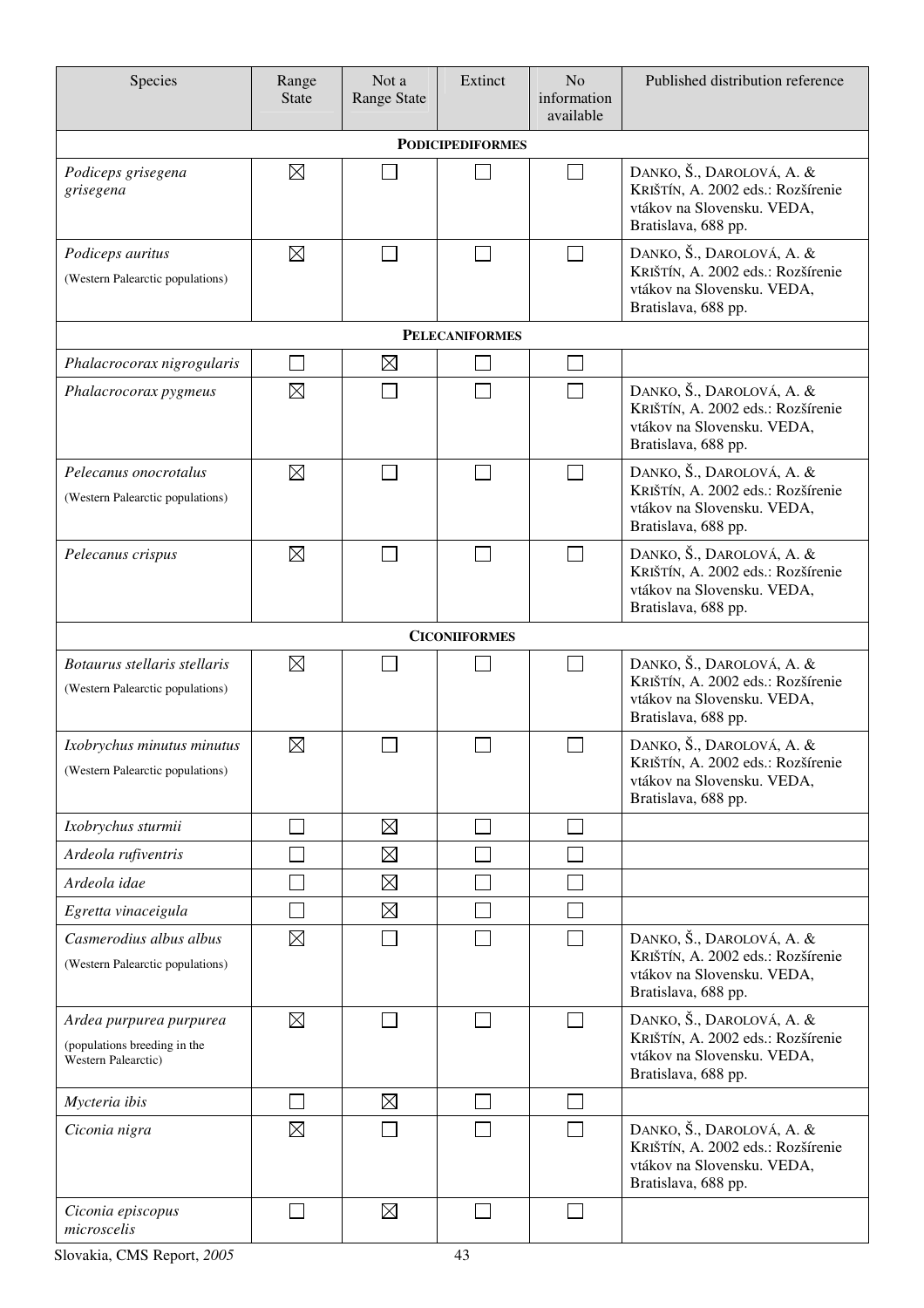| Species                                 | Range<br><b>State</b> | Not a<br>Range State | Extinct | N <sub>o</sub><br>information<br>available | Published distribution reference                                                                                    |  |  |  |  |  |
|-----------------------------------------|-----------------------|----------------------|---------|--------------------------------------------|---------------------------------------------------------------------------------------------------------------------|--|--|--|--|--|
| Ciconia ciconia                         | $\boxtimes$           |                      |         | J.                                         | DANKO, Š., DAROLOVÁ, A. &<br>KRIŠTÍN, A. 2002 eds.: Rozšírenie<br>vtákov na Slovensku. VEDA,<br>Bratislava, 688 pp. |  |  |  |  |  |
| Plegadis falcinellus                    | $\boxtimes$           | $\mathbb{R}^n$       | $\sim$  |                                            | DANKO, Š., DAROLOVÁ, A. &<br>KRIŠTÍN, A. 2002 eds.: Rozšírenie<br>vtákov na Slovensku. VEDA,<br>Bratislava, 688 pp. |  |  |  |  |  |
| Geronticus eremita                      |                       | $\boxtimes$          |         | $\mathcal{L}$                              |                                                                                                                     |  |  |  |  |  |
| Threskiornis aethiopicus<br>aethiopicus |                       | $\boxtimes$          |         |                                            |                                                                                                                     |  |  |  |  |  |
| Platalea alba                           |                       | $\boxtimes$          |         |                                            |                                                                                                                     |  |  |  |  |  |
| (excluding Malagasy population)         |                       |                      |         |                                            |                                                                                                                     |  |  |  |  |  |
| Platalea leucorodia                     | $\boxtimes$           |                      |         |                                            | DANKO, Š., DAROLOVÁ, A. &<br>KRIŠTÍN, A. 2002 eds.: Rozšírenie<br>vtákov na Slovensku. VEDA,<br>Bratislava, 688 pp. |  |  |  |  |  |
| Phoenicopterus ruber                    |                       | $\boxtimes$          |         |                                            |                                                                                                                     |  |  |  |  |  |
| Phoenicopterus minor                    |                       | $\boxtimes$          |         |                                            |                                                                                                                     |  |  |  |  |  |
|                                         | <b>ANSERIFORMES</b>   |                      |         |                                            |                                                                                                                     |  |  |  |  |  |
| Dendrocygna bicolor                     |                       | $\boxtimes$          |         |                                            |                                                                                                                     |  |  |  |  |  |
| Dendrocygna viduata                     |                       | $\boxtimes$          |         |                                            |                                                                                                                     |  |  |  |  |  |
| Thalassornis leuconotus                 |                       | $\boxtimes$          |         |                                            |                                                                                                                     |  |  |  |  |  |
| Oxyura leucocephala                     | $\boxtimes$           |                      |         |                                            | DANKO, Š., DAROLOVÁ, A. &<br>KRIŠTÍN, A. 2002 eds.: Rozšírenie<br>vtákov na Slovensku. VEDA,<br>Bratislava, 688 pp. |  |  |  |  |  |
| Cygnus olor                             | $\boxtimes$           | $\Box$               | $\Box$  | $\Box$                                     | DANKO, Š., DAROLOVÁ, A. &<br>KRIŠTÍN, A. 2002 eds.: Rozšírenie<br>vtákov na Slovensku. VEDA,<br>Bratislava, 688 pp. |  |  |  |  |  |
| Cygnus cygnus                           | $\boxtimes$           | $\mathbf{I}$         |         | $\overline{\phantom{a}}$                   | DANKO, Š., DAROLOVÁ, A. &<br>KRIŠTÍN, A. 2002 eds.: Rozšírenie<br>vtákov na Slovensku. VEDA,<br>Bratislava, 688 pp. |  |  |  |  |  |
| Cygnus columbianus                      | $\boxtimes$           |                      |         | $\sim$                                     | DANKO, Š., DAROLOVÁ, A. &<br>KRIŠTÍN, A. 2002 eds.: Rozšírenie<br>vtákov na Slovensku. VEDA,<br>Bratislava, 688 pp. |  |  |  |  |  |
| Anser brachyrhynchus                    | $\boxtimes$           | $\vert \ \ \vert$    |         | $\Box$                                     | DANKO, Š., DAROLOVÁ, A. &<br>KRIŠTÍN, A. 2002 eds.: Rozšírenie<br>vtákov na Slovensku. VEDA,<br>Bratislava, 688 pp. |  |  |  |  |  |
| Anser fabalis                           | $\boxtimes$           |                      |         |                                            | DANKO, Š., DAROLOVÁ, A. &<br>KRIŠTÍN, A. 2002 eds.: Rozšírenie<br>vtákov na Slovensku. VEDA,<br>Bratislava, 688 pp. |  |  |  |  |  |
| Anser albifrons                         | $\boxtimes$           |                      |         | $\overline{\phantom{a}}$                   | DANKO, Š., DAROLOVÁ, A. &<br>KRIŠTÍN, A. 2002 eds.: Rozšírenie<br>vtákov na Slovensku. VEDA,<br>Bratislava, 688 pp. |  |  |  |  |  |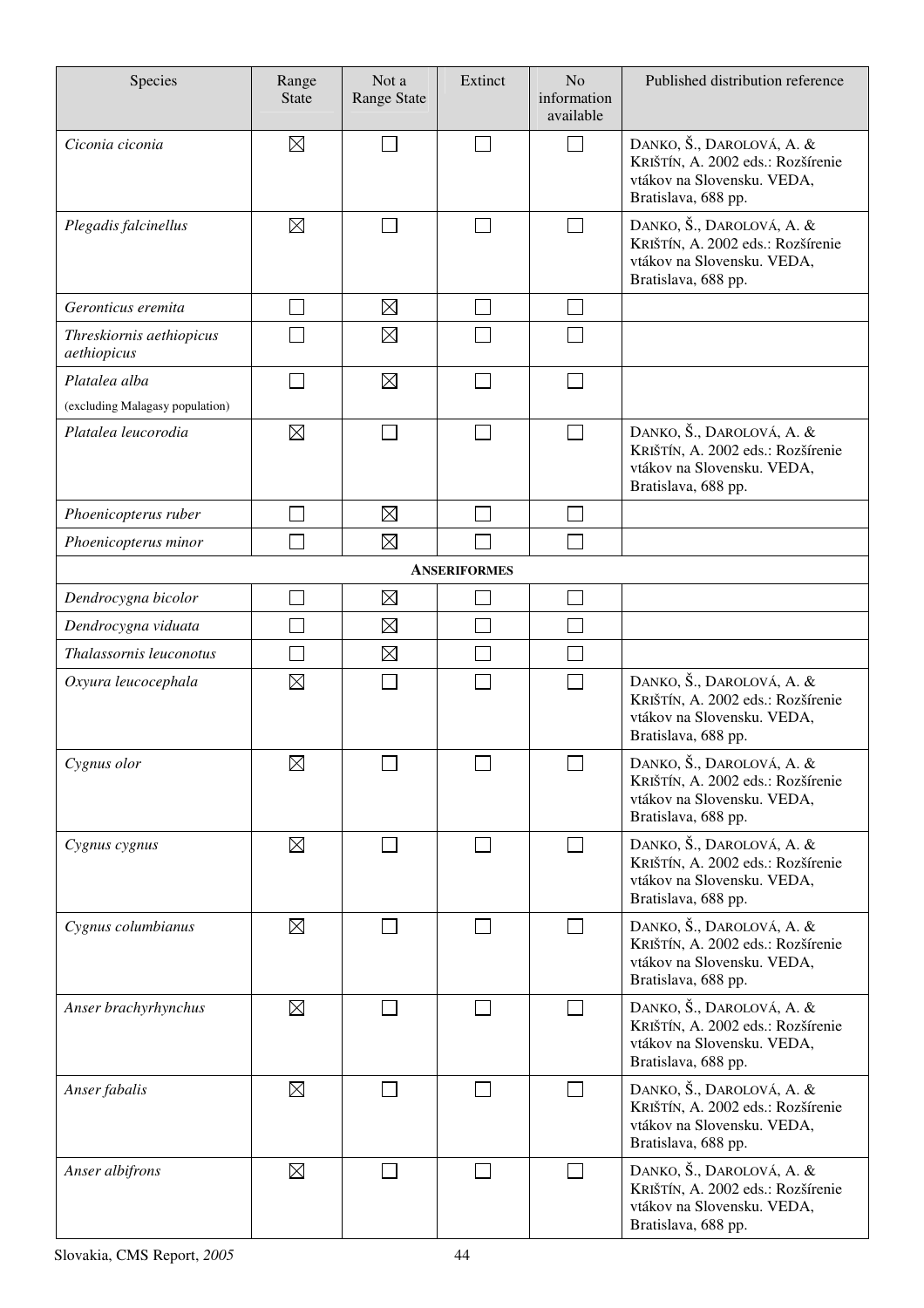| Species                 | Range<br><b>State</b> | Not a<br><b>Range State</b> | Extinct        | N <sub>o</sub><br>information<br>available | Published distribution reference                                                                                    |
|-------------------------|-----------------------|-----------------------------|----------------|--------------------------------------------|---------------------------------------------------------------------------------------------------------------------|
| Anser erythropus        | $\boxtimes$           |                             |                | $\Box$                                     | DANKO, Š., DAROLOVÁ, A. &<br>KRIŠTÍN, A. 2002 eds.: Rozšírenie<br>vtákov na Slovensku. VEDA,<br>Bratislava, 688 pp. |
| Anser anser             | $\boxtimes$           |                             | $\blacksquare$ |                                            | DANKO, Š., DAROLOVÁ, A. &<br>KRIŠTÍN, A. 2002 eds.: Rozšírenie<br>vtákov na Slovensku. VEDA,<br>Bratislava, 688 pp. |
| <b>Branta leucopsis</b> | $\boxtimes$           |                             |                |                                            | DANKO, Š., DAROLOVÁ, A. &<br>KRIŠTÍN, A. 2002 eds.: Rozšírenie<br>vtákov na Slovensku. VEDA,<br>Bratislava, 688 pp. |
| Branta bernicla         | $\boxtimes$           |                             | $\mathcal{L}$  | П                                          | DANKO, Š., DAROLOVÁ, A. &<br>KRIŠTÍN, A. 2002 eds.: Rozšírenie<br>vtákov na Slovensku. VEDA,<br>Bratislava, 688 pp. |
| Branta ruficollis       | $\boxtimes$           |                             |                |                                            | DANKO, Š., DAROLOVÁ, A. &<br>KRIŠTÍN, A. 2002 eds.: Rozšírenie<br>vtákov na Slovensku. VEDA,<br>Bratislava, 688 pp. |
| Alopochen aegyptiacus   |                       | $\boxtimes$                 |                |                                            |                                                                                                                     |
| Tadorna ferruginea      | $\boxtimes$           |                             |                |                                            | DANKO, Š., DAROLOVÁ, A. &<br>KRIŠTÍN, A. 2002 eds.: Rozšírenie<br>vtákov na Slovensku. VEDA,<br>Bratislava, 688 pp. |
| Tadorna cana            |                       | $\boxtimes$                 |                | $\mathcal{L}$                              |                                                                                                                     |
| Tadorna tadorna         | $\boxtimes$           |                             |                |                                            | DANKO, Š., DAROLOVÁ, A. &<br>KRIŠTÍN, A. 2002 eds.: Rozšírenie<br>vtákov na Slovensku. VEDA,<br>Bratislava, 688 pp. |
| Plectropterus gambensis |                       | $\boxtimes$                 |                |                                            |                                                                                                                     |
| Sarkidiornis melanotos  |                       | $\boxtimes$                 |                |                                            |                                                                                                                     |
| Nettapus auritus        |                       | $\boxtimes$                 | m.             | I.                                         |                                                                                                                     |
| Anas penelope           | $\boxtimes$           |                             |                | $\sim$                                     | DANKO, Š., DAROLOVÁ, A. &<br>KRIŠTÍN, A. 2002 eds.: Rozšírenie<br>vtákov na Slovensku. VEDA,<br>Bratislava, 688 pp. |
| Anas strepera           | $\boxtimes$           |                             | $\Box$         | $\vert \ \ \vert$                          | DANKO, Š., DAROLOVÁ, A. &<br>KRIŠTÍN, A. 2002 eds.: Rozšírenie<br>vtákov na Slovensku. VEDA,<br>Bratislava, 688 pp. |
| Anas crecca             | $\boxtimes$           |                             | $\blacksquare$ | $\Box$                                     | DANKO, Š., DAROLOVÁ, A. &<br>KRIŠTÍN, A. 2002 eds.: Rozšírenie<br>vtákov na Slovensku. VEDA,<br>Bratislava, 688 pp. |
| Anas capensis           | $\Box$                | $\boxtimes$                 | $\Box$         | $\mathcal{L}_{\mathcal{A}}$                |                                                                                                                     |
| Anas platyrhynchos      | $\boxtimes$           |                             |                | $\sim$                                     | DANKO, Š., DAROLOVÁ, A. &<br>KRIŠTÍN, A. 2002 eds.: Rozšírenie<br>vtákov na Slovensku. VEDA,<br>Bratislava, 688 pp. |
| Anas undulata           |                       | $\boxtimes$                 |                |                                            |                                                                                                                     |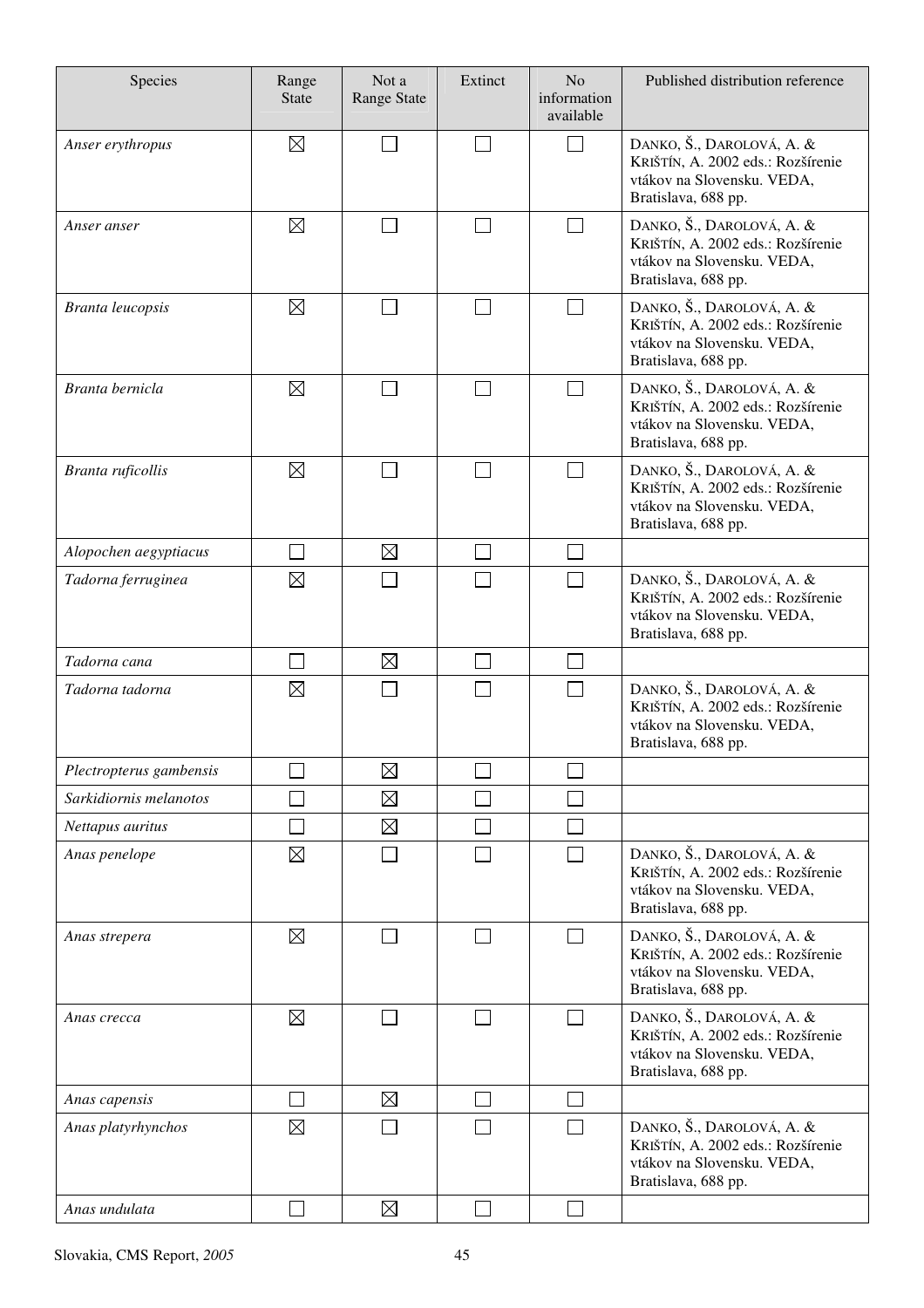| Species                               | Range<br><b>State</b> | Not a<br>Range State | Extinct | N <sub>o</sub><br>information<br>available | Published distribution reference                                                                                    |
|---------------------------------------|-----------------------|----------------------|---------|--------------------------------------------|---------------------------------------------------------------------------------------------------------------------|
| Anas acuta                            | $\boxtimes$           |                      | $\sim$  | $\Box$                                     | DANKO, Š., DAROLOVÁ, A. &<br>KRIŠTÍN, A. 2002 eds.: Rozšírenie<br>vtákov na Slovensku. VEDA,<br>Bratislava, 688 pp. |
| Anas erythrorhyncha                   |                       | $\boxtimes$          |         |                                            |                                                                                                                     |
| Anas hottentota                       |                       | $\boxtimes$          |         |                                            |                                                                                                                     |
| Anas querquedula                      | $\boxtimes$           |                      |         | $\sim$                                     | DANKO, Š., DAROLOVÁ, A. &<br>KRIŠTÍN, A. 2002 eds.: Rozšírenie<br>vtákov na Slovensku. VEDA,<br>Bratislava, 688 pp. |
| Anas clypeata                         | $\boxtimes$           |                      |         | П                                          | DANKO, Š., DAROLOVÁ, A. &<br>KRIŠTÍN, A. 2002 eds.: Rozšírenie<br>vtákov na Slovensku. VEDA,<br>Bratislava, 688 pp. |
| <b>Marmaronetta</b><br>angustirostris |                       | $\boxtimes$          | $\sim$  | $\mathbf{I}$                               |                                                                                                                     |
| Netta rufina                          | $\boxtimes$           |                      |         |                                            | DANKO, Š., DAROLOVÁ, A. &<br>KRIŠTÍN, A. 2002 eds.: Rozšírenie<br>vtákov na Slovensku. VEDA,<br>Bratislava, 688 pp. |
| Netta erythrophthalma                 |                       | $\boxtimes$          |         | $\mathcal{L}$                              |                                                                                                                     |
| Aythya ferina                         | $\boxtimes$           |                      |         |                                            | DANKO, Š., DAROLOVÁ, A. &<br>KRIŠTÍN, A. 2002 eds.: Rozšírenie<br>vtákov na Slovensku. VEDA,<br>Bratislava, 688 pp. |
| Aythya nyroca                         | $\boxtimes$           |                      |         | $\Box$                                     | DANKO, Š., DAROLOVÁ, A. &<br>KRIŠTÍN, A. 2002 eds.: Rozšírenie<br>vtákov na Slovensku. VEDA,<br>Bratislava, 688 pp. |
| Aythya fuligula                       | $\boxtimes$           | $\Box$               | $\Box$  | $\Box$                                     | DANKO, Š., DAROLOVÁ, A. &<br>KRIŠTÍN, A. 2002 eds.: Rozšírenie<br>vtákov na Slovensku. VEDA,<br>Bratislava, 688 pp. |
| Aythya marila                         | $\boxtimes$           |                      |         | $\mathsf{L}$                               | DANKO, Š., DAROLOVÁ, A. &<br>KRIŠTÍN, A. 2002 eds.: Rozšírenie<br>vtákov na Slovensku. VEDA,<br>Bratislava, 688 pp. |
| Somateria mollissima                  | $\boxtimes$           |                      |         | $\sim$                                     | DANKO, Š., DAROLOVÁ, A. &<br>KRIŠTÍN, A. 2002 eds.: Rozšírenie<br>vtákov na Slovensku. VEDA,<br>Bratislava, 688 pp. |
| Somateria spectabilis                 |                       | $\boxtimes$          |         |                                            |                                                                                                                     |
| Polysticta stelleri                   |                       | $\boxtimes$          |         |                                            |                                                                                                                     |
| Clangula hyemalis                     | $\boxtimes$           |                      |         |                                            | DANKO, Š., DAROLOVÁ, A. &<br>KRIŠTÍN, A. 2002 eds.: Rozšírenie<br>vtákov na Slovensku. VEDA,<br>Bratislava, 688 pp. |
| Melanitta nigra                       | $\boxtimes$           |                      |         | $\mathbf{I}$                               | DANKO, Š., DAROLOVÁ, A. &<br>KRIŠTÍN, A. 2002 eds.: Rozšírenie<br>vtákov na Slovensku. VEDA,<br>Bratislava, 688 pp. |
| Melanitta fusca                       | $\boxtimes$           |                      |         |                                            | DANKO, Š., DAROLOVÁ, A. &                                                                                           |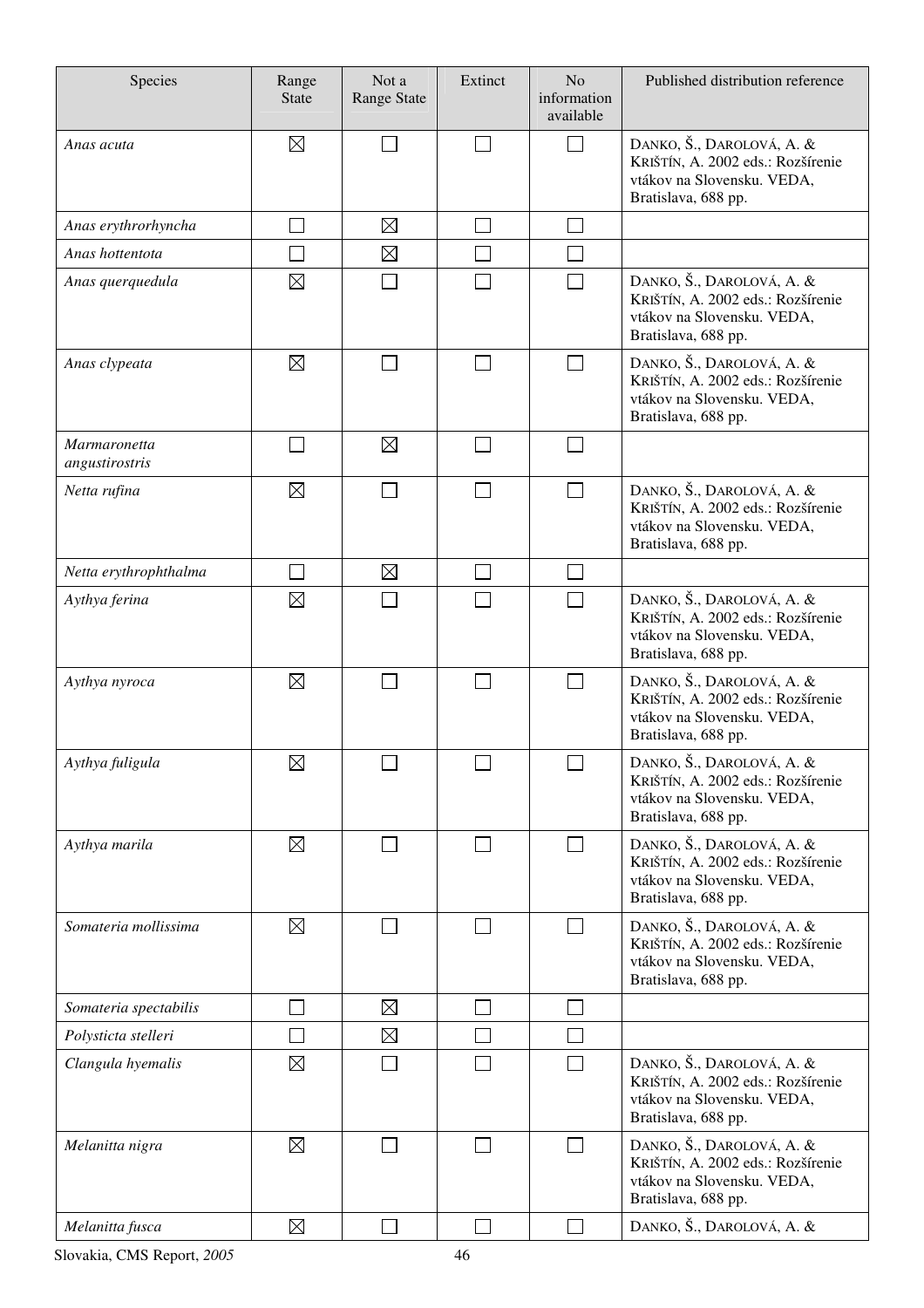| Species                    | Range<br><b>State</b> | Not a<br><b>Range State</b> | Extinct                  | N <sub>o</sub><br>information<br>available | Published distribution reference                                                                                    |
|----------------------------|-----------------------|-----------------------------|--------------------------|--------------------------------------------|---------------------------------------------------------------------------------------------------------------------|
|                            |                       |                             |                          |                                            | KRIŠTÍN, A. 2002 eds.: Rozšírenie<br>vtákov na Slovensku. VEDA,<br>Bratislava, 688 pp.                              |
| Bucephala clangula         | $\boxtimes$           |                             |                          | $\sim$                                     | DANKO, Š., DAROLOVÁ, A. &<br>KRIŠTÍN, A. 2002 eds.: Rozšírenie<br>vtákov na Slovensku. VEDA,<br>Bratislava, 688 pp. |
| Mergellus albellus         | $\boxtimes$           |                             |                          |                                            | DANKO, Š., DAROLOVÁ, A. &<br>KRIŠTÍN, A. 2002 eds.: Rozšírenie<br>vtákov na Slovensku. VEDA,<br>Bratislava, 688 pp. |
| Mergus serrator            | $\boxtimes$           |                             |                          | $\mathbf{I}$                               | DANKO, Š., DAROLOVÁ, A. &<br>KRIŠTÍN, A. 2002 eds.: Rozšírenie<br>vtákov na Slovensku. VEDA,<br>Bratislava, 688 pp. |
| Mergus merganser           | $\boxtimes$           |                             |                          |                                            | DANKO, Š., DAROLOVÁ, A. &<br>KRIŠTÍN, A. 2002 eds.: Rozšírenie<br>vtákov na Slovensku. VEDA,<br>Bratislava, 688 pp. |
|                            |                       |                             | <b>FALCONIFORMES</b>     |                                            |                                                                                                                     |
| <b>Pandion haliaetus</b>   | $\boxtimes$           |                             |                          |                                            | DANKO, Š., DAROLOVÁ, A. &<br>KRIŠTÍN, A. 2002 eds.: Rozšírenie<br>vtákov na Slovensku. VEDA,<br>Bratislava, 688 pp. |
|                            |                       |                             | <b>GALLIFORMES</b>       |                                            |                                                                                                                     |
| Coturnix coturnix coturnix | $\boxtimes$           |                             |                          | <b>The State</b>                           | DANKO, Š., DAROLOVÁ, A. &<br>KRIŠTÍN, A. 2002 eds.: Rozšírenie<br>vtákov na Slovensku. VEDA,<br>Bratislava, 688 pp. |
|                            |                       |                             | <b>SPHENISCIFORMES</b>   |                                            |                                                                                                                     |
| Spheniscus demersus        |                       | $\boxtimes$                 |                          |                                            |                                                                                                                     |
|                            |                       |                             | <b>PROCELLARIIFORMES</b> |                                            |                                                                                                                     |
| Diomedea exulans           |                       | $\boxtimes$                 |                          |                                            |                                                                                                                     |
| Diomedea epomophora        |                       | $\boxtimes$                 |                          |                                            |                                                                                                                     |
| Diomedea irrorata          |                       | $\boxtimes$                 |                          |                                            |                                                                                                                     |
| Diomedea nigripes          |                       | $\boxtimes$                 |                          |                                            |                                                                                                                     |
| Diomedea immutabilis       |                       | $\boxtimes$                 |                          |                                            |                                                                                                                     |
| Diomedea melanophris       |                       | $\boxtimes$                 |                          |                                            |                                                                                                                     |
| Diomedea bulleri           |                       | $\boxtimes$                 |                          |                                            |                                                                                                                     |
| Diomedea cauta             |                       | $\boxtimes$                 |                          |                                            |                                                                                                                     |
| Diomedea chlororhynchos    |                       | $\boxtimes$                 |                          |                                            |                                                                                                                     |
| Diomedea chrysostoma       |                       | $\boxtimes$                 |                          |                                            |                                                                                                                     |
| Phoebetria fusca           |                       | $\boxtimes$                 |                          |                                            |                                                                                                                     |
| Phoebetria palpebrata      |                       | $\boxtimes$                 |                          |                                            |                                                                                                                     |
| Macronectes giganteus      |                       | $\boxtimes$                 |                          |                                            |                                                                                                                     |
| Macronectes halli          |                       | $\boxtimes$                 |                          |                                            |                                                                                                                     |
| Procellaria cinerea        |                       | $\boxtimes$                 |                          |                                            |                                                                                                                     |

Slovakia, CMS Report, *2005* 47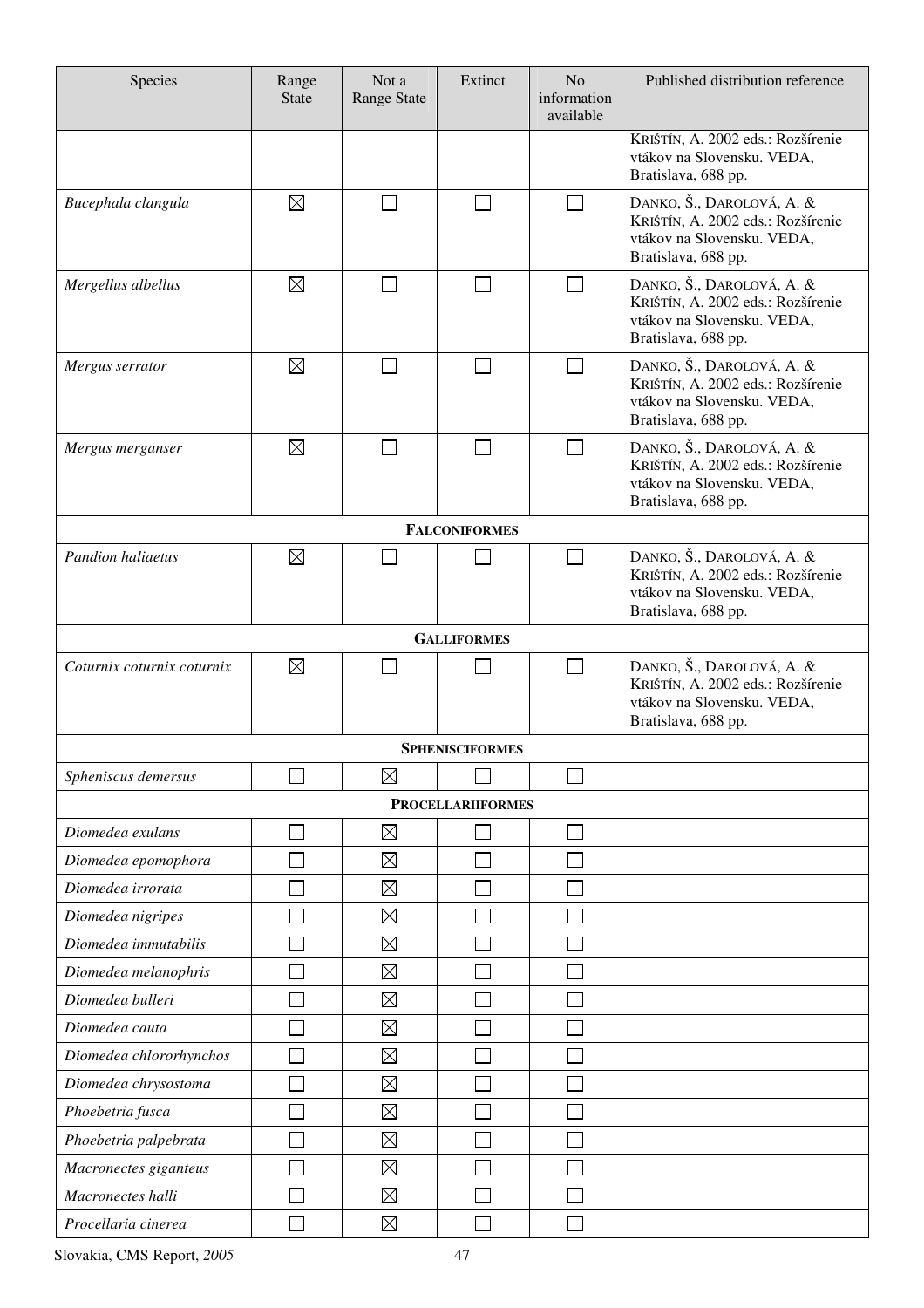| Species                                                                | Range<br><b>State</b> | Not a<br>Range State | Extinct                     | N <sub>o</sub><br>information<br>available | Published distribution reference                                                                                    |
|------------------------------------------------------------------------|-----------------------|----------------------|-----------------------------|--------------------------------------------|---------------------------------------------------------------------------------------------------------------------|
| Procellaria aequinoctialis                                             |                       | $\boxtimes$          | $\mathcal{L}_{\mathcal{A}}$ |                                            |                                                                                                                     |
| Procellaria aequinoctialis<br>conspicillata                            |                       | $\boxtimes$          |                             |                                            |                                                                                                                     |
| Procellaria parkinsoni                                                 |                       | $\boxtimes$          |                             |                                            |                                                                                                                     |
| Procellaria westlandica                                                |                       | $\boxtimes$          |                             |                                            |                                                                                                                     |
|                                                                        |                       |                      | <b>GRUIFORMES</b>           |                                            |                                                                                                                     |
| Porzana porzana<br>(populations breeding in the<br>Western Palearctic) | $\boxtimes$           |                      |                             |                                            | DANKO, Š., DAROLOVÁ, A. &<br>KRIŠTÍN, A. 2002 eds.: Rozšírenie<br>vtákov na Slovensku. VEDA,<br>Bratislava, 688 pp. |
| Porzana parva parva                                                    | $\boxtimes$           |                      |                             |                                            | DANKO, Š., DAROLOVÁ, A. &<br>KRIŠTÍN, A. 2002 eds.: Rozšírenie<br>vtákov na Slovensku. VEDA,<br>Bratislava, 688 pp. |
| Porzana pusilla intermedia                                             |                       | $\boxtimes$          |                             |                                            | DANKO, Š., DAROLOVÁ, A. &<br>KRIŠTÍN, A. 2002 eds.: Rozšírenie<br>vtákov na Slovensku. VEDA,<br>Bratislava, 688 pp. |
| Fulica atra atra                                                       |                       | $\boxtimes$          |                             |                                            |                                                                                                                     |
| (Mediterranean and Black Sea<br>populations)                           |                       |                      |                             |                                            |                                                                                                                     |
| Aenigmatolimnas<br>marginalis                                          |                       | $\boxtimes$          |                             |                                            |                                                                                                                     |
| Sarothrura boehmi                                                      |                       | $\boxtimes$          |                             |                                            |                                                                                                                     |
| Sarothrura ayresi                                                      |                       | $\boxtimes$          |                             |                                            |                                                                                                                     |
| Crex crex                                                              | $\boxtimes$           |                      |                             |                                            | DANKO, Š., DAROLOVÁ, A. &<br>KRIŠTÍN, A. 2002 eds.: Rozšírenie<br>vtákov na Slovensku. VEDA,<br>Bratislava, 688 pp. |
| Grus leucogeranus                                                      |                       | $\boxtimes$          |                             |                                            |                                                                                                                     |
| Grus virgo (Syn.<br>Anthropoides virgo)                                | $\boxtimes$           |                      |                             |                                            | DANKO, Š., DAROLOVÁ, A. &<br>KRIŠTÍN, A. 2002 eds.: Rozšírenie<br>vtákov na Slovensku. VEDA,<br>Bratislava, 688 pp. |
| Grus paradisea                                                         |                       | $\boxtimes$          |                             |                                            |                                                                                                                     |
| Grus carunculatus                                                      |                       | $\boxtimes$          |                             |                                            |                                                                                                                     |
| Grus grus                                                              | $\boxtimes$           |                      |                             |                                            | DANKO, Š., DAROLOVÁ, A. &<br>KRIŠTÍN, A. 2002 eds.: Rozšírenie<br>vtákov na Slovensku. VEDA,<br>Bratislava, 688 pp. |
| Chlamydotis undulata                                                   |                       | $\boxtimes$          |                             |                                            |                                                                                                                     |
| (only Asian populations)                                               |                       |                      |                             |                                            |                                                                                                                     |
| Otis tarda                                                             | $\boxtimes$           |                      |                             |                                            | DANKO, Š., DAROLOVÁ, A. &<br>KRIŠTÍN, A. 2002 eds.: Rozšírenie<br>vtákov na Slovensku. VEDA,<br>Bratislava, 688 pp. |
|                                                                        |                       |                      | <b>CHARADRIIFORMES</b>      |                                            |                                                                                                                     |
| Himantopus himantopus                                                  | $\boxtimes$           |                      |                             |                                            | DANKO, Š., DAROLOVÁ, A. &<br>KRIŠTÍN, A. 2002 eds.: Rozšírenie                                                      |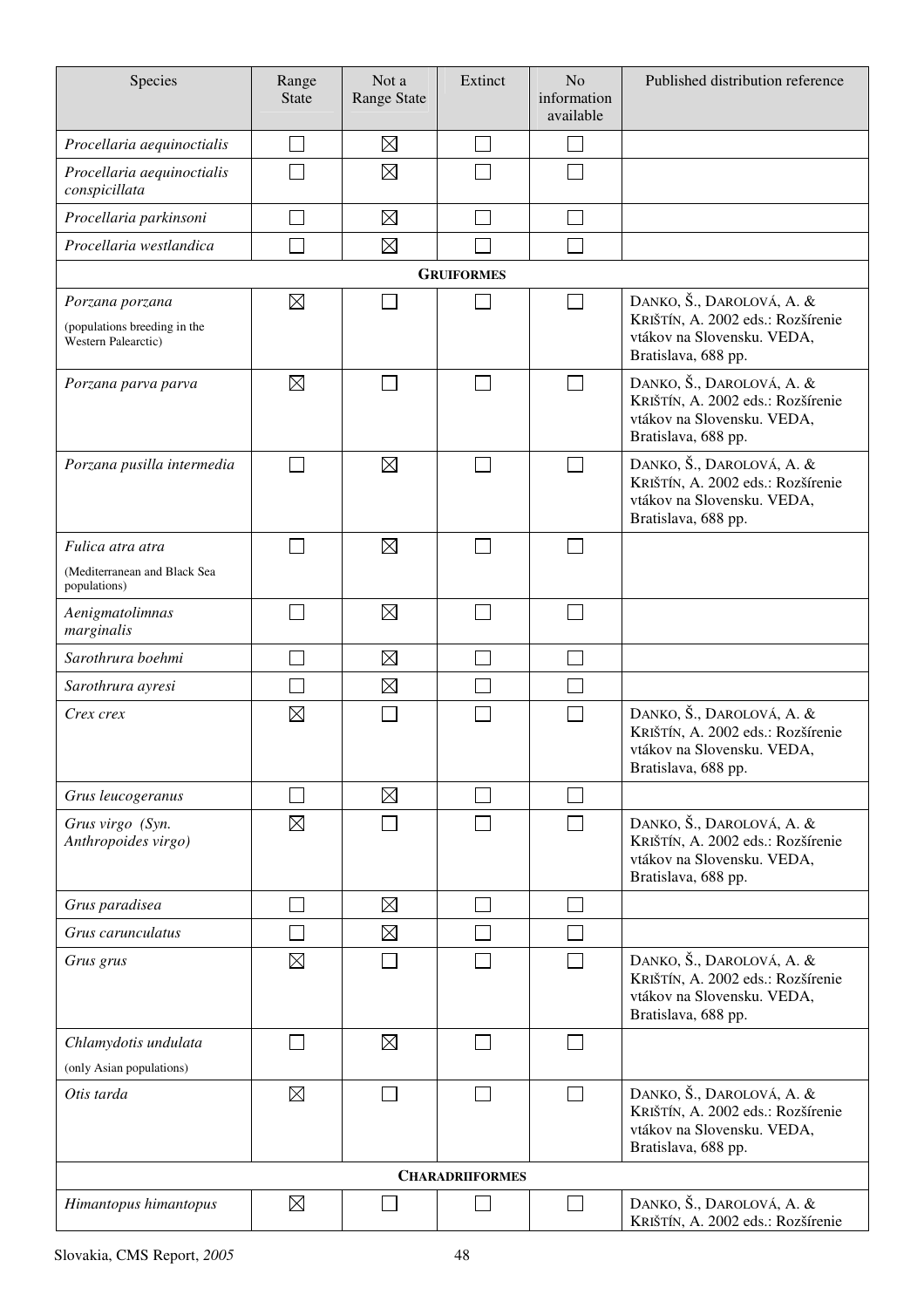| Species                    | Range<br><b>State</b>       | Not a<br><b>Range State</b> | Extinct | N <sub>o</sub><br>information<br>available | Published distribution reference                                                                                    |
|----------------------------|-----------------------------|-----------------------------|---------|--------------------------------------------|---------------------------------------------------------------------------------------------------------------------|
|                            |                             |                             |         |                                            | vtákov na Slovensku. VEDA,<br>Bratislava, 688 pp.                                                                   |
| Recurvirostra avosetta     | $\boxtimes$                 |                             |         | $\overline{\phantom{0}}$                   | DANKO, Š., DAROLOVÁ, A. &<br>KRIŠTÍN, A. 2002 eds.: Rozšírenie<br>vtákov na Slovensku. VEDA,<br>Bratislava, 688 pp. |
| Dromas ardeola             | $\mathcal{L}_{\mathcal{A}}$ | $\boxtimes$                 |         |                                            |                                                                                                                     |
| <b>Burhinus oedicnemus</b> | $\boxtimes$                 |                             |         |                                            | DANKO, Š., DAROLOVÁ, A. &<br>KRIŠTÍN, A. 2002 eds.: Rozšírenie<br>vtákov na Slovensku. VEDA,<br>Bratislava, 688 pp. |
| Glareola pratincola        | $\boxtimes$                 |                             |         |                                            | DANKO, Š., DAROLOVÁ, A. &<br>KRIŠTÍN, A. 2002 eds.: Rozšírenie<br>vtákov na Slovensku. VEDA,<br>Bratislava, 688 pp. |
| Glareola nordmanni         | $\boxtimes$                 |                             |         | ┓                                          | DANKO, Š., DAROLOVÁ, A. &<br>KRIŠTÍN, A. 2002 eds.: Rozšírenie<br>vtákov na Slovensku. VEDA,<br>Bratislava, 688 pp. |
| Pluvialis apricaria        | $\boxtimes$                 |                             |         |                                            | DANKO, Š., DAROLOVÁ, A. &<br>KRIŠTÍN, A. 2002 eds.: Rozšírenie<br>vtákov na Slovensku. VEDA,<br>Bratislava, 688 pp. |
| Pluvialis squatarola       | $\boxtimes$                 |                             |         |                                            | DANKO, Š., DAROLOVÁ, A. &<br>KRIŠTÍN, A. 2002 eds.: Rozšírenie<br>vtákov na Slovensku. VEDA,<br>Bratislava, 688 pp. |
| Charadrius hiaticula       | $\boxtimes$                 |                             |         |                                            | DANKO, Š., DAROLOVÁ, A. &<br>KRIŠTÍN, A. 2002 eds.: Rozšírenie<br>vtákov na Slovensku. VEDA,<br>Bratislava, 688 pp. |
| Charadrius dubius          | $\boxtimes$                 |                             |         |                                            | DANKO, Š., DAROLOVÁ, A. &<br>KRIŠTÍN, A. 2002 eds.: Rozšírenie<br>vtákov na Slovensku. VEDA,<br>Bratislava, 688 pp. |
| Charadrius pecuarius       |                             | $\boxtimes$                 |         |                                            |                                                                                                                     |
| Charadrius tricollaris     |                             | $\boxtimes$                 |         |                                            |                                                                                                                     |
| Charadrius forbesi         |                             | $\boxtimes$                 |         |                                            |                                                                                                                     |
| Charadrius pallidus        |                             | $\boxtimes$                 |         |                                            |                                                                                                                     |
| Charadrius alexandrinus    | $\boxtimes$                 |                             |         |                                            | DANKO, Š., DAROLOVÁ, A. &<br>KRIŠTÍN, A. 2002 eds.: Rozšírenie<br>vtákov na Slovensku. VEDA,<br>Bratislava, 688 pp. |
| Charadrius marginatus      |                             | $\boxtimes$                 |         |                                            |                                                                                                                     |
| Charadrius mongulus        |                             | $\boxtimes$                 |         |                                            |                                                                                                                     |
| Charadrius leschenaultii   |                             | $\boxtimes$                 |         |                                            |                                                                                                                     |
| Charadrius asiaticus       |                             | $\boxtimes$                 |         |                                            |                                                                                                                     |
| Eudromias morinellus       | $\boxtimes$                 |                             |         |                                            | DANKO, Š., DAROLOVÁ, A. &<br>KRIŠTÍN, A. 2002 eds.: Rozšírenie<br>vtákov na Slovensku. VEDA,<br>Bratislava, 688 pp. |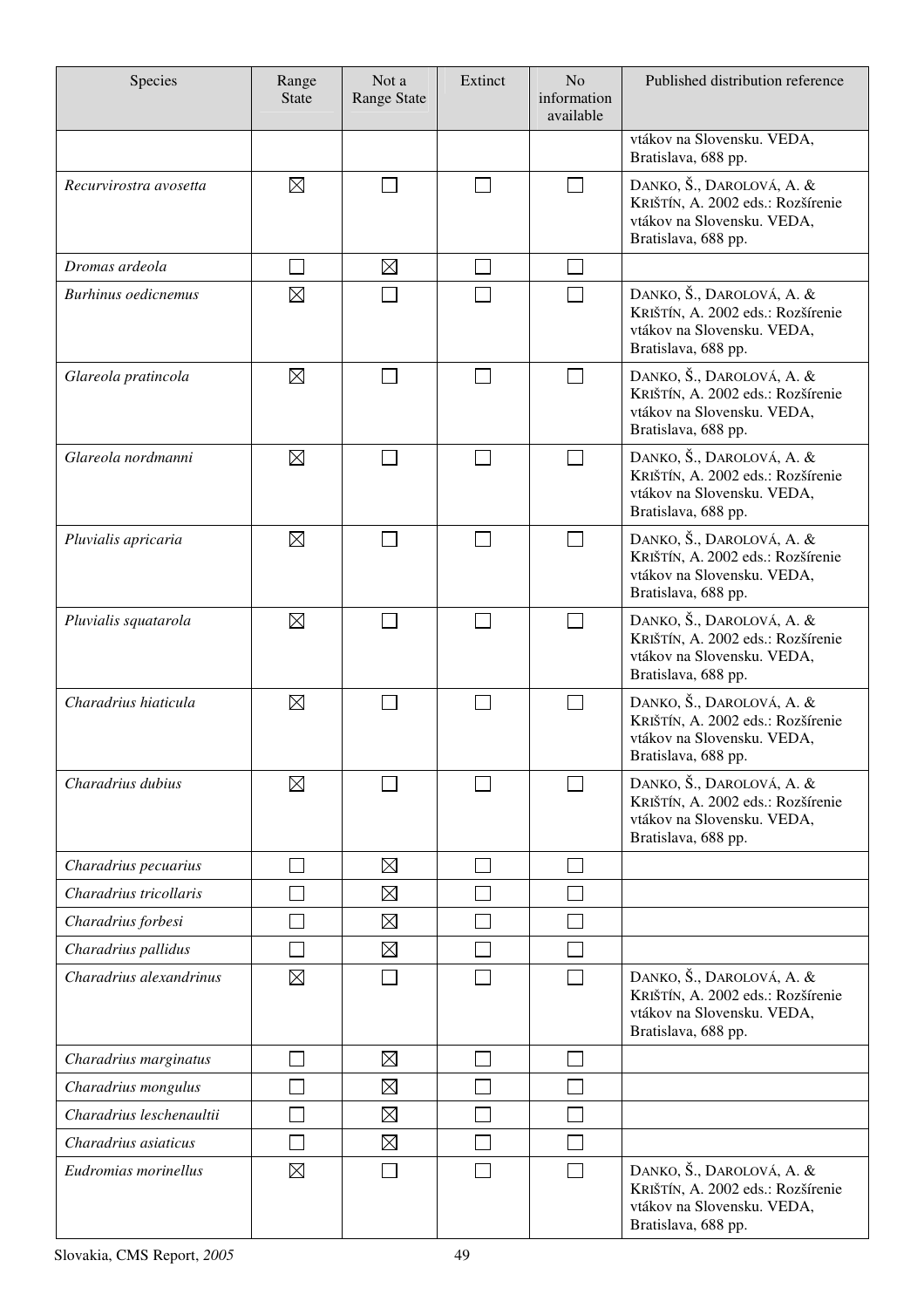| Species                                        | Range<br><b>State</b> | Not a<br><b>Range State</b> | Extinct | N <sub>o</sub><br>information<br>available | Published distribution reference                                                                                    |
|------------------------------------------------|-----------------------|-----------------------------|---------|--------------------------------------------|---------------------------------------------------------------------------------------------------------------------|
| Vanellus vanellus                              | $\boxtimes$           |                             |         | П                                          | DANKO, Š., DAROLOVÁ, A. &<br>KRIŠTÍN, A. 2002 eds.: Rozšírenie<br>vtákov na Slovensku. VEDA,<br>Bratislava, 688 pp. |
| Vanellus spinosus                              |                       | $\boxtimes$                 |         |                                            |                                                                                                                     |
| Vanellus albiceps                              |                       | $\boxtimes$                 |         |                                            |                                                                                                                     |
| Vanellus senegallus                            |                       | $\boxtimes$                 |         |                                            |                                                                                                                     |
| Vanellus lugubris                              |                       | $\boxtimes$                 |         |                                            |                                                                                                                     |
| Vanellus melanopterus                          |                       | $\boxtimes$                 |         |                                            |                                                                                                                     |
| Vanellus coronatus                             |                       | $\boxtimes$                 |         |                                            |                                                                                                                     |
| Vanellus superciliosus                         |                       | $\boxtimes$                 |         |                                            |                                                                                                                     |
| Vanellus gregarius (Syn<br>Chettusia gregaria) | $\boxtimes$           |                             |         | $\sim$                                     | DANKO, Š., DAROLOVÁ, A. &<br>KRIŠTÍN, A. 2002 eds.: Rozšírenie<br>vtákov na Slovensku. VEDA,<br>Bratislava, 688 pp. |
| Vanellus leucurus                              |                       | $\boxtimes$                 |         | $\mathbf{I}$                               |                                                                                                                     |
| Gallinago media                                | $\boxtimes$           |                             |         |                                            | DANKO, Š., DAROLOVÁ, A. &<br>KRIŠTÍN, A. 2002 eds.: Rozšírenie<br>vtákov na Slovensku. VEDA,<br>Bratislava, 688 pp. |
| Gallinago gallinago                            | $\boxtimes$           |                             |         | П                                          | DANKO, Š., DAROLOVÁ, A. &<br>KRIŠTÍN, A. 2002 eds.: Rozšírenie<br>vtákov na Slovensku. VEDA,<br>Bratislava, 688 pp. |
| Lymnocryptes minimus                           | $\boxtimes$           |                             |         | $\mathbf{I}$                               | DANKO, Š., DAROLOVÁ, A. &<br>KRIŠTÍN, A. 2002 eds.: Rozšírenie<br>vtákov na Slovensku. VEDA,<br>Bratislava, 688 pp. |
| Limosa limosa                                  | $\boxtimes$           |                             |         |                                            | DANKO, Š., DAROLOVÁ, A. &<br>KRIŠTÍN, A. 2002 eds.: Rozšírenie<br>vtákov na Slovensku. VEDA,<br>Bratislava, 688 pp. |
| Limosa lapponica                               | $\boxtimes$           |                             |         | П                                          | DANKO, Š., DAROLOVÁ, A. &<br>KRIŠTÍN, A. 2002 eds.: Rozšírenie<br>vtákov na Slovensku. VEDA,<br>Bratislava, 688 pp. |
| Numenius phaeopus                              | $\boxtimes$           |                             | $\sim$  | $\Box$                                     | DANKO, Š., DAROLOVÁ, A. &<br>KRIŠTÍN, A. 2002 eds.: Rozšírenie<br>vtákov na Slovensku. VEDA,<br>Bratislava, 688 pp. |
| Numenius tenuirostris                          | $\boxtimes$           |                             |         | $\Box$                                     | DANKO, Š., DAROLOVÁ, A. &<br>KRIŠTÍN, A. 2002 eds.: Rozšírenie<br>vtákov na Slovensku. VEDA,<br>Bratislava, 688 pp. |
| Numenius arquata                               | $\boxtimes$           |                             |         | $\Box$                                     | DANKO, Š., DAROLOVÁ, A. &<br>KRIŠTÍN, A. 2002 eds.: Rozšírenie<br>vtákov na Slovensku. VEDA,<br>Bratislava, 688 pp. |
| Tringa erythropus                              | $\boxtimes$           |                             |         | $\Box$                                     | DANKO, Š., DAROLOVÁ, A. &<br>KRIŠTÍN, A. 2002 eds.: Rozšírenie<br>vtákov na Slovensku. VEDA,                        |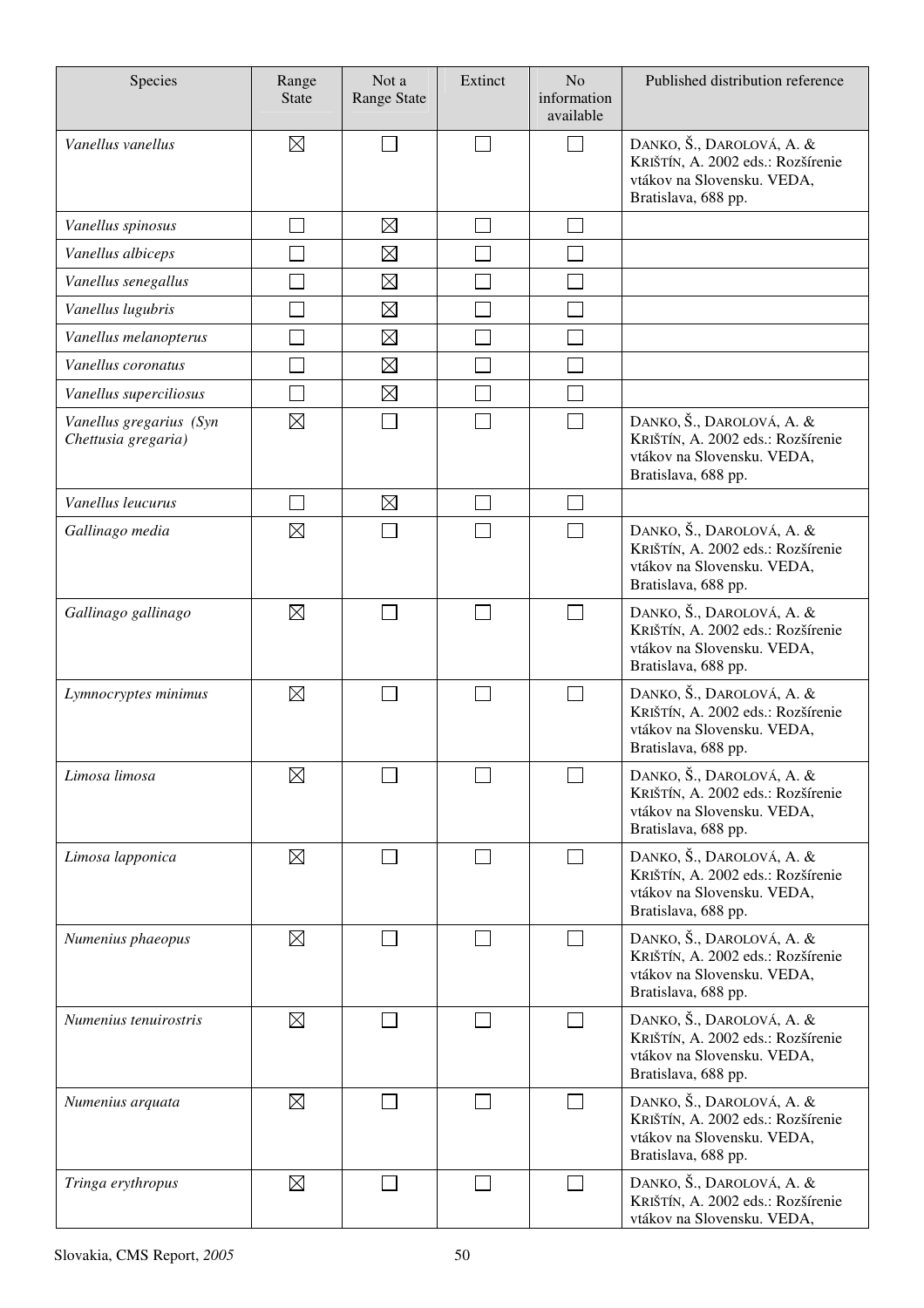| Species               | Range<br><b>State</b> | Not a<br><b>Range State</b> | Extinct | N <sub>o</sub><br>information<br>available | Published distribution reference                                                                                    |
|-----------------------|-----------------------|-----------------------------|---------|--------------------------------------------|---------------------------------------------------------------------------------------------------------------------|
|                       |                       |                             |         |                                            | Bratislava, 688 pp.                                                                                                 |
| Tringa totanus        | $\boxtimes$           |                             |         | П                                          | DANKO, Š., DAROLOVÁ, A. &<br>KRIŠTÍN, A. 2002 eds.: Rozšírenie<br>vtákov na Slovensku. VEDA,<br>Bratislava, 688 pp. |
| Tringa stagnatilis    | $\boxtimes$           |                             |         |                                            | DANKO, Š., DAROLOVÁ, A. &<br>KRIŠTÍN, A. 2002 eds.: Rozšírenie<br>vtákov na Slovensku. VEDA,<br>Bratislava, 688 pp. |
| Tringa nebularia      | $\boxtimes$           |                             | $\sim$  | $\Box$                                     | DANKO, Š., DAROLOVÁ, A. &<br>KRIŠTÍN, A. 2002 eds.: Rozšírenie<br>vtákov na Slovensku. VEDA,<br>Bratislava, 688 pp. |
| Tringa ochropus       | $\boxtimes$           |                             |         | П                                          | DANKO, Š., DAROLOVÁ, A. &<br>KRIŠTÍN, A. 2002 eds.: Rozšírenie<br>vtákov na Slovensku. VEDA,<br>Bratislava, 688 pp. |
| Tringa glareola       | $\boxtimes$           |                             |         | $\Box$                                     | DANKO, Š., DAROLOVÁ, A. &<br>KRIŠTÍN, A. 2002 eds.: Rozšírenie<br>vtákov na Slovensku. VEDA,<br>Bratislava, 688 pp. |
| Tringa cinerea        |                       | $\boxtimes$                 | $\sim$  | $\mathbf{I}$                               |                                                                                                                     |
| Tringa hypoleucos     |                       | $\boxtimes$                 | ×.      |                                            |                                                                                                                     |
| Arenaria interpres    | $\boxtimes$           |                             |         | $\mathbf{I}$                               | DANKO, Š., DAROLOVÁ, A. &<br>KRIŠTÍN, A. 2002 eds.: Rozšírenie<br>vtákov na Slovensku. VEDA,<br>Bratislava, 688 pp. |
| Calidris tenuirostris |                       | $\boxtimes$                 |         |                                            |                                                                                                                     |
| Calidris canutus      | $\boxtimes$           |                             |         |                                            | DANKO, Š., DAROLOVÁ, A. &<br>KRIŠTÍN, A. 2002 eds.: Rozšírenie<br>vtákov na Slovensku. VEDA,<br>Bratislava, 688 pp. |
| Calidris alba         | $\boxtimes$           |                             |         | $\Box$                                     | DANKO, Š., DAROLOVÁ, A. &<br>KRIŠTÍN, A. 2002 eds.: Rozšírenie<br>vtákov na Slovensku. VEDA,<br>Bratislava, 688 pp. |
| Calidris minuta       | $\boxtimes$           |                             | $\sim$  | П                                          | DANKO, Š., DAROLOVÁ, A. &<br>KRIŠTÍN, A. 2002 eds.: Rozšírenie<br>vtákov na Slovensku. VEDA,<br>Bratislava, 688 pp. |
| Calidris temminckii   | $\boxtimes$           |                             |         | $\Box$                                     | DANKO, Š., DAROLOVÁ, A. &<br>KRIŠTÍN, A. 2002 eds.: Rozšírenie<br>vtákov na Slovensku. VEDA,<br>Bratislava, 688 pp. |
| Calidris maritima     | $\boxtimes$           |                             | l a     | $\Box$                                     | DANKO, Š., DAROLOVÁ, A. &<br>KRIŠTÍN, A. 2002 eds.: Rozšírenie<br>vtákov na Slovensku. VEDA,<br>Bratislava, 688 pp. |
| Calidris alpina       | $\boxtimes$           |                             |         | П                                          | DANKO, Š., DAROLOVÁ, A. &<br>KRIŠTÍN, A. 2002 eds.: Rozšírenie<br>vtákov na Slovensku. VEDA,<br>Bratislava, 688 pp. |
| Calidris ferruginea   | $\boxtimes$           |                             |         | $\Box$                                     | DANKO, Š., DAROLOVÁ, A. &                                                                                           |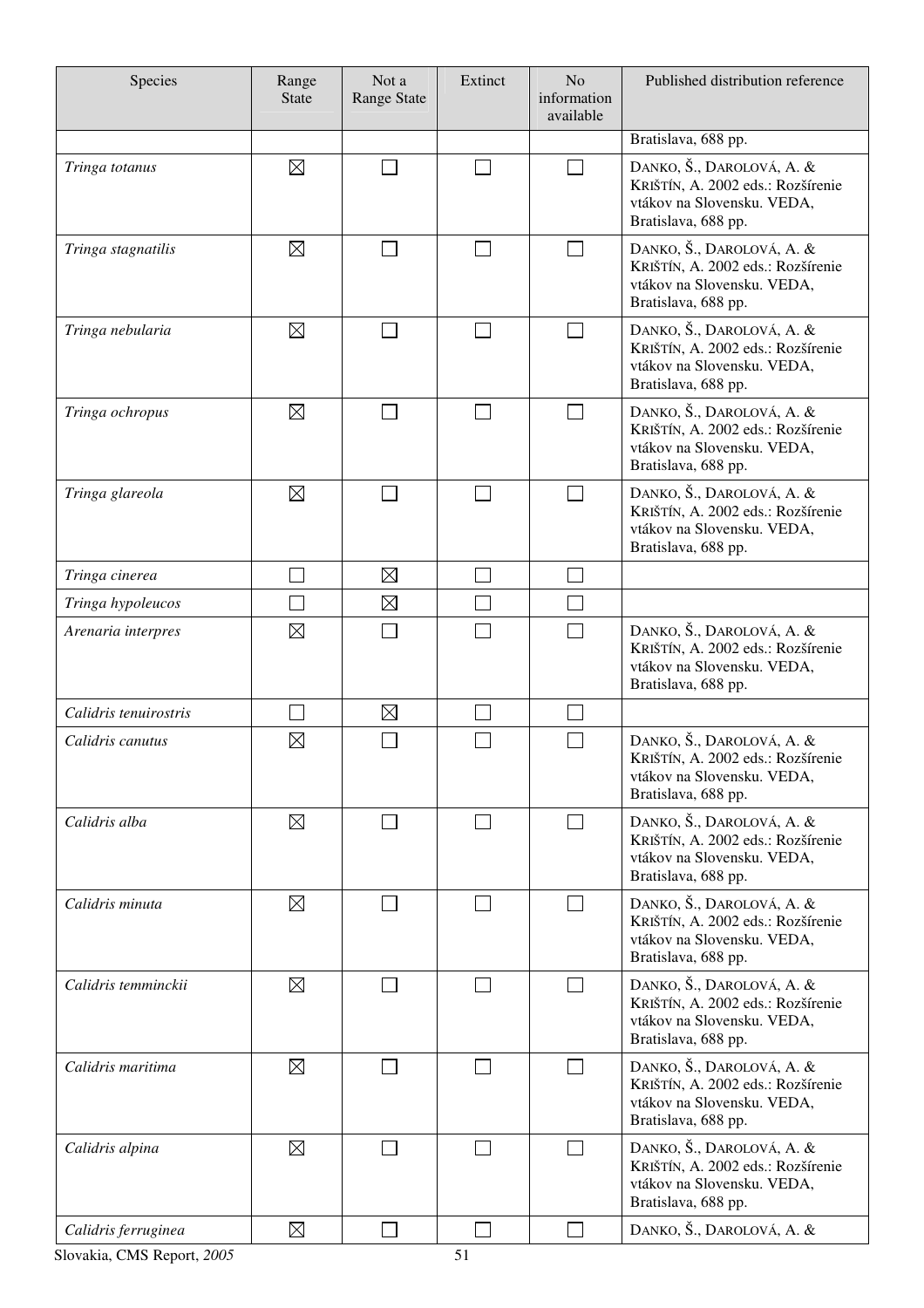| Species                                      | Range<br><b>State</b> | Not a<br>Range State | Extinct | N <sub>o</sub><br>information<br>available | Published distribution reference                                                                                    |
|----------------------------------------------|-----------------------|----------------------|---------|--------------------------------------------|---------------------------------------------------------------------------------------------------------------------|
|                                              |                       |                      |         |                                            | KRIŠTÍN, A. 2002 eds.: Rozšírenie<br>vtákov na Slovensku. VEDA,<br>Bratislava, 688 pp.                              |
| Limicola falcinellus                         | $\boxtimes$           |                      |         | $\sim$                                     | DANKO, Š., DAROLOVÁ, A. &<br>KRIŠTÍN, A. 2002 eds.: Rozšírenie<br>vtákov na Slovensku. VEDA,<br>Bratislava, 688 pp. |
| Philomachus pugnax                           | $\boxtimes$           |                      |         | $\sim$                                     | DANKO, Š., DAROLOVÁ, A. &<br>KRIŠTÍN, A. 2002 eds.: Rozšírenie<br>vtákov na Slovensku. VEDA,<br>Bratislava, 688 pp. |
| Phalaropus lobatus                           | $\boxtimes$           |                      |         | $\overline{\phantom{a}}$                   | DANKO, Š., DAROLOVÁ, A. &<br>KRIŠTÍN, A. 2002 eds.: Rozšírenie<br>vtákov na Slovensku. VEDA,<br>Bratislava, 688 pp. |
| Phalaropus fulicaria                         | $\boxtimes$           |                      |         |                                            | DANKO, Š., DAROLOVÁ, A. &<br>KRIŠTÍN, A. 2002 eds.: Rozšírenie<br>vtákov na Slovensku. VEDA,<br>Bratislava, 688 pp. |
| Larus hemprichii                             |                       | $\boxtimes$          |         |                                            |                                                                                                                     |
| Larus leucophthalmus                         |                       | $\boxtimes$          |         |                                            |                                                                                                                     |
| Larus ichthyaetus                            |                       | $\boxtimes$          |         |                                            |                                                                                                                     |
| (West Eurasian and African<br>population)    |                       |                      |         |                                            |                                                                                                                     |
| Larus melanocephalus                         | $\boxtimes$           |                      |         |                                            | DANKO, Š., DAROLOVÁ, A. &<br>KRIŠTÍN, A. 2002 eds.: Rozšírenie<br>vtákov na Slovensku. VEDA,<br>Bratislava, 688 pp. |
| Larus genei                                  |                       | $\boxtimes$          |         |                                            |                                                                                                                     |
| Larus audouinii                              | ى                     | $\boxtimes$          | $\Box$  | $\Box$                                     |                                                                                                                     |
| Larus armenicus                              |                       | $\boxtimes$          |         |                                            |                                                                                                                     |
| Sterna nilotica nilotica                     |                       | $\boxtimes$          |         |                                            |                                                                                                                     |
| (West Eurasian and African<br>populations)   |                       |                      |         |                                            |                                                                                                                     |
| Sterna caspia                                | $\boxtimes$           | $\sim$               | $\sim$  | $\Box$                                     | DANKO, Š., DAROLOVÁ, A. &                                                                                           |
| (West Eurasian and African<br>populations)   |                       |                      |         |                                            | KRIŠTÍN, A. 2002 eds.: Rozšírenie<br>vtákov na Slovensku. VEDA,<br>Bratislava, 688 pp.                              |
| Sterna maxima albidorsalis                   |                       | $\boxtimes$          |         |                                            |                                                                                                                     |
| Sterna bergii                                |                       | $\boxtimes$          |         |                                            |                                                                                                                     |
| (African and Southwest Asian<br>populations) |                       |                      |         |                                            |                                                                                                                     |
| Sterna bengalensis                           |                       | $\boxtimes$          |         |                                            |                                                                                                                     |
| (African and Southwest Asian<br>populations) |                       |                      |         |                                            |                                                                                                                     |
| Sterna sandvicensis<br>sandvicensis          |                       | $\boxtimes$          |         | $\mathbb{R}^n$                             |                                                                                                                     |
| Sterna dougallii                             |                       | $\boxtimes$          |         |                                            |                                                                                                                     |
| (Atlantic population)                        |                       |                      |         |                                            |                                                                                                                     |
| Sterna hirundo hirundo                       | $\boxtimes$           |                      |         |                                            | DANKO, Š., DAROLOVÁ, A. &                                                                                           |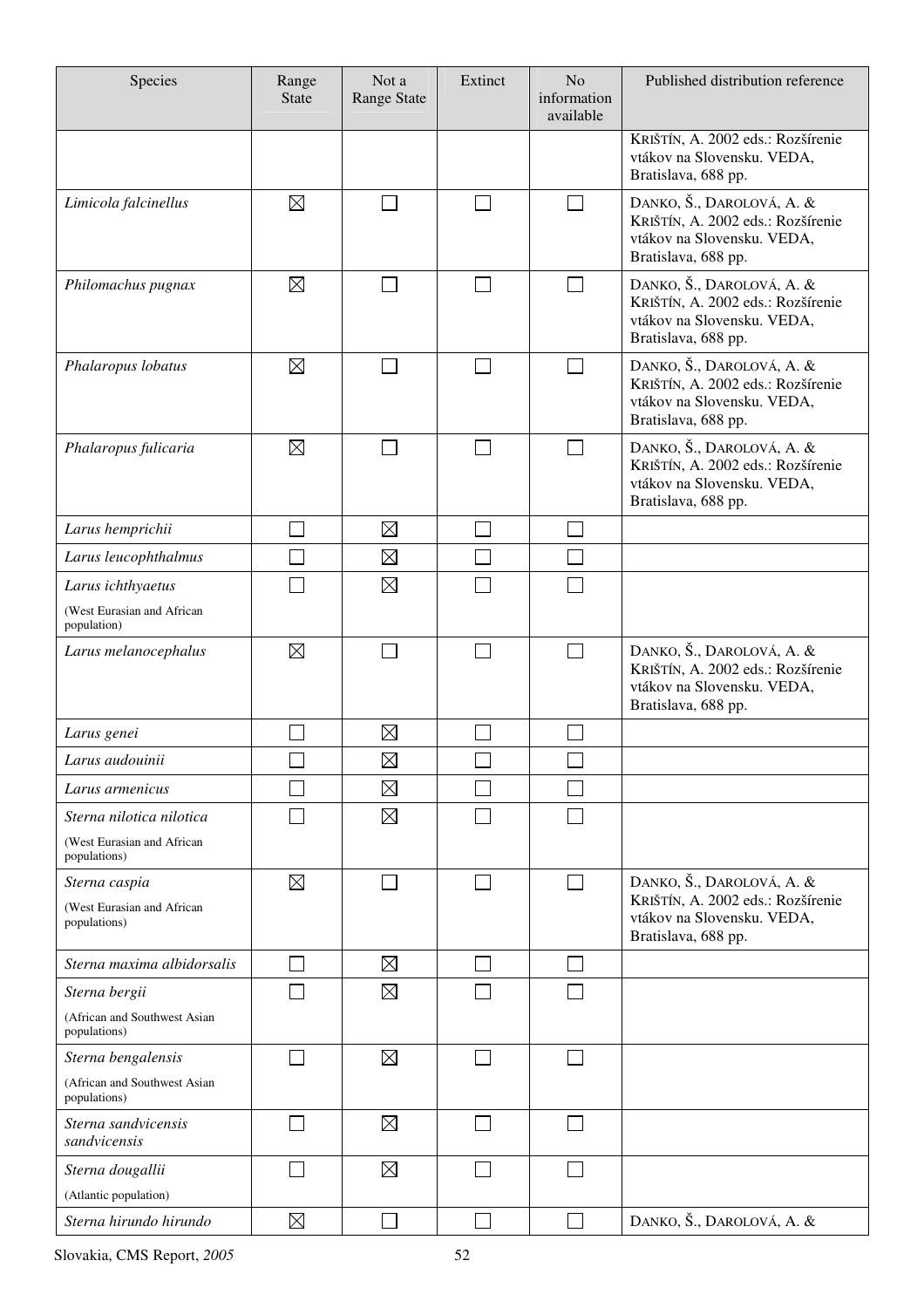| Species                                                             | Range<br><b>State</b> | Not a<br><b>Range State</b> | Extinct               | N <sub>o</sub><br>information<br>available | Published distribution reference                                                                                    |  |  |
|---------------------------------------------------------------------|-----------------------|-----------------------------|-----------------------|--------------------------------------------|---------------------------------------------------------------------------------------------------------------------|--|--|
| (populations breeding in the<br>Western Palearctic)                 |                       |                             |                       |                                            | KRIŠTÍN, A. 2002 eds.: Rozšírenie<br>vtákov na Slovensku. VEDA,<br>Bratislava, 688 pp.                              |  |  |
| Sterna paradisaea                                                   |                       | $\boxtimes$                 |                       |                                            |                                                                                                                     |  |  |
| (Atlantic populations)                                              |                       |                             |                       |                                            |                                                                                                                     |  |  |
| Sterna albifrons                                                    | $\boxtimes$           |                             | $\sim$                | $\sim$                                     | DANKO, Š., DAROLOVÁ, A. &<br>KRIŠTÍN, A. 2002 eds.: Rozšírenie<br>vtákov na Slovensku. VEDA,<br>Bratislava, 688 pp. |  |  |
| Sterna saundersi                                                    |                       | $\boxtimes$                 |                       |                                            |                                                                                                                     |  |  |
| Sterna balaenarum                                                   |                       | $\boxtimes$                 |                       |                                            |                                                                                                                     |  |  |
| Sterna repressa                                                     |                       | $\boxtimes$                 |                       |                                            |                                                                                                                     |  |  |
| Chlidonias niger niger                                              | $\boxtimes$           |                             |                       |                                            | DANKO, Š., DAROLOVÁ, A. &<br>KRIŠTÍN, A. 2002 eds.: Rozšírenie<br>vtákov na Slovensku. VEDA,<br>Bratislava, 688 pp. |  |  |
| Chlidonias leucopterus<br>(West Eurasian and African<br>population) | $\boxtimes$           |                             |                       |                                            | DANKO, Š., DAROLOVÁ, A. &<br>KRIŠTÍN, A. 2002 eds.: Rozšírenie<br>vtákov na Slovensku. VEDA,<br>Bratislava, 688 pp. |  |  |
| Columbiformes                                                       |                       |                             |                       |                                            |                                                                                                                     |  |  |
| Streptopelia turtur turtur                                          |                       | $\boxtimes$                 |                       |                                            |                                                                                                                     |  |  |
|                                                                     |                       |                             | <b>CORACIIFORMES</b>  |                                            |                                                                                                                     |  |  |
| Merops apiaster                                                     | $\boxtimes$           |                             |                       | $\sim$                                     | DANKO, Š., DAROLOVÁ, A. &<br>KRIŠTÍN, A. 2002 eds.: Rozšírenie<br>vtákov na Slovensku. VEDA,<br>Bratislava, 688 pp. |  |  |
| Coracias garrulus                                                   | $\boxtimes$           |                             |                       |                                            | DANKO, Š., DAROLOVÁ, A. &<br>KRIŠTÍN, A. 2002 eds.: Rozšírenie<br>vtákov na Slovensku. VEDA,<br>Bratislava, 688 pp. |  |  |
|                                                                     |                       |                             | <b>PSITTACIFORMES</b> |                                            |                                                                                                                     |  |  |
| Amazona tucumana                                                    |                       | $\boxtimes$                 |                       | $\sim$                                     |                                                                                                                     |  |  |
|                                                                     |                       |                             | <b>PASSERIFORMES</b>  |                                            |                                                                                                                     |  |  |
| Hirundo atrocaerulea                                                |                       | $\boxtimes$                 |                       |                                            |                                                                                                                     |  |  |
| Pseudocolopteryx<br>dinellianus                                     |                       | $\boxtimes$                 |                       |                                            |                                                                                                                     |  |  |
| Polystictus pectoralis<br>pectoralis                                |                       | $\boxtimes$                 |                       |                                            |                                                                                                                     |  |  |
| Sporophila ruficollis                                               |                       | $\boxtimes$                 |                       |                                            |                                                                                                                     |  |  |
| Acrocephalus paludicola                                             | $\boxtimes$           |                             |                       |                                            | DANKO, Š., DAROLOVÁ, A. &<br>KRIŠTÍN, A. 2002 eds.: Rozšírenie<br>vtákov na Slovensku. VEDA,<br>Bratislava, 688 pp. |  |  |
|                                                                     |                       |                             | <b>TESTUDINATA</b>    |                                            |                                                                                                                     |  |  |
| Chelonia depressa                                                   |                       | $\boxtimes$                 |                       |                                            |                                                                                                                     |  |  |
| Chelonia mydas                                                      |                       | $\boxtimes$                 |                       |                                            |                                                                                                                     |  |  |
| Caretta caretta                                                     |                       | $\boxtimes$                 |                       |                                            |                                                                                                                     |  |  |

Slovakia, CMS Report, *2005* 53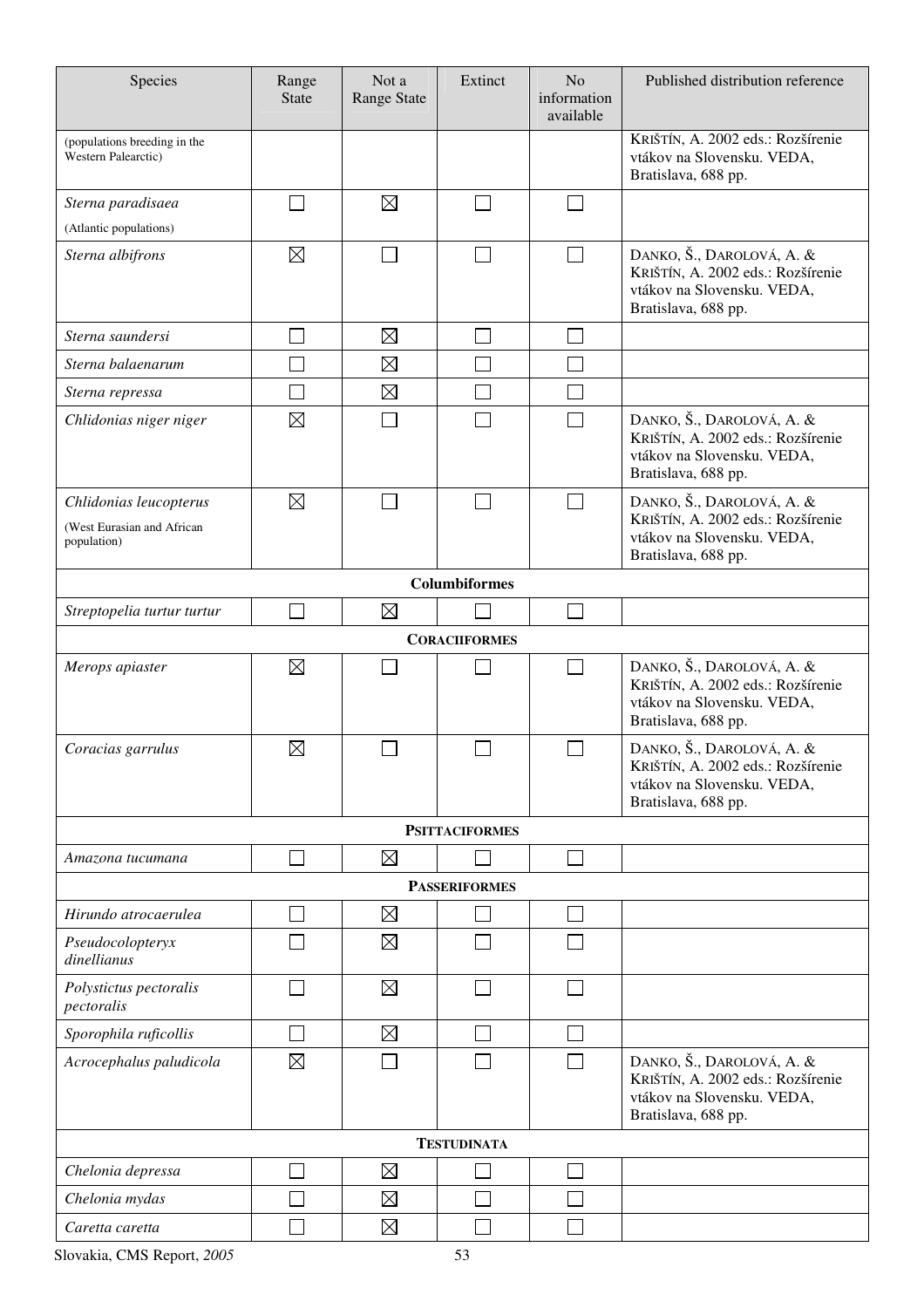| Species                                   | Range<br><b>State</b>       | Not a<br>Range State | Extinct                 | N <sub>o</sub><br>information<br>available | Published distribution reference                                                                                                                                                        |
|-------------------------------------------|-----------------------------|----------------------|-------------------------|--------------------------------------------|-----------------------------------------------------------------------------------------------------------------------------------------------------------------------------------------|
| Eretmochelys imbricata                    |                             | $\boxtimes$          |                         |                                            |                                                                                                                                                                                         |
| Lepidochelys kempii                       |                             | $\boxtimes$          |                         |                                            |                                                                                                                                                                                         |
| Lepidochelys olivacea                     |                             | $\boxtimes$          |                         |                                            |                                                                                                                                                                                         |
| Dermochelys coriacea                      |                             | $\boxtimes$          |                         |                                            |                                                                                                                                                                                         |
| Podocnemis expansa                        |                             | $\boxtimes$          |                         |                                            |                                                                                                                                                                                         |
|                                           |                             |                      | <b>CROCODYLIA</b>       |                                            |                                                                                                                                                                                         |
| Crocodylus porosus                        |                             | $\boxtimes$          |                         |                                            |                                                                                                                                                                                         |
|                                           |                             |                      | <b>ACIPENSERIFORMES</b> |                                            |                                                                                                                                                                                         |
| Huso huso                                 |                             |                      | $\boxtimes$             | $\sim$                                     | HENSEL, K. & HOLČÍK, J. 1997: Past<br>and current satus of sturgeons in the<br>upper and middle Danube river.<br>Environmental Biology of Fishes<br>(Dordrecht) 48 (1-4) 1997: 185-200. |
| Huso dauricus                             |                             | $\boxtimes$          |                         |                                            |                                                                                                                                                                                         |
| Acipenser baerii baicalensis              |                             | $\boxtimes$          |                         |                                            |                                                                                                                                                                                         |
| Acipenser fulvescens                      |                             | $\boxtimes$          |                         |                                            |                                                                                                                                                                                         |
| Acipenser gueldenstaedtii                 |                             |                      | $\boxtimes$             |                                            | HENSEL, K. & HOLČÍK, J. 1997: Past<br>and current satus of sturgeons in the<br>upper and middle Danube river.<br>Environmental Biology of Fishes<br>(Dordrecht) 48 (1-4) 1997: 185-200. |
| Acipenser medirostris                     |                             | $\boxtimes$          |                         |                                            |                                                                                                                                                                                         |
| Acipenser mikadoi                         |                             | $\boxtimes$          |                         |                                            |                                                                                                                                                                                         |
| Acipenser naccarii                        |                             | $\boxtimes$          |                         |                                            |                                                                                                                                                                                         |
| Acipenser nudiventris                     |                             |                      | $\boxtimes$             |                                            | HENSEL, K. & HOLČÍK, J. 1997: Past<br>and current satus of sturgeons in the<br>upper and middle Danube river.<br>Environmental Biology of Fishes<br>(Dordrecht) 48 (1-4) 1997: 185-200. |
| Acipenser persicus                        | $\mathcal{L}_{\mathcal{A}}$ | $\boxtimes$          |                         | $\mathcal{L}$                              |                                                                                                                                                                                         |
| Acipenser ruthenus<br>(Danube population) | $\boxtimes$                 |                      |                         |                                            | HENSEL, K. & HOLČÍK, J. 1997: Past<br>and current satus of sturgeons in the<br>upper and middle Danube river.<br>Environmental Biology of Fishes<br>(Dordrecht) 48 (1-4) 1997: 185-200. |
| Acipenser schrenckii                      |                             | $\boxtimes$          |                         |                                            |                                                                                                                                                                                         |
| Acipenser sinensis                        |                             | $\boxtimes$          |                         |                                            |                                                                                                                                                                                         |
| Acipenser stellatus                       |                             |                      | $\boxtimes$             |                                            | HENSEL, K. & HOLČÍK, J. 1997: Past<br>and current satus of sturgeons in the<br>upper and middle Danube river.<br>Environmental Biology of Fishes<br>(Dordrecht) 48 (1-4) 1997: 185-200. |
| Acipenser sturio                          |                             | $\boxtimes$          |                         |                                            |                                                                                                                                                                                         |
| Pseudoscaphirhynchus<br>kaufmanni         |                             | $\boxtimes$          |                         |                                            |                                                                                                                                                                                         |
| Pseudoscaphirhynchus<br>hermanni          |                             | $\boxtimes$          |                         |                                            |                                                                                                                                                                                         |
| Pseudoscaphirhynchus<br>fedtschenkoi      | $\Box$                      | $\boxtimes$          |                         |                                            |                                                                                                                                                                                         |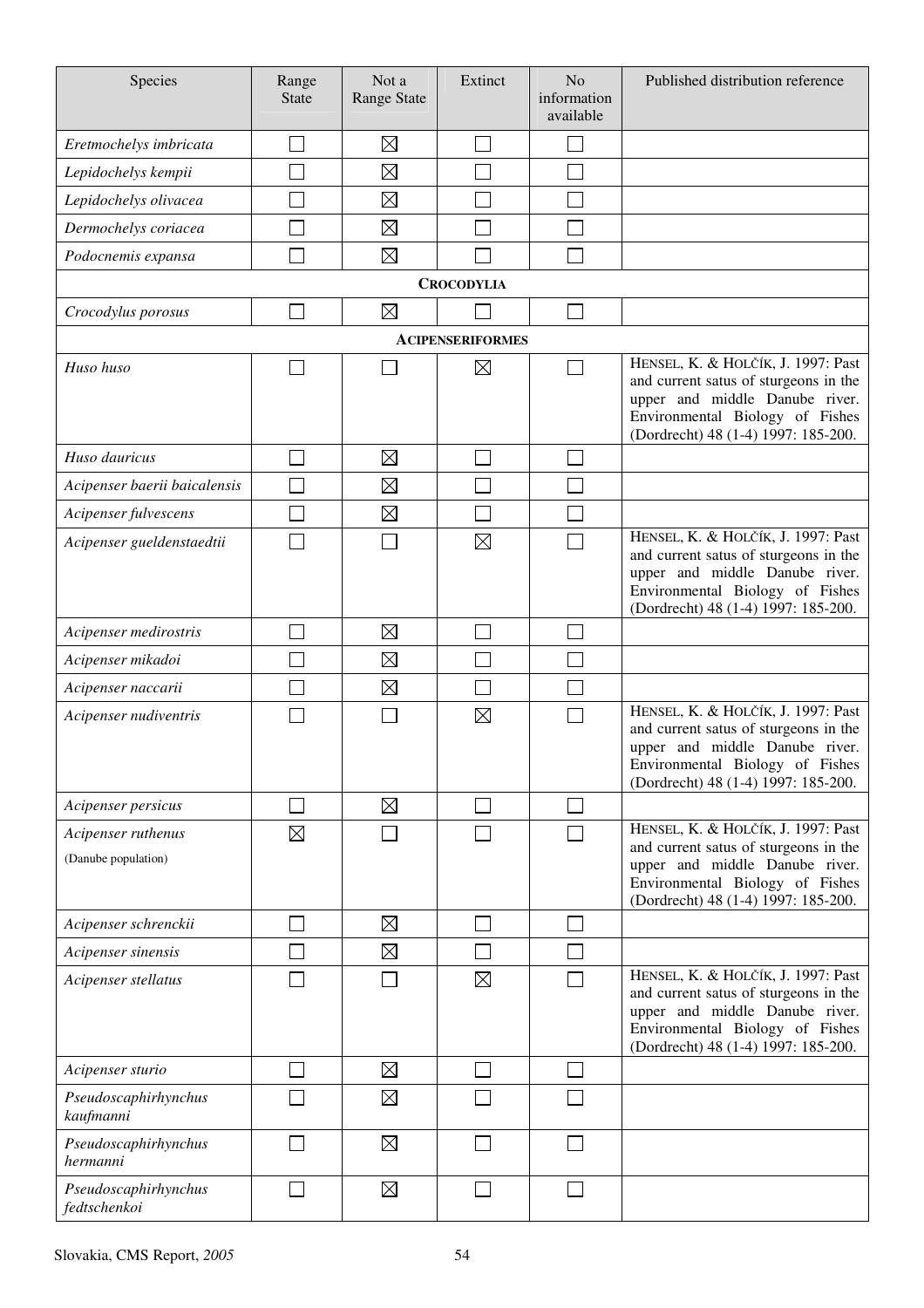| Species                 | Range<br><b>State</b> | Not a<br>Range State | Extinct | N <sub>o</sub><br>information<br>available | Published distribution reference |  |  |
|-------------------------|-----------------------|----------------------|---------|--------------------------------------------|----------------------------------|--|--|
| Psephurus gladius       |                       | $\boxtimes$          |         |                                            |                                  |  |  |
| <b>ORECTOLOBIFORMES</b> |                       |                      |         |                                            |                                  |  |  |
| Rhincodon typus         |                       | $\boxtimes$          |         |                                            |                                  |  |  |
| <b>LAMNIFORMES</b>      |                       |                      |         |                                            |                                  |  |  |
| Carcharodon carcharias  |                       | $\boxtimes$          |         |                                            |                                  |  |  |
| <b>LEPIDOPTERA</b>      |                       |                      |         |                                            |                                  |  |  |
| Danaus plexippus        |                       | $\boxtimes$          |         |                                            |                                  |  |  |

**All species of each of the Families below are listed in Appendix II. If your country is a Range State for any of the species in these Families, please enter the species name in the first column, under the relevant Family heading. Please indicate (with a 'X') whether your country is a Range State or the species is extinct and, where appropriate, please provide published distribution references. (Space is provided for ten species in each Family. If additional lines are required, please attach the information as an annex.)** 

| Species              | Range State                          | Extinct | Published distribution reference                                                                                 |
|----------------------|--------------------------------------|---------|------------------------------------------------------------------------------------------------------------------|
|                      |                                      |         | <b>Order FALCONIFORMES, Family Cathartidae</b>                                                                   |
|                      | Range<br><b>State</b>                | Extinct |                                                                                                                  |
|                      | Range<br><b>State</b>                | Extinct |                                                                                                                  |
|                      | Range<br><b>State</b>                | Extinct |                                                                                                                  |
|                      | Range<br><b>State</b>                | Extinct |                                                                                                                  |
|                      | Range<br><b>State</b>                | Extinct |                                                                                                                  |
|                      | Range<br><b>State</b>                | Extinct |                                                                                                                  |
|                      | Range<br><b>State</b>                | Extinct |                                                                                                                  |
|                      | Range<br><b>State</b>                | Extinct |                                                                                                                  |
|                      | Range<br><b>State</b>                | Extinct |                                                                                                                  |
|                      | Range<br><b>State</b>                | Extinct |                                                                                                                  |
|                      |                                      |         | <b>Order FALCONIFORMES, Family Accipitridae</b>                                                                  |
| Pernis apivorus      | $\boxtimes$<br>Range<br><b>State</b> | Extinct | DANKO, Š., DAROLOVÁ, A. & KRIŠTÍN, A. 2002 eds.:<br>Rozšírenie vtákov na Slovensku. VEDA, Bratislava, 688<br>pp. |
| Milvus migrans       | $\boxtimes$ Range<br><b>State</b>    | Extinct | DANKO, Š., DAROLOVÁ, A. & KRIŠTÍN, A. 2002 eds.:<br>Rozšírenie vtákov na Slovensku. VEDA, Bratislava, 688<br>pp. |
| Milvus milvus        | Range<br>$\boxtimes$<br><b>State</b> | Extinct | DANKO, Š., DAROLOVÁ, A. & KRIŠTÍN, A. 2002 eds.:<br>Rozšírenie vtákov na Slovensku. VEDA, Bratislava, 688<br>pp. |
| Haliaeetus albicilla | $\boxtimes$ Range                    | Extinct | DANKO, Š., DAROLOVÁ, A. & KRIŠTÍN, A. 2002 eds.:                                                                 |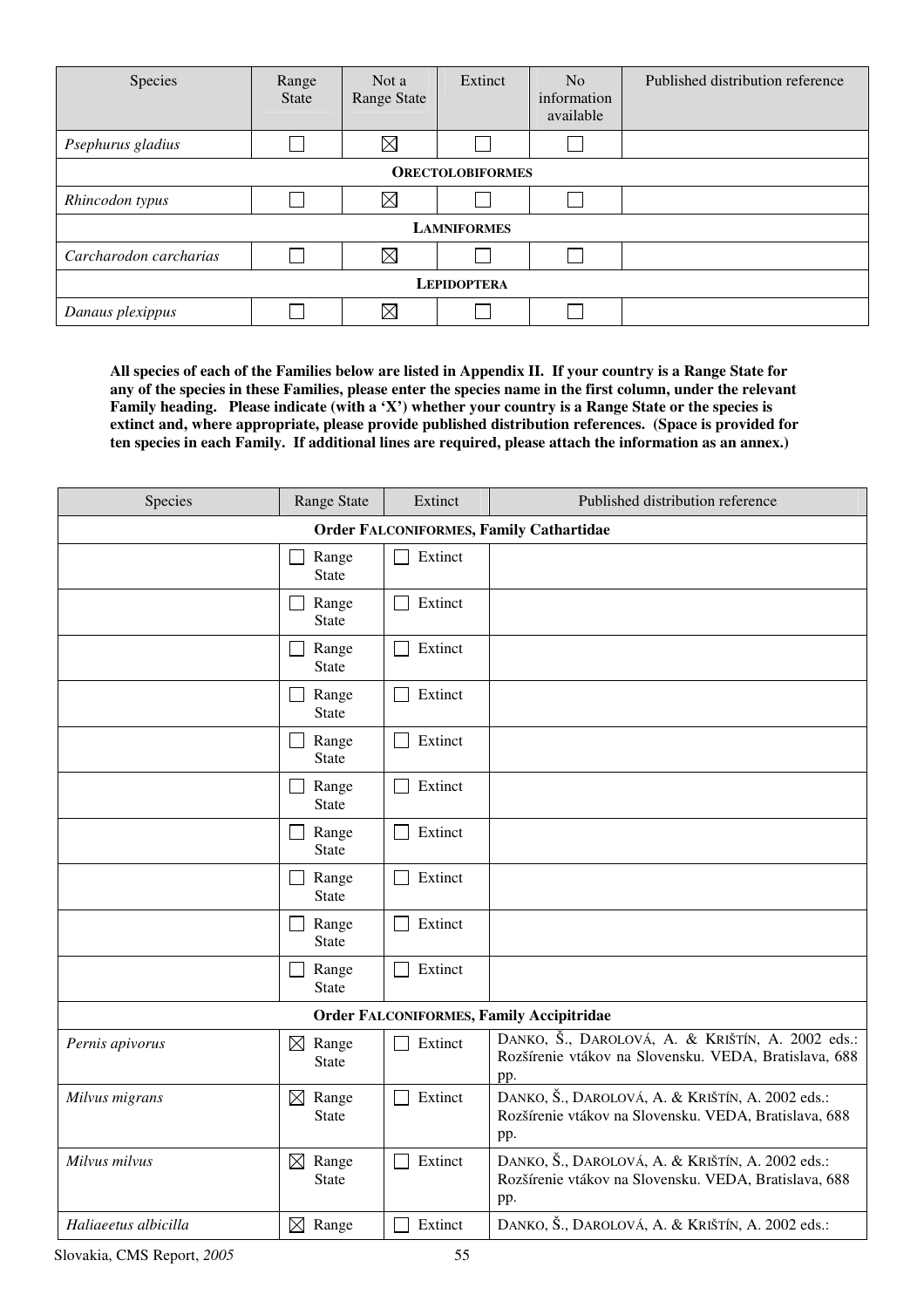| Species                                       | Range State                          | Extinct | Published distribution reference                                                                                 |  |  |
|-----------------------------------------------|--------------------------------------|---------|------------------------------------------------------------------------------------------------------------------|--|--|
|                                               | <b>State</b>                         |         | Rozšírenie vtákov na Slovensku. VEDA, Bratislava, 688<br>pp.                                                     |  |  |
| Gyps fulvus                                   | $\boxtimes$ Range<br><b>State</b>    | Extinct | DANKO, Š., DAROLOVÁ, A. & KRIŠTÍN, A. 2002 eds.:<br>Rozšírenie vtákov na Slovensku. VEDA, Bratislava, 688<br>pp. |  |  |
| Circaetus gallicus                            | $\boxtimes$ Range<br><b>State</b>    | Extinct | DANKO, Š., DAROLOVÁ, A. & KRIŠTÍN, A. 2002 eds.:<br>Rozšírenie vtákov na Slovensku. VEDA, Bratislava, 688<br>pp. |  |  |
| Circus aeruginosus                            | $\boxtimes$ Range<br><b>State</b>    | Extinct | DANKO, Š., DAROLOVÁ, A. & KRIŠTÍN, A. 2002 eds.:<br>Rozšírenie vtákov na Slovensku. VEDA, Bratislava, 688<br>pp. |  |  |
| Circus cyaneus                                | $\boxtimes$ Range<br><b>State</b>    | Extinct | DANKO, Š., DAROLOVÁ, A. & KRIŠTÍN, A. 2002 eds.:<br>Rozšírenie vtákov na Slovensku. VEDA, Bratislava, 688<br>pp. |  |  |
| Circus macrourus                              | Range<br>$\boxtimes$<br><b>State</b> | Extinct | DANKO, Š., DAROLOVÁ, A. & KRIŠTÍN, A. 2002 eds.:<br>Rozšírenie vtákov na Slovensku. VEDA, Bratislava, 688<br>pp. |  |  |
| Circus pygargus                               | $\boxtimes$ Range<br><b>State</b>    | Extinct | DANKO, Š., DAROLOVÁ, A. & KRIŠTÍN, A. 2002 eds.:<br>Rozšírenie vtákov na Slovensku. VEDA, Bratislava, 688<br>pp. |  |  |
| Accipiter gentilis                            | $\boxtimes$ Range<br><b>State</b>    | Extinct | DANKO, Š., DAROLOVÁ, A. & KRIŠTÍN, A. 2002 eds.:<br>Rozšírenie vtákov na Slovensku. VEDA, Bratislava, 688<br>pp. |  |  |
| Accipiter nisus                               | $\boxtimes$ Range<br><b>State</b>    | Extinct | DANKO, Š., DAROLOVÁ, A. & KRIŠTÍN, A. 2002 eds.:<br>Rozšírenie vtákov na Slovensku. VEDA, Bratislava, 688<br>pp. |  |  |
| <b>Buteo</b> buteo                            | $\boxtimes$ Range<br><b>State</b>    | Extinct | DANKO, Š., DAROLOVÁ, A. & KRIŠTÍN, A. 2002 eds.:<br>Rozšírenie vtákov na Slovensku. VEDA, Bratislava, 688<br>pp. |  |  |
| <b>Buteo</b> rufinus                          | $\boxtimes$ Range<br><b>State</b>    | Extinct | DANKO, Š., DAROLOVÁ, A. & KRIŠTÍN, A. 2002 eds.:<br>Rozšírenie vtákov na Slovensku. VEDA, Bratislava, 688<br>pp. |  |  |
| <b>Buteo</b> lagopus                          | Range<br>$\boxtimes$<br><b>State</b> | Extinct | DANKO, Š., DAROLOVÁ, A. & KRIŠTÍN, A. 2002 eds.:<br>Rozšírenie vtákov na Slovensku. VEDA, Bratislava, 688<br>pp. |  |  |
| Aquila pomarina                               | Range<br>$\boxtimes$<br><b>State</b> | Extinct | DANKO, Š., DAROLOVÁ, A. & KRIŠTÍN, A. 2002 eds.:<br>Rozšírenie vtákov na Slovensku. VEDA, Bratislava, 688<br>pp. |  |  |
| Aquila clanga                                 | $\boxtimes$ Range<br><b>State</b>    | Extinct | DANKO, Š., DAROLOVÁ, A. & KRIŠTÍN, A. 2002 eds.:<br>Rozšírenie vtákov na Slovensku. VEDA, Bratislava, 688<br>pp. |  |  |
| Aquila heliaca                                | $\boxtimes$ Range<br><b>State</b>    | Extinct | DANKO, Š., DAROLOVÁ, A. & KRIŠTÍN, A. 2002 eds.:<br>Rozšírenie vtákov na Slovensku. VEDA, Bratislava, 688<br>pp. |  |  |
| Aquila chrysaetos                             | $\boxtimes$ Range<br><b>State</b>    | Extinct | DANKO, Š., DAROLOVÁ, A. & KRIŠTÍN, A. 2002 eds.:<br>Rozšírenie vtákov na Slovensku. VEDA, Bratislava, 688<br>pp. |  |  |
| Hieraaetus pennatus                           | $\boxtimes$ Range<br><b>State</b>    | Extinct | DANKO, Š., DAROLOVÁ, A. & KRIŠTÍN, A. 2002 eds.:<br>Rozšírenie vtákov na Slovensku. VEDA, Bratislava, 688<br>pp. |  |  |
|                                               | Range<br><b>State</b>                | Extinct |                                                                                                                  |  |  |
| <b>Order FALCONIFORMES, Family Falconidae</b> |                                      |         |                                                                                                                  |  |  |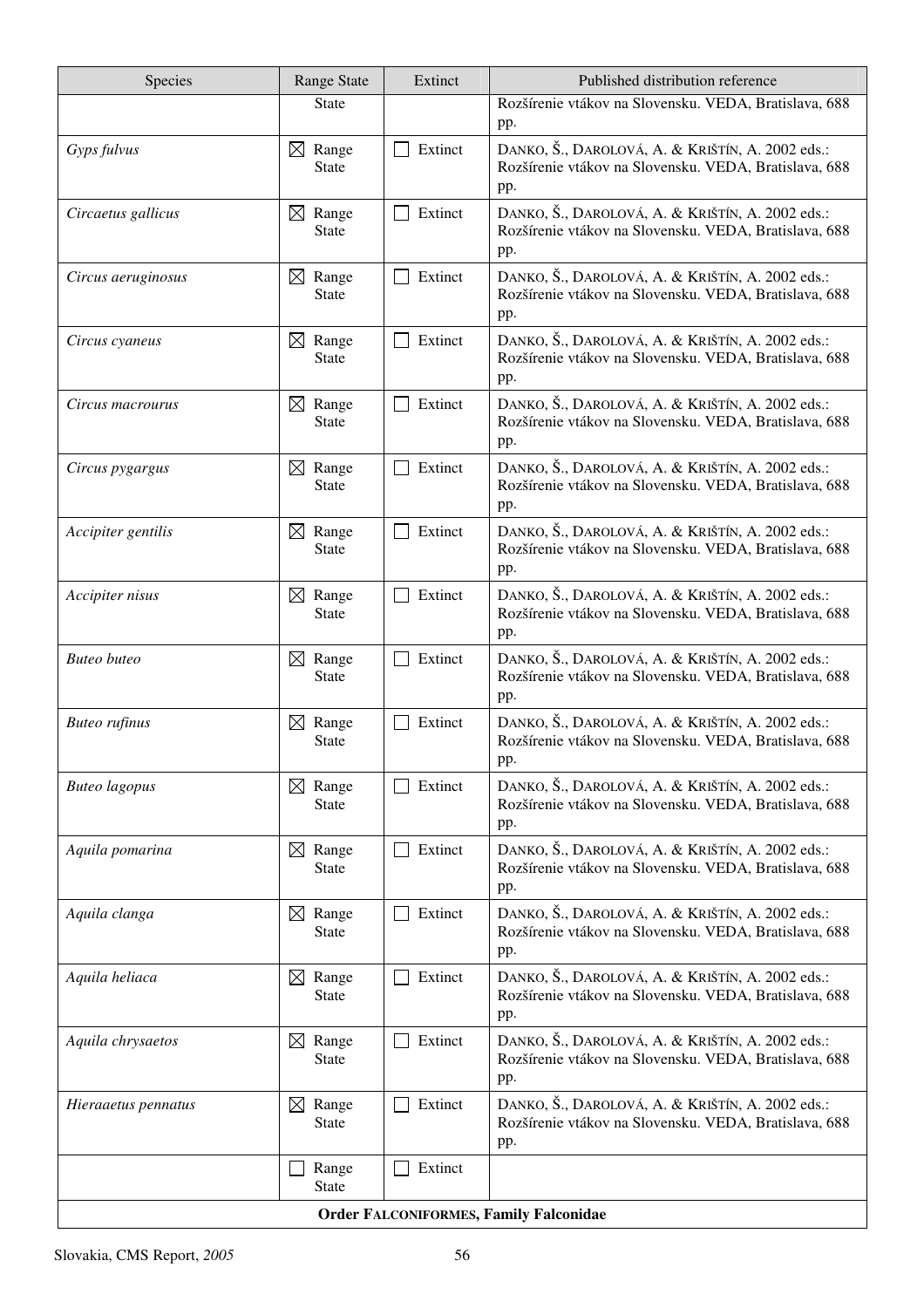| Species                 | <b>Range State</b>                   | Extinct                | Published distribution reference                                                                                 |
|-------------------------|--------------------------------------|------------------------|------------------------------------------------------------------------------------------------------------------|
| Falco naumanni          | Range<br><b>State</b>                | $\boxtimes$<br>Extinct | DANKO, Š., DAROLOVÁ, A. & KRIŠTÍN, A. 2002 eds.:<br>Rozšírenie vtákov na Slovensku. VEDA, Bratislava, 688<br>pp. |
| Falco tinnunculus       | $\boxtimes$ Range<br><b>State</b>    | Extinct                | DANKO, Š., DAROLOVÁ, A. & KRIŠTÍN, A. 2002 eds.:<br>Rozšírenie vtákov na Slovensku. VEDA, Bratislava, 688<br>pp. |
| Falco vespertinus       | Range<br>$\boxtimes$<br><b>State</b> | Extinct                | DANKO, Š., DAROLOVÁ, A. & KRIŠTÍN, A. 2002 eds.:<br>Rozšírenie vtákov na Slovensku. VEDA, Bratislava, 688<br>pp. |
| Falco columbarius       | $\boxtimes$<br>Range<br><b>State</b> | Extinct                | DANKO, Š., DAROLOVÁ, A. & KRIŠTÍN, A. 2002 eds.:<br>Rozšírenie vtákov na Slovensku. VEDA, Bratislava, 688<br>pp. |
| Falco subbuteo          | $\boxtimes$ Range<br><b>State</b>    | Extinct                | DANKO, Š., DAROLOVÁ, A. & KRIŠTÍN, A. 2002 eds.:<br>Rozšírenie vtákov na Slovensku. VEDA, Bratislava, 688<br>pp. |
| Falco cherrug           | $\boxtimes$ Range<br><b>State</b>    | Extinct                | DANKO, Š., DAROLOVÁ, A. & KRIŠTÍN, A. 2002 eds.:<br>Rozšírenie vtákov na Slovensku. VEDA, Bratislava, 688<br>pp. |
| Falco peregrinus        | $\boxtimes$ Range<br><b>State</b>    | Extinct                | DANKO, Š., DAROLOVÁ, A. & KRIŠTÍN, A. 2002 eds.:<br>Rozšírenie vtákov na Slovensku. VEDA, Bratislava, 688<br>pp. |
|                         | Range<br><b>State</b>                | Extinct                |                                                                                                                  |
|                         | Range<br><b>State</b>                | Extinct                |                                                                                                                  |
|                         | Range<br><b>State</b>                | Extinct                |                                                                                                                  |
|                         |                                      |                        | <b>Order PASSERIFORMES, Family Muscicapidae</b>                                                                  |
| Erithacus rubecula      | $\boxtimes$ Range<br><b>State</b>    | Extinct                | DANKO, Š., DAROLOVÁ, A. & KRIŠTÍN, A. 2002 eds.:<br>Rozšírenie vtákov na Slovensku. VEDA, Bratislava, 688<br>pp. |
| Luscinia luscinia       | $\boxtimes$ Range<br>State           | Extinct                | DANKO, Š., DAROLOVÁ, A. & KRIŠTÍN, A. 2002 eds.:<br>Rozšírenie vtákov na Slovensku. VEDA, Bratislava, 688<br>pp. |
| Luscinia megarhynchos   | $\boxtimes$ Range<br><b>State</b>    | Extinct                | DANKO, Š., DAROLOVÁ, A. & KRIŠTÍN, A. 2002 eds.:<br>Rozšírenie vtákov na Slovensku. VEDA, Bratislava, 688<br>pp. |
| Luscinia svecica        | Range<br>$\boxtimes$<br><b>State</b> | Extinct                | DANKO, Š., DAROLOVÁ, A. & KRIŠTÍN, A. 2002 eds.:<br>Rozšírenie vtákov na Slovensku. VEDA, Bratislava, 688<br>pp. |
| Phoenicurus ochruros    | Range<br>$\boxtimes$<br><b>State</b> | Extinct                | DANKO, Š., DAROLOVÁ, A. & KRIŠTÍN, A. 2002 eds.:<br>Rozšírenie vtákov na Slovensku. VEDA, Bratislava, 688<br>pp. |
| Phoenicurus phoenicurus | Range<br>$\boxtimes$<br><b>State</b> | Extinct                | DANKO, Š., DAROLOVÁ, A. & KRIŠTÍN, A. 2002 eds.:<br>Rozšírenie vtákov na Slovensku. VEDA, Bratislava, 688<br>pp. |
| Saxicola rubetra        | $\boxtimes$ Range<br><b>State</b>    | Extinct                | DANKO, Š., DAROLOVÁ, A. & KRIŠTÍN, A. 2002 eds.:<br>Rozšírenie vtákov na Slovensku. VEDA, Bratislava, 688<br>pp. |
| Saxicola torquata       | Range<br>$\boxtimes$<br>State        | Extinct                | DANKO, Š., DAROLOVÁ, A. & KRIŠTÍN, A. 2002 eds.:<br>Rozšírenie vtákov na Slovensku. VEDA, Bratislava, 688<br>pp. |
| Oenanthe oenanthe       | $\boxtimes$ Range                    | Extinct                | DANKO, Š., DAROLOVÁ, A. & KRIŠTÍN, A. 2002 eds.:                                                                 |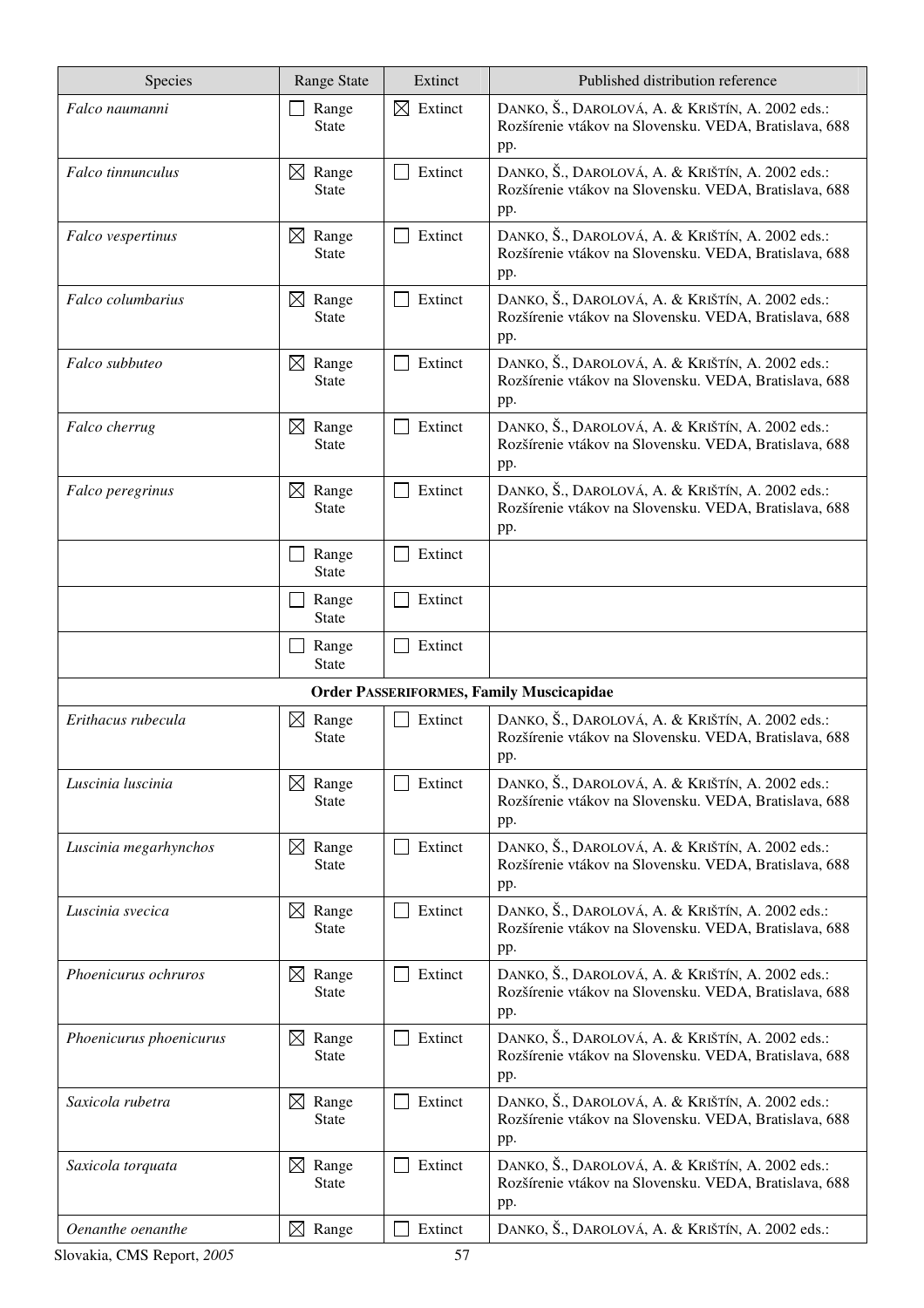| Species                    | <b>Range State</b>                   | Extinct | Published distribution reference                                                                                 |
|----------------------------|--------------------------------------|---------|------------------------------------------------------------------------------------------------------------------|
|                            | <b>State</b>                         |         | Rozšírenie vtákov na Slovensku. VEDA, Bratislava, 688<br>pp.                                                     |
| Monticola saxatilis        | $\boxtimes$ Range<br><b>State</b>    | Extinct | DANKO, Š., DAROLOVÁ, A. & KRIŠTÍN, A. 2002 eds.:<br>Rozšírenie vtákov na Slovensku. VEDA, Bratislava, 688<br>pp. |
| Turdus torquatus           | $\boxtimes$ Range<br><b>State</b>    | Extinct | DANKO, Š., DAROLOVÁ, A. & KRIŠTÍN, A. 2002 eds.:<br>Rozšírenie vtákov na Slovensku. VEDA, Bratislava, 688<br>pp. |
| Turdus merula              | Range<br>$\boxtimes$<br><b>State</b> | Extinct | DANKO, Š., DAROLOVÁ, A. & KRIŠTÍN, A. 2002 eds.:<br>Rozšírenie vtákov na Slovensku. VEDA, Bratislava, 688<br>pp. |
| Turdus pilaris             | $\boxtimes$ Range<br><b>State</b>    | Extinct | DANKO, Š., DAROLOVÁ, A. & KRIŠTÍN, A. 2002 eds.:<br>Rozšírenie vtákov na Slovensku. VEDA, Bratislava, 688<br>pp. |
| Turdus philomelos          | Range<br>$\boxtimes$<br>State        | Extinct | DANKO, Š., DAROLOVÁ, A. & KRIŠTÍN, A. 2002 eds.:<br>Rozšírenie vtákov na Slovensku. VEDA, Bratislava, 688<br>pp. |
| Turdus iliacus             | $\boxtimes$<br>Range<br><b>State</b> | Extinct | DANKO, Š., DAROLOVÁ, A. & KRIŠTÍN, A. 2002 eds.:<br>Rozšírenie vtákov na Slovensku. VEDA, Bratislava, 688<br>pp. |
| Turdus viscivorus          | $\boxtimes$ Range<br><b>State</b>    | Extinct | DANKO, Š., DAROLOVÁ, A. & KRIŠTÍN, A. 2002 eds.:<br>Rozšírenie vtákov na Slovensku. VEDA, Bratislava, 688<br>pp. |
| Locustella naevia          | $\boxtimes$ Range<br><b>State</b>    | Extinct | DANKO, Š., DAROLOVÁ, A. & KRIŠTÍN, A. 2002 eds.:<br>Rozšírenie vtákov na Slovensku. VEDA, Bratislava, 688<br>pp. |
| Locustella fluviatilis     | $\boxtimes$<br>Range<br><b>State</b> | Extinct | DANKO, Š., DAROLOVÁ, A. & KRIŠTÍN, A. 2002 eds.:<br>Rozšírenie vtákov na Slovensku. VEDA, Bratislava, 688<br>pp. |
| Locustella luscinioides    | $\boxtimes$ Range<br><b>State</b>    | Extinct | DANKO, Š., DAROLOVÁ, A. & KRIŠTÍN, A. 2002 eds.:<br>Rozšírenie vtákov na Slovensku. VEDA, Bratislava, 688<br>pp. |
| Acrocephalus melanopogon   | $\boxtimes$<br>Range<br><b>State</b> | Extinct | DANKO, Š., DAROLOVÁ, A. & KRIŠTÍN, A. 2002 eds.:<br>Rozšírenie vtákov na Slovensku. VEDA, Bratislava, 688<br>pp. |
| Acrocephalus paludicola    | $\boxtimes$<br>Range<br><b>State</b> | Extinct | DANKO, Š., DAROLOVÁ, A. & KRIŠTÍN, A. 2002 eds.:<br>Rozšírenie vtákov na Slovensku. VEDA, Bratislava, 688<br>pp. |
| Acrocephalus schoenobaenus | $\boxtimes$ Range<br><b>State</b>    | Extinct | DANKO, Š., DAROLOVÁ, A. & KRIŠTÍN, A. 2002 eds.:<br>Rozšírenie vtákov na Slovensku. VEDA, Bratislava, 688<br>pp. |
| Acrocephalus palustris     | Range<br>$\boxtimes$<br><b>State</b> | Extinct | DANKO, Š., DAROLOVÁ, A. & KRIŠTÍN, A. 2002 eds.:<br>Rozšírenie vtákov na Slovensku. VEDA, Bratislava, 688<br>pp. |
| Acrocephalus scirpaceus    | Range<br>$\boxtimes$<br><b>State</b> | Extinct | DANKO, Š., DAROLOVÁ, A. & KRIŠTÍN, A. 2002 eds.:<br>Rozšírenie vtákov na Slovensku. VEDA, Bratislava, 688<br>pp. |
| Acrocephalus arundinaceus  | Range<br>$\boxtimes$<br><b>State</b> | Extinct | DANKO, Š., DAROLOVÁ, A. & KRIŠTÍN, A. 2002 eds.:<br>Rozšírenie vtákov na Slovensku. VEDA, Bratislava, 688<br>pp. |
| Hippolais icterina         | Range<br>$\boxtimes$<br><b>State</b> | Extinct | DANKO, Š., DAROLOVÁ, A. & KRIŠTÍN, A. 2002 eds.:<br>Rozšírenie vtákov na Slovensku. VEDA, Bratislava, 688<br>pp. |